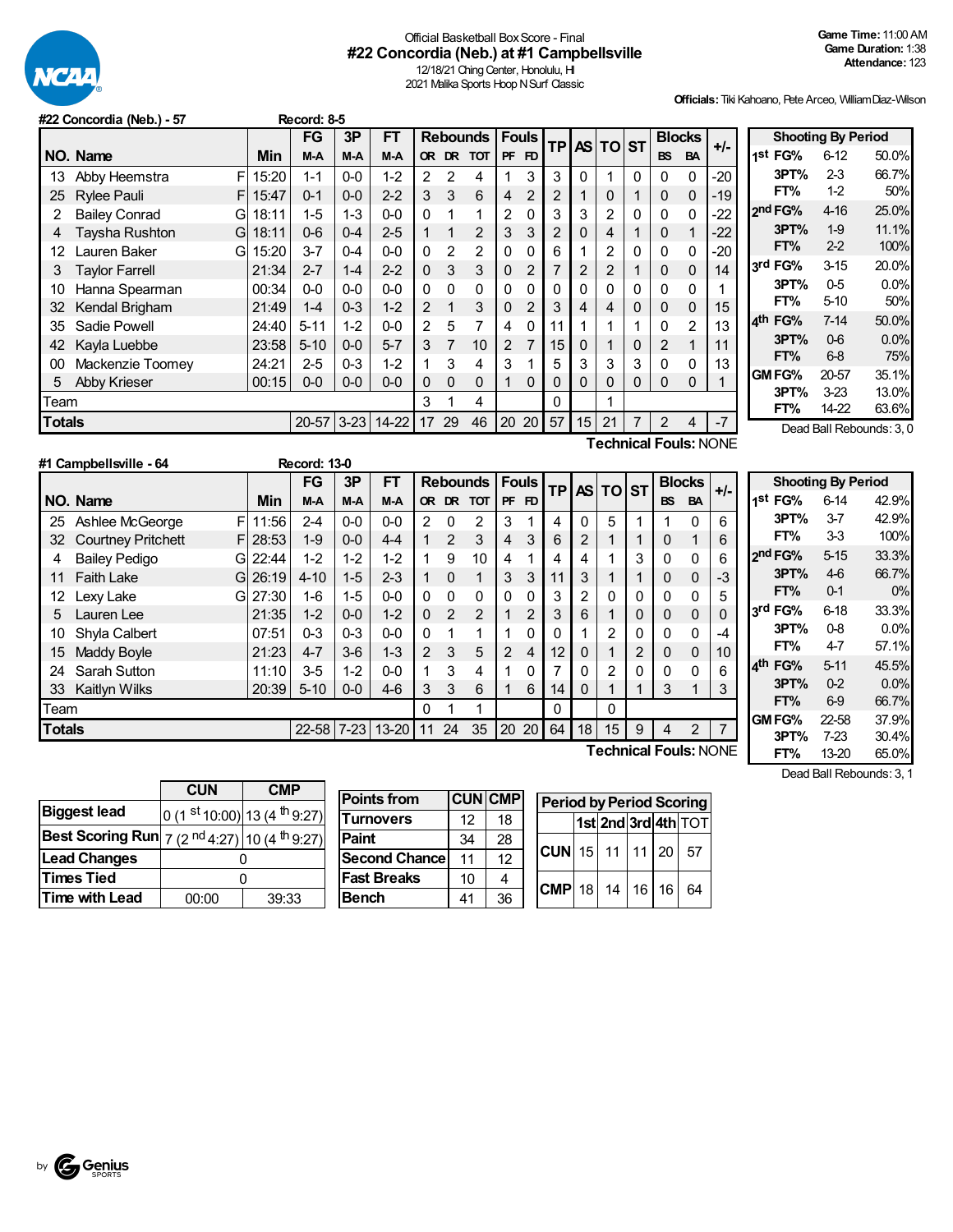

## Official Basketball PlaybyPlay- 1st Period **#22 Concordia (Neb.) at #1 Campbellsville**

**Game Time:** 11:00 AM **Game Duration:** 1:38 **Attendance:** 123

12/18/21 Ching Center, Honolulu, HI 2021 Malika Sports Hoop N Surf Classic

**Officials:**Tiki Kahoano, Pete Arceo, WilliamDiaz-Wilson

### **Period 1**

| <b>Period Starters:</b> |                                                                              |             |              |                |                                                |                                                           |
|-------------------------|------------------------------------------------------------------------------|-------------|--------------|----------------|------------------------------------------------|-----------------------------------------------------------|
| <b>CMP</b>              | 4 Pedigo B                                                                   | 11 Lake F   | 12 Lake L    |                | 25 McGeorge A                                  | 32 Pritchett C                                            |
| <b>CUN</b>              | 2 Conrad B                                                                   | 4 Rushton T | 12 Baker L   |                | 13 Heemstra A                                  | 25 Pauli R                                                |
| <b>Game Time</b>        | <b>CMP</b>                                                                   |             | <b>Score</b> | Diff           |                                                | <b>CUN</b>                                                |
| 10:00                   | 25 MCGEORGE Ajumpball won                                                    |             |              |                | 25 PAULI R jumpball lost                       |                                                           |
| 09:33                   | 4 PEDIGO B 3pt FG, jump shot made (3)                                        |             | 3-0          | 3              |                                                |                                                           |
| 09:33                   | 11 LAKE F assist (1)                                                         |             |              |                |                                                |                                                           |
| 09:22                   |                                                                              |             |              |                |                                                | 2 CONRAD B 2pt FG outside the paint, jump shot missed     |
| 09:15                   | 32 PRITCHETT C defensive rebound (1)                                         |             |              |                |                                                |                                                           |
| 08:57                   | jump ball situation                                                          |             |              |                |                                                |                                                           |
| 08:57                   | 25 MCGEORGE A turnover lost ball (1)                                         |             |              |                | 25 PAULI R steal (1)                           |                                                           |
| 08:38                   | 11 LAKE F foul drawn (1)                                                     |             |              |                | 4 RUSHTON T foul offensive (1 - 1)             |                                                           |
| 08:38                   |                                                                              |             |              |                | 4 RUSHTON T turnover offensive (1)             |                                                           |
| 08:19                   | 11 LAKE F 3pt FG from turnover, jump shot made (3)                           |             | $6-0$        | 6              |                                                |                                                           |
| 08:19                   | 4 PEDIGO B assist (1)                                                        |             |              |                |                                                |                                                           |
| 08:09                   | 4 PEDIGO B steal (1)                                                         |             |              |                | 12 BAKER L turnover bad pass (1)               |                                                           |
| 07:56                   | 32 PRITCHETT C 2pt FG from turnover outside the paint, jump<br>shot made (2) |             | $8-0$        | 8              |                                                |                                                           |
| 07:56                   | 4 PEDIGO B assist (2)                                                        |             |              |                |                                                |                                                           |
| 07:56                   |                                                                              |             |              |                | Timeout 30 Sec                                 |                                                           |
| 07:45                   |                                                                              |             | $8-2$        | 6              | 12 BAKER L 2pt FG in the paint, layup made (2) |                                                           |
| 07:45                   |                                                                              |             |              |                | 2 CONRAD B assist (1)                          |                                                           |
| 07:28                   | 11 LAKE F foul drawn (2)                                                     |             |              |                | 13 HEEMSTRAA foul shooting (1 - 2)             |                                                           |
| 07:28                   | 11 LAKE F free throw 1 - 2 made (4)                                          |             | $9 - 2$      | $\overline{7}$ |                                                |                                                           |
| 07:28                   | 11 LAKE F free throw 2 - 2 made (5)                                          |             | $10 - 2$     | 8              |                                                |                                                           |
| 07:20                   |                                                                              |             | $10-4$       | 6              |                                                | 12 BAKER L 2pt FG fast break in the paint, layup made (4) |
| 07:20                   |                                                                              |             |              |                | 2 CONRAD B assist (2)                          |                                                           |
| 07:09                   | 25 MCGEORGE A foul offensive (1 - 1)                                         |             |              |                | 25 PAULI R foul drawn (1)                      |                                                           |
| 07:09                   | 25 MCGEORGE A turnover offensive (2)                                         |             |              |                |                                                |                                                           |
| 07:09                   |                                                                              |             |              |                | 2 CONRAD B substitution out                    |                                                           |
| 07:09                   |                                                                              |             |              |                | 4 RUSHTON T substitution out                   |                                                           |
| 07:09                   |                                                                              |             |              |                | 12 BAKER L substitution out                    |                                                           |
| 07:09                   |                                                                              |             |              |                | 13 HEEMSTRA A substitution out                 |                                                           |
| 07:09                   |                                                                              |             |              |                | 25 PAULI R substitution out                    |                                                           |
| 07:09                   |                                                                              |             |              |                | 3 FARRELL T substitution in                    |                                                           |
| 07:09                   |                                                                              |             |              |                | 10 SPEARMAN H substitution in                  |                                                           |
| 07:09                   |                                                                              |             |              |                | 32 BRIGHAMK substitution in                    |                                                           |
| 07:09                   |                                                                              |             |              |                | 35 POWELL S substitution in                    |                                                           |
| 07:09                   |                                                                              |             |              |                | 42 LUEBBE K substitution in                    |                                                           |
| 06:50                   |                                                                              |             |              |                | 10 SPEARMAN H substitution out                 |                                                           |
| 06:50                   |                                                                              |             |              |                | 00 TOOMEY Msubstitution in                     |                                                           |
| 06:39                   |                                                                              |             | $10-6$       | 4              | made $(2)$                                     | 00 TOOMEY M2pt FG from turnover in the paint, jump shot   |
| 06:35                   | 11 LAKE F turnover lost ball (1)                                             |             |              |                |                                                |                                                           |
| 06:25                   | 4 PEDIGO B steal (2)                                                         |             |              |                | 3 FARRELL T turnover bad pass (1)              |                                                           |
| 06:17                   | 12 LAKE L 2pt FG from turnover in the paint, jump shot missed                |             |              |                |                                                |                                                           |
| 06:15                   |                                                                              |             |              |                | 35 POWELL S defensive rebound (1)              |                                                           |
| 06:09                   |                                                                              |             |              |                | 32 BRIGHAMK 3pt FG, jump shot missed           |                                                           |

by Genius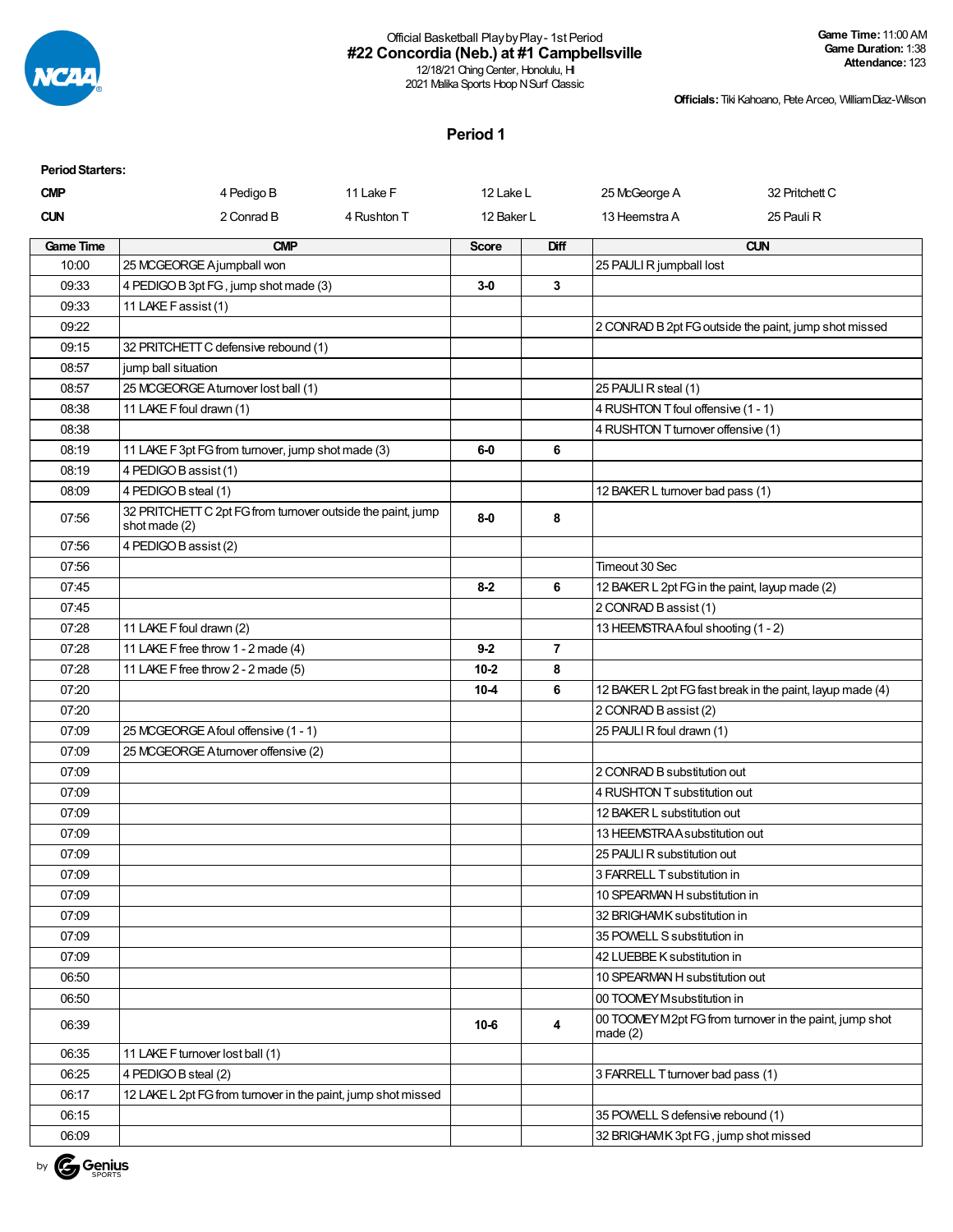

## Official Basketball PlaybyPlay- 1st Period **#22 Concordia (Neb.) at #1 Campbellsville**

12/18/21 Ching Center, Honolulu, HI 2021 Malika Sports Hoop N Surf Classic

|  |  | <b>Officials:</b> Tiki Kahoano, Pete Arceo, William Diaz-Wilson |
|--|--|-----------------------------------------------------------------|

| Game Time | <b>CMP</b>                                          | <b>Score</b> | Diff           | <b>CUN</b>                                               |
|-----------|-----------------------------------------------------|--------------|----------------|----------------------------------------------------------|
| 06:05     | 4 PEDIGO B defensive rebound (1)                    |              |                |                                                          |
| 05:45     | 12 LAKE L 3pt FG, jump shot made (3)                | $13-6$       | $\overline{7}$ |                                                          |
| 05:45     | 4 PEDIGO B assist (3)                               |              |                |                                                          |
| 05:28     | 4 PEDIGO B substitution out                         |              |                |                                                          |
| 05:28     | 11 LAKE F substitution out                          |              |                |                                                          |
| 05:28     | 12 LAKE L substitution out                          |              |                |                                                          |
| 05:28     | 25 MCGEORGE A substitution out                      |              |                |                                                          |
| 05:28     | 32 PRITCHETT C substitution out                     |              |                |                                                          |
| 05:28     | 5 LEE L substitution in                             |              |                |                                                          |
| 05:28     | 10 CALBERT S substitution in                        |              |                |                                                          |
| 05:28     | 15 BOYLE Msubstitution in                           |              |                |                                                          |
| 05:28     | 24 SUTTON S substitution in                         |              |                |                                                          |
| 05:28     | 33 WILKS K substitution in                          |              |                |                                                          |
| 05:25     |                                                     | $13 - 8$     | 5              | 42 LUEBBE K 2pt FG in the paint, jump shot made (2)      |
| 05:25     |                                                     |              |                | 32 BRIGHAMK assist (1)                                   |
| 04:59     | 10 CALBERT S turnover bad pass (1)                  |              |                | 35 POWELL S steal (1)                                    |
| 04:47     |                                                     |              |                | 42 LUEBBE K 2pt FG from turnover in the paint, jump shot |
|           |                                                     |              |                | missed                                                   |
| 04:47     | 33 WILKS K defensive rebound (1)                    |              |                |                                                          |
| 04:47     | 33 WILKS K foul drawn (1)                           |              |                | 35 POWELL S foul personal (1 - 3)                        |
| 04:47     |                                                     |              |                | 00 TOOMEY Msubstitution out                              |
| 04:47     |                                                     |              |                | 3 FARRELL T substitution out                             |
| 04:47     |                                                     |              |                | 32 BRIGHAMK substitution out                             |
| 04:47     |                                                     |              |                | 35 POWELL S substitution out                             |
| 04:47     |                                                     |              |                | 42 LUEBBE K substitution out                             |
| 04:47     |                                                     |              |                | 2 CONRAD B substitution in                               |
| 04:47     |                                                     |              |                | 4 RUSHTON T substitution in                              |
| 04:47     |                                                     |              |                | 12 BAKER L substitution in                               |
| 04:47     |                                                     |              |                | 13 HEEMSTRA A substitution in                            |
| 04:47     |                                                     |              |                | 25 PAULI R substitution in                               |
| 04:30     |                                                     |              |                | turnover shot clock (4)                                  |
| 03:54     | 10 CALBERT S 3pt FG from turnover, jump shot missed |              |                |                                                          |
| 03:52     |                                                     |              |                | 4 RUSHTON T defensive rebound (1)                        |
| 03:42     |                                                     | $13 - 11$    | $\mathbf{2}$   | 2 CONRAD B 3pt FG, jump shot made (3)                    |
| 03:42     |                                                     |              |                | 12 BAKER L assist (1)                                    |
| 03:18     | 33 WILKS K foul drawn (2)                           |              |                | 4 RUSHTON T foul personal (2 - 4)                        |
| 03:18     | 24 SUTTON S substitution out                        |              |                |                                                          |
| 03:18     | 32 PRITCHETT C substitution in                      |              |                |                                                          |
| 03:15     | 33 WILKS K 2pt FG in the paint, jump shot made (2)  | $15-11$      | 4              |                                                          |
| 03:15     | 5 LEE L assist (1)                                  |              |                |                                                          |
| 03:15     | 33 WILKS K foul drawn (3)                           |              |                | 2 CONRAD B foul shooting (1 - 5)                         |
| 03:15     | 10 CALBERT S substitution out                       |              |                |                                                          |
| 03:15     | 15 BOYLE Msubstitution out                          |              |                |                                                          |
| 03:15     | 11 LAKE F substitution in                           |              |                |                                                          |
| 03:15     | 12 LAKE L substitution in                           |              |                |                                                          |
| 03:15     | 33 WILKS K free throw 1 - 1 made (3)                | 16-11        | 5              |                                                          |
| 03:04     |                                                     |              |                | 4 RUSHTON T 2pt FG in the paint, layup missed            |
| 03:02     | 5 LEE L defensive rebound (1)                       |              |                |                                                          |
| 03:02     | jump ball situation                                 |              |                |                                                          |
|           |                                                     |              |                |                                                          |

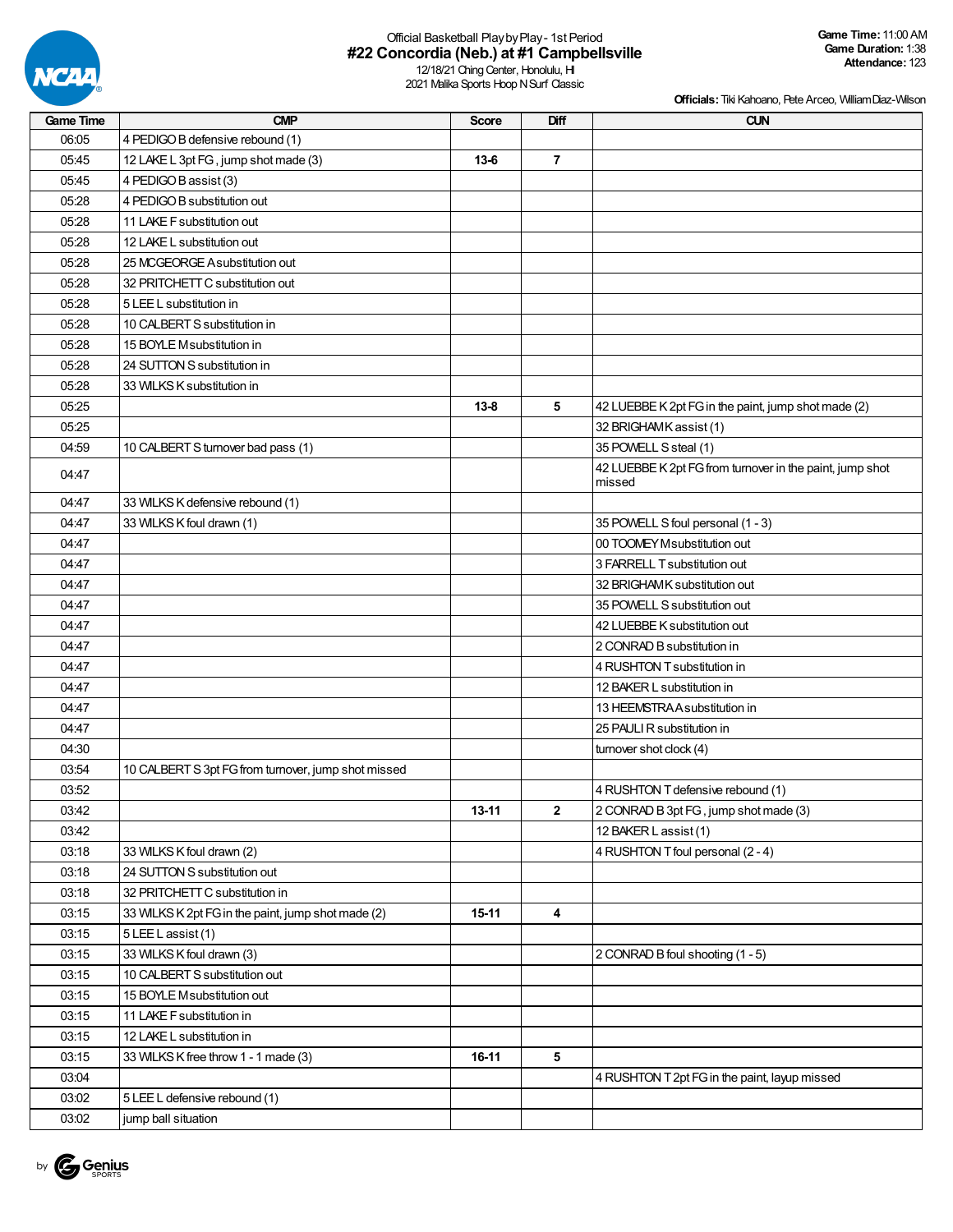

## Official Basketball PlaybyPlay- 1st Period **#22 Concordia (Neb.) at #1 Campbellsville**

12/18/21 Ching Center, Honolulu, HI 2021 Malika Sports Hoop N Surf Classic

| <b>Game Time</b> | <b>CMP</b>                                                                 | <b>Score</b>         | Diff | <b>CUN</b>                                            |
|------------------|----------------------------------------------------------------------------|----------------------|------|-------------------------------------------------------|
| 02:44            | 32 PRITCHETT C 2pt FG outside the paint, jump shot missed                  |                      |      |                                                       |
| 02:40            |                                                                            |                      |      | 12 BAKER L defensive rebound (1)                      |
| 02:40            | jump ball situation                                                        |                      |      |                                                       |
| 02:32            |                                                                            |                      |      | 4 RUSHTON T turnover lost ball (2)                    |
| 02:11            | 12 LAKE L 3pt FG from turnover, jump shot missed                           |                      |      |                                                       |
| 02:09            |                                                                            |                      |      | 12 BAKER L defensive rebound (2)                      |
| 02:01            |                                                                            |                      |      | 2 CONRAD B 2pt FG outside the paint, jump shot missed |
| 01:59            |                                                                            |                      |      | 13 HEEMSTRA A offensive rebound (1)                   |
| 01:58            | 5 LEE L foul shooting (1 - 2)                                              |                      |      | 13 HEEMSTRA A foul drawn (1)                          |
| 01:58            | 5 LEE L substitution out                                                   |                      |      |                                                       |
| 01:58            | 4 PEDIGO B substitution in                                                 |                      |      |                                                       |
| 01:58            |                                                                            | 16-12                | 4    | 13 HEEMSTRAA free throw 1 - 2 made (1)                |
| 01:58            |                                                                            |                      |      | 13 HEEMSTRA A free throw 2 - 2 missed                 |
| 01:57            | 33 WILKS K defensive rebound (2)                                           |                      |      |                                                       |
| 01:46            |                                                                            |                      |      | 2 CONRAD B substitution out                           |
| 01:46            |                                                                            |                      |      | 4 RUSHTON T substitution out                          |
| 01:46            |                                                                            |                      |      | 12 BAKER L substitution out                           |
| 01:46            |                                                                            |                      |      | 13 HEEMSTRA A substitution out                        |
| 01:46            |                                                                            |                      |      | 25 PAULI R substitution out                           |
| 01:46            |                                                                            |                      |      | 00 TOOMEY Msubstitution in                            |
| 01:46            |                                                                            |                      |      | 3 FARRELL T substitution in                           |
| 01:46            |                                                                            |                      |      | 32 BRIGHAMK substitution in                           |
| 01:46            |                                                                            |                      |      | 35 POWELL S substitution in                           |
| 01:46            |                                                                            |                      |      | 42 LUEBBE K substitution in                           |
| 01:36            | 12 LAKE L 3pt FG, jump shot missed                                         |                      |      |                                                       |
| 01:30            | 33 WILKS K offensive rebound (3)                                           |                      |      |                                                       |
| 01:30            | 33 WILKS K 2pt FG second chance in the paint, layup made (5)               | 18-12                | 6    |                                                       |
| 01:22            | jump ball situation                                                        |                      |      |                                                       |
| 01:22            | 4 PEDIGO B steal (3)                                                       |                      |      | 35 POWELL S turnover lost ball (1)                    |
| 01:12            | 11 LAKE F 2pt FG from turnover outside the paint, jump shot<br>missed      |                      |      |                                                       |
| 01:10            |                                                                            |                      |      | 00 TOOMEY M defensive rebound (1)                     |
| 01:03            |                                                                            |                      |      | 32 BRIGHAMK turnover out of bounds (1)                |
| 00:51            | 32 PRITCHETT C 2pt FG from turnover outside the paint, jump<br>shot missed |                      |      |                                                       |
| 00:49            |                                                                            |                      |      | 42 LUEBBE K defensive rebound (1)                     |
| 00:43            |                                                                            | 18-15                | 3    | 3 FARRELL T 3pt FG, jump shot made (3)                |
| 00:43            |                                                                            |                      |      | 32 BRIGHAMK assist (2)                                |
| 00:20            | 4 PEDIGO B 3pt FG, jump shot missed                                        |                      |      |                                                       |
| 00:18            |                                                                            |                      |      | 3 FARRELL T defensive rebound (1)                     |
| 00:08            |                                                                            |                      |      | 35 POWELL S 2pt FG in the paint, jump shot missed     |
| 00:08            |                                                                            |                      |      | 42 LUEBBE K offensive rebound (2)                     |
| 00:08            | 32 PRITCHETT C foul personal (1 - 3)                                       |                      |      | 42 LUEBBE K foul drawn (1)                            |
| 00:08            | 11 LAKE F substitution out                                                 |                      |      |                                                       |
| 00:08            | 15 BOYLE Msubstitution in                                                  |                      |      |                                                       |
| 00:04            |                                                                            |                      |      | 42 LUEBBE K turnover lost ball (1)                    |
|                  |                                                                            | <b>END OF PERIOD</b> |      |                                                       |
|                  |                                                                            | <b>CMP 18-15 CUN</b> |      |                                                       |

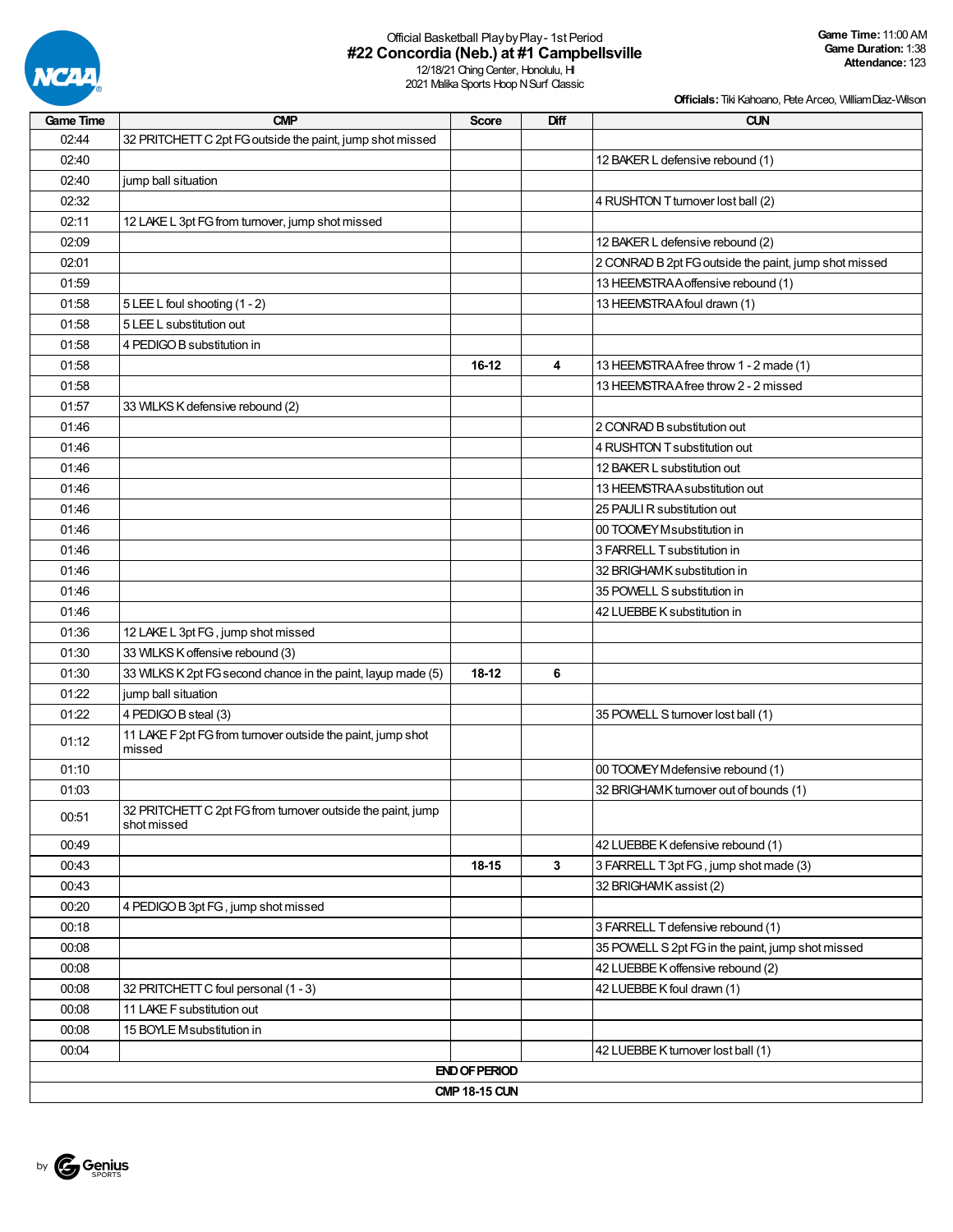

### Official Basketball BoxScore - 1st Period **#22 Concordia (Neb.) at #1 Campbellsville**

12/18/21 Ching Center, Honolulu, HI 2021 Malika Sports Hoop N Surf Classic

**Officials:**Tiki Kahoano, Pete Arceo, WilliamDiaz-Wilson

#### **#22 Concordia (Neb.) - 15**

|               |                           |          | FG      | 3P           | FT       |           | <b>Rebounds</b> |               | <b>Fouls</b>   |             | <b>TP</b>      | AS.            | TO                      | <b>ST</b> | <b>Blocks</b> |           | +/-            |
|---------------|---------------------------|----------|---------|--------------|----------|-----------|-----------------|---------------|----------------|-------------|----------------|----------------|-------------------------|-----------|---------------|-----------|----------------|
|               | NO. Name                  | Min      | M-A     | M-A          | $M-A$    | <b>OR</b> | <b>DR</b>       | <b>TOT</b>    | <b>PF</b>      | FD          |                |                |                         |           | <b>BS</b>     | <b>BA</b> |                |
| 13            | F<br>Abby Heemstra        | 05:52    | $0-0$   | $0-0$        | $1 - 2$  |           | 0               |               |                | 1           |                | 0              | $\Omega$                | 0         | $\Omega$      | 0         | -5             |
| 25            | F<br><b>Rylee Pauli</b>   | 05:52    | $0 - 0$ | $0-0$        | $0 - 0$  | $\Omega$  | 0               | $\Omega$      | $\Omega$       | 1           | 0              | 0              | 0                       |           | $\mathbf{0}$  | $\Omega$  | $-5$           |
| 2             | <b>Bailey Conrad</b><br>G | 05:52    | $1 - 3$ | $1 - 1$      | $0 - 0$  | $\Omega$  | $\Omega$        | $\mathbf{0}$  |                | 0           | 3              | $\overline{2}$ | 0                       | 0         | $\Omega$      | O         | -5             |
| 4             | Taysha Rushton<br>G       | 05:52    | $0 - 1$ | $0 - 0$      | $0-0$    | $\Omega$  | 1               | 1             | $\overline{2}$ | 0           | 0              | 0              | 2                       | 0         | $\mathbf{0}$  | 0         | -5             |
| 12            | Lauren Baker<br>G         | 05:52    | $2 - 2$ | $0-0$        | $0-0$    | $\Omega$  | $\mathfrak{p}$  | $\mathcal{P}$ | 0              | 0           | 4              | 1              | 4                       | 0         | $\mathbf{0}$  | 0         | -5             |
| 3             | <b>Taylor Farrell</b>     | 04:08    | $1 - 1$ | $1 - 1$      | $0-0$    | $\Omega$  | 1               | $\mathbf 1$   | $\Omega$       | $\Omega$    | 3              | 0              | $\overline{\mathbf{A}}$ | 0         | $\mathbf{0}$  | 0         | $\overline{c}$ |
| 10            | Hanna Spearman            | 00:19    | $0 - 0$ | $0-0$        | $0-0$    | $\Omega$  | $\Omega$        | $\Omega$      | 0              | 0           | 0              | 0              | 0                       | 0         | $\Omega$      | 0         | 0              |
| 32            | Kendal Brigham            | 04:08    | $0 - 1$ | $0 - 1$      | $0 - 0$  | $\Omega$  | $\Omega$        | $\Omega$      | $\Omega$       | $\mathbf 0$ | 0              | $\overline{2}$ | 1                       | 0         | $\mathbf{0}$  | 0         | $\overline{2}$ |
| 35            | Sadie Powell              | 04:08    | $0 - 1$ | $0-0$        | $0-0$    | $\Omega$  | 1               | 1             |                | 0           | 0              | 0              | 4                       |           | $\Omega$      | 0         | 2              |
| 42            | Kayla Luebbe              | 04:08    | $1 - 2$ | $0-0$        | $0-0$    |           | 1               | 2             | $\Omega$       | 1           | $\overline{2}$ | $\mathbf 0$    | 1                       | 0         | $\Omega$      | 0         | $\overline{2}$ |
| 00            | Mackenzie Toomey          | 03:49    | 1-1     | $0-0$        | $0-0$    | $\Omega$  |                 | 1             | 0              | 0           | 2              | 0              | 0                       | 0         | $\Omega$      | 0         | 2              |
| Team          |                           |          | 0       | $\mathbf{0}$ | $\Omega$ |           |                 | 0             |                | 1           |                |                |                         |           |               |           |                |
| <b>Totals</b> |                           | $6 - 12$ | $2 - 3$ | $1 - 2$      | 2        |           | 9               | 5             | 3              | 15          | 5              | 8              | 2                       | $\Omega$  | 0             | -3        |                |

| <b>Shooting By Period</b> |          |       |  |  |  |  |  |  |  |  |  |  |  |
|---------------------------|----------|-------|--|--|--|--|--|--|--|--|--|--|--|
| 1st FG%                   | $6 - 12$ | 50.0% |  |  |  |  |  |  |  |  |  |  |  |
| 3PT%                      | $2-3$    | 66.7% |  |  |  |  |  |  |  |  |  |  |  |
| FT%                       | 1-2      | 50%   |  |  |  |  |  |  |  |  |  |  |  |
| GM FG%                    | $6 - 12$ | 50.0% |  |  |  |  |  |  |  |  |  |  |  |
| 3PT%                      | $2 - 3$  | 66.7% |  |  |  |  |  |  |  |  |  |  |  |
| FT%                       | $1-2$    | 50.0% |  |  |  |  |  |  |  |  |  |  |  |

Dead Ball Rebounds: 0, 0

#### **#1 Campbellsville - 18**

**Technical Fouls:**NONE

|               |                                |       | FG       | 3P      | FT      |           | <b>Rebounds</b> |            | <b>Fouls</b> |    | <b>TP</b> | AS I | <b>TO</b> | <b>ST</b> | <b>Blocks</b> |           | $+/-$  |
|---------------|--------------------------------|-------|----------|---------|---------|-----------|-----------------|------------|--------------|----|-----------|------|-----------|-----------|---------------|-----------|--------|
|               | NO. Name                       | Min   | M-A      | M-A     | $M-A$   | <b>OR</b> | <b>DR</b>       | <b>TOT</b> | <b>PF</b>    | FD |           |      |           |           | <b>BS</b>     | <b>BA</b> |        |
| 25            | Ashlee McGeorge<br>F           | 04:32 | $0 - 0$  | $0-0$   | $0 - 0$ | $\Omega$  | $\Omega$        | 0          |              | 0  | $\Omega$  | 0    | 2         | 0         | $\mathbf{0}$  | 0         | 7      |
| 32            | <b>Courtney Pritchett</b><br>F | 07:50 | $1 - 3$  | $0-0$   | $0 - 0$ | $\Omega$  |                 | 1          |              | 0  | 2         | 0    | 0         | 0         | $\Omega$      | 0         | 8      |
| 4             | <b>Bailey Pedigo</b><br>G      | 06:30 | $1 - 2$  | $1 - 2$ | $0-0$   | 0         |                 | 1          | 0            | 0  | 3         | 3    | 0         | 3         | 0             | 0         | 5      |
| 11            | <b>Faith Lake</b><br>G         | 07:38 | $1 - 2$  | $1 - 1$ | $2 - 2$ | $\Omega$  | $\Omega$        | 0          | 0            | 2  | 5         |      |           | 0         | $\Omega$      | 0         | 6      |
| 12            | Lexy Lake<br>G                 | 07:47 | $1 - 4$  | $1 - 3$ | $0-0$   | 0         | $\Omega$        | 0          | $\Omega$     | 0  | 3         | 0    | 0         | 0         | $\Omega$      | 0         | 6      |
| 5             | Lauren Lee                     | 03:30 | $0 - 0$  | $0 - 0$ | $0 - 0$ | $\Omega$  | 1               | 1          |              | 0  | 0         |      | 0         | 0         | $\mathbf{0}$  | 0         | $-2$   |
| 10            | Shyla Calbert                  | 02:13 | $0 - 1$  | $0 - 1$ | $0-0$   | 0         | $\Omega$        | 0          | $\Omega$     | 0  | 0         | 0    |           | 0         | $\Omega$      | 0         | -3     |
| 15            | Maddy Boyle                    | 02:22 | $0 - 0$  | $0-0$   | $0-0$   | $\Omega$  | $\Omega$        | 0          | 0            | 0  | 0         | 0    | 0         | 0         | $\Omega$      | $\Omega$  | $-3$   |
| 24            | Sarah Sutton                   | 02:10 | $0 - 0$  | $0-0$   | $0-0$   | $\Omega$  | $\Omega$        | 0          | 0            | 0  | 0         | 0    | 0         | 0         | 0             | $\Omega$  | -5     |
| 33            | Kaitlyn Wilks                  | 05:28 | $2 - 2$  | $0 - 0$ | $1 - 1$ |           | 2               | 3          | $\Omega$     | 3  | 5         | 0    | 0         | 0         | $\Omega$      | 0         | -4     |
| Team          |                                |       |          |         |         | 0         | $\Omega$        | 0          |              |    | 0         |      | 0         |           |               |           |        |
| <b>Totals</b> |                                |       | $6 - 14$ | $3 - 7$ | $3-3$   |           | 5               | 6          | 3            | 5  | 18        | 5    | 4         | 3         | $\Omega$      | $\Omega$  | 3      |
|               |                                |       |          |         |         |           |                 |            |              |    |           |      | -         |           | -             |           | $\sim$ |

| <b>Shooting By Period</b> |          |        |  |  |  |  |
|---------------------------|----------|--------|--|--|--|--|
| 1st FG%                   | 6-14     | 42.9%  |  |  |  |  |
| 3PT%                      | 37       | 42.9%  |  |  |  |  |
| FT%                       | 33       | 100%   |  |  |  |  |
| GM FG%                    | $6 - 14$ | 42.9%  |  |  |  |  |
| 3PT%                      | $3 - 7$  | 42.9%  |  |  |  |  |
| FT%                       | 33       | 100.0% |  |  |  |  |

Dead Ball Rebounds: 0, 0

|                         | <b>CUN</b>                            |       |
|-------------------------|---------------------------------------|-------|
| <b>Biggest lead</b>     | 0 (1 st 10:00) 8 (1 st 7:56)          |       |
| <b>Best Scoring Run</b> | $5(1st3:42)$ 8 (1 <sup>st</sup> 7:56) |       |
| <b>Lead Changes</b>     |                                       |       |
| <b>Times Tied</b>       |                                       |       |
| Time with Lead          | 00:00                                 | 09:33 |

| <b>Points from</b>   |   | <b>CUN CMP</b> |
|----------------------|---|----------------|
| <b>Turnovers</b>     | 2 | 5              |
| Paint                | 8 |                |
| <b>Second Chance</b> |   | 2              |
| <b>Fast Breaks</b>   | 2 | 0              |
| Bench                |   | г,             |

| <b>Period by Period Scoring</b> |  |  |  |  |                     |  |  |  |  |
|---------------------------------|--|--|--|--|---------------------|--|--|--|--|
|                                 |  |  |  |  | 1st 2nd 3rd 4th TOT |  |  |  |  |
| $ CUN $ 15   11   11   20   57  |  |  |  |  |                     |  |  |  |  |
| $ $ CMP 18 14 16 16 64          |  |  |  |  |                     |  |  |  |  |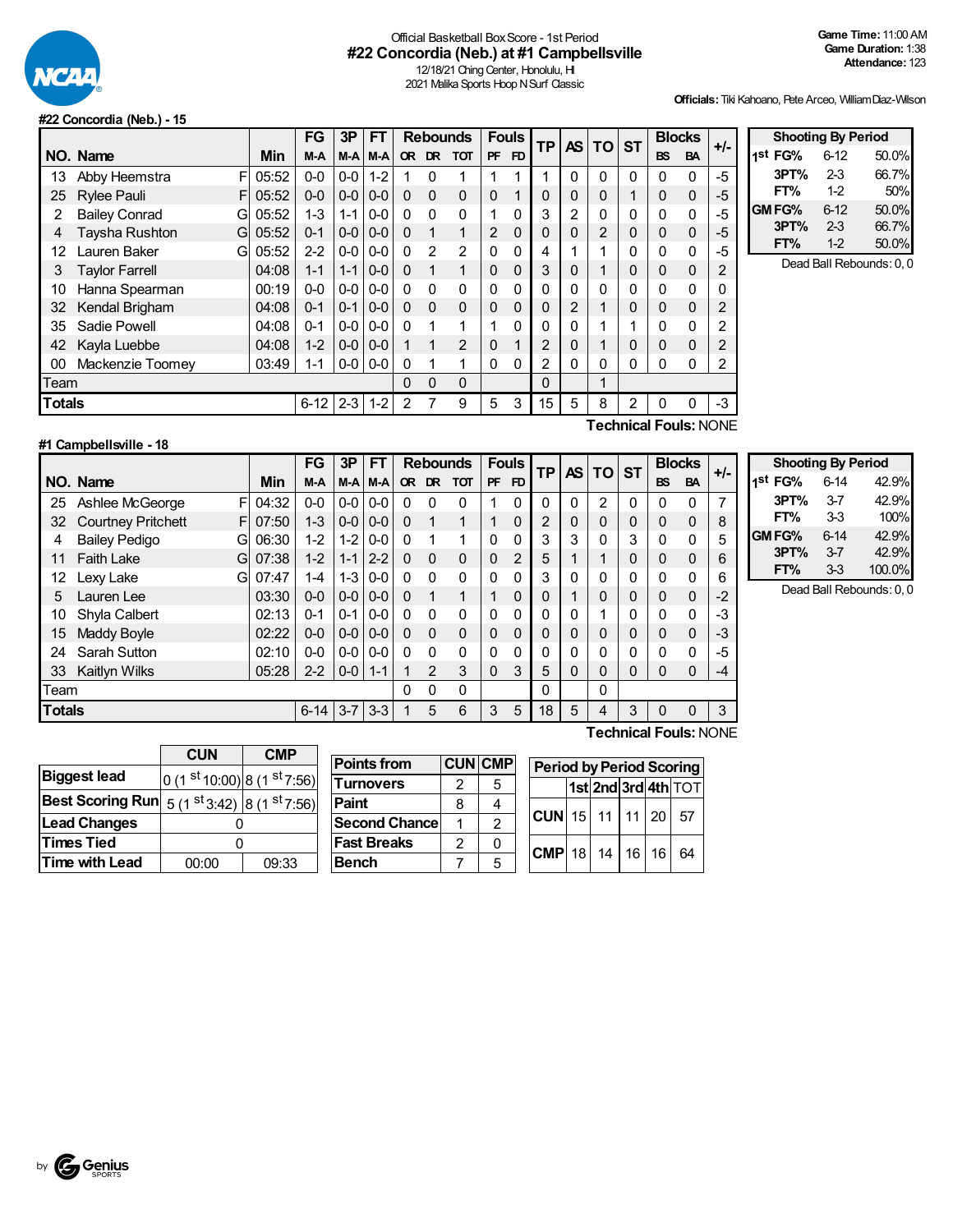

## Official Basketball PlaybyPlay- 2nd Period **#22 Concordia (Neb.) at #1 Campbellsville**

12/18/21 Ching Center, Honolulu, HI 2021 Malika Sports Hoop N Surf Classic

**Officials:**Tiki Kahoano, Pete Arceo, WilliamDiaz-Wilson

**Period 2**

| <b>Period Starters:</b> |                                                                    |             |              |      |                                              |                                                              |
|-------------------------|--------------------------------------------------------------------|-------------|--------------|------|----------------------------------------------|--------------------------------------------------------------|
| <b>CMP</b>              | 4 Pedigo B                                                         | 12 Lake L   | 15 Boyle M   |      | 24 Sutton S                                  | 32 Pritchett C                                               |
| <b>CUN</b>              | 2 Conrad B                                                         | 4 Rushton T | 12 Baker L   |      | 13 Heemstra A                                | 25 Pauli R                                                   |
| <b>Game Time</b>        | <b>CMP</b>                                                         |             | <b>Score</b> | Diff |                                              | <b>CUN</b>                                                   |
| 10:00                   | 33 WILKS K substitution out                                        |             |              |      |                                              |                                                              |
| 10:00                   | 24 SUTTON S substitution in                                        |             |              |      |                                              |                                                              |
| 10:00                   |                                                                    |             |              |      | 00 TOOMEY M substitution out                 |                                                              |
| 10:00                   |                                                                    |             |              |      | 3 FARRELL T substitution out                 |                                                              |
| 10:00                   |                                                                    |             |              |      | 32 BRIGHAMK substitution out                 |                                                              |
| 10:00                   |                                                                    |             |              |      | 35 POWELL S substitution out                 |                                                              |
| 10:00                   |                                                                    |             |              |      | 42 LUEBBE K substitution out                 |                                                              |
| 10:00                   |                                                                    |             |              |      | 2 CONRAD B substitution in                   |                                                              |
| 10:00                   |                                                                    |             |              |      | 4 RUSHTON T substitution in                  |                                                              |
| 10:00                   |                                                                    |             |              |      | 12 BAKER L substitution in                   |                                                              |
| 10:00                   |                                                                    |             |              |      | 13 HEEMSTRA A substitution in                |                                                              |
| 10:00                   |                                                                    |             |              |      | 25 PAULI R substitution in                   |                                                              |
| 09:55                   |                                                                    |             |              |      | 2 CONRAD B 3pt FG, jump shot missed          |                                                              |
| 09:50                   |                                                                    |             |              |      | 4 RUSHTON T offensive rebound (2)            |                                                              |
| 09:49                   | 4 PEDIGO B foul personal (1 - 1)                                   |             |              |      | 4 RUSHTON T foul drawn (1)                   |                                                              |
| 09:31                   |                                                                    |             |              |      |                                              | 12 BAKER L 3pt FG second chance, jump shot missed            |
| 09:31                   | 15 BOYLE M defensive rebound (1)                                   |             |              |      |                                              |                                                              |
| 09:31                   | 24 SUTTON S substitution out                                       |             |              |      |                                              |                                                              |
| 09:31                   | 25 MCGEORGE A substitution in                                      |             |              |      |                                              |                                                              |
| 09:20                   | 25 MCGEORGE Aturnover 3 seconds (3)                                |             |              |      |                                              |                                                              |
| 09:05                   |                                                                    |             |              |      |                                              | 4 RUSHTON T 2pt FG from turnover in the paint, layup blocked |
| 09:05                   | 25 MCGEORGE Ablock (1)                                             |             |              |      |                                              |                                                              |
| 09:01                   | 32 PRITCHETT C defensive rebound (2)                               |             |              |      |                                              |                                                              |
| 08:42                   | 25 MCGEORGE A 2pt FG in the paint, layup missed                    |             |              |      |                                              |                                                              |
| 08:39                   |                                                                    |             |              |      | 13 HEEMSTRA A defensive rebound (2)          |                                                              |
| 08:39                   | 25 MCGEORGE A foul personal (2 - 2)                                |             |              |      | 13 HEEMSTRA A foul drawn (2)                 |                                                              |
| 08:39                   | 25 MCGEORGE A substitution out                                     |             |              |      |                                              |                                                              |
| 08:39                   | 33 WILKS K substitution in                                         |             |              |      |                                              |                                                              |
| 08:26                   |                                                                    |             |              |      | 4 RUSHTON T 3pt FG, jump shot missed         |                                                              |
| 08:24                   |                                                                    |             |              |      | 25 PAULI R offensive rebound (1)             |                                                              |
| 08:21                   |                                                                    |             |              |      | 4 RUSHTON T turnover bad pass (3)            |                                                              |
| 07:59                   | 33 WILKS K 2pt FG from turnover in the paint, layup missed         |             |              |      |                                              |                                                              |
| 07:56                   | 15 BOYLE Moffensive rebound (2)                                    |             |              |      |                                              |                                                              |
| 07:53                   | 15 BOYLE M3pt FG from turnover second chance, jump shot<br>made(3) |             | $21 - 15$    | 6    |                                              |                                                              |
| 07:53                   | 12 LAKE L assist (1)                                               |             |              |      |                                              |                                                              |
| 07:33                   |                                                                    |             |              |      | 25 PAULI R 2pt FG in the paint, layup missed |                                                              |
| 07:31                   | 4 PEDIGO B defensive rebound (2)                                   |             |              |      |                                              |                                                              |
| 07:26                   | 15 BOYLE M2pt FG fast break in the paint, layup made (5)           |             | 23-15        | 8    |                                              |                                                              |
| 07:26                   | 4 PEDIGO B assist (4)                                              |             |              |      |                                              |                                                              |
| 07:26                   | 15 BOYLE Mfoul drawn (1)                                           |             |              |      | 25 PAULI R foul shooting (1 - 1)             |                                                              |
| 07:26                   | 12 LAKE L substitution out                                         |             |              |      |                                              |                                                              |
| 07:26                   | 32 PRITCHETT C substitution out                                    |             |              |      |                                              |                                                              |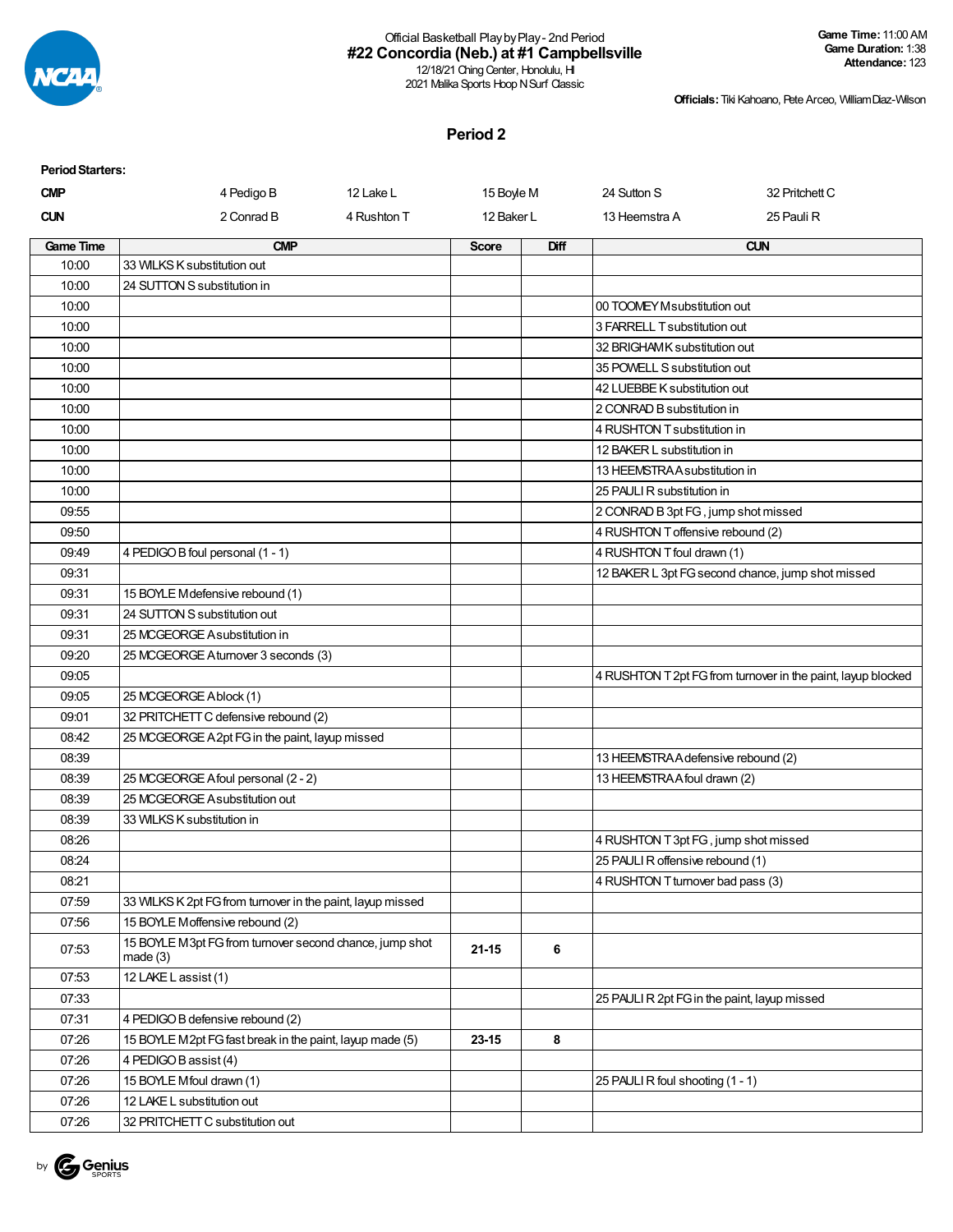

# Official Basketball PlaybyPlay- 2nd Period **#22 Concordia (Neb.) at #1 Campbellsville**

12/18/21 Ching Center, Honolulu, HI 2021 Malika Sports Hoop N Surf Classic

| <b>Game Time</b> | <b>CMP</b>                                                | <b>Score</b> | Diff           | <b>CUN</b>                                                      |
|------------------|-----------------------------------------------------------|--------------|----------------|-----------------------------------------------------------------|
| 07:26            | 5 LEE L substitution in                                   |              |                |                                                                 |
| 07:26            | 11 LAKE F substitution in                                 |              |                |                                                                 |
| 07:26            | 15 BOYLE Mfree throw fast break 1 - 1 missed              |              |                |                                                                 |
| 07:26            |                                                           |              |                | 25 PAULI R defensive rebound (2)                                |
| 07:14            |                                                           | 23-17        | 6              | 13 HEEMSTRAA2pt FG in the paint, layup made (3)                 |
| 07:14            |                                                           |              |                | 25 PAULI R assist (1)                                           |
| 06:48            | 15 BOYLE M3pt FG, jump shot made (8)                      | 26-17        | 9              |                                                                 |
| 06:48            | 5 LEE L assist (2)                                        |              |                |                                                                 |
| 06:31            |                                                           |              |                | 12 BAKER L 3pt FG, jump shot missed                             |
| 06:31            | defensive dead ball rebound (1)                           |              |                |                                                                 |
| 06:31            |                                                           |              |                | 2 CONRAD B substitution out                                     |
| 06:31            |                                                           |              |                | 4 RUSHTON T substitution out                                    |
| 06:31            |                                                           |              |                | 12 BAKER L substitution out                                     |
| 06:31            |                                                           |              |                | 13 HEEMSTRA A substitution out                                  |
| 06:31            |                                                           |              |                | 25 PAULI R substitution out                                     |
|                  |                                                           |              |                |                                                                 |
| 06:31            |                                                           |              |                | 00 TOOMEY Msubstitution in                                      |
| 06:31            |                                                           |              |                | 3 FARRELL T substitution in                                     |
| 06:31            |                                                           |              |                | 32 BRIGHAMK substitution in                                     |
| 06:31            |                                                           |              |                | 35 POWELL S substitution in                                     |
| 06:31            |                                                           |              |                | 42 LUEBBE K substitution in                                     |
| 06:31            | 11 LAKE F 2pt FG in the paint, layup missed               |              |                |                                                                 |
| 06:30            |                                                           |              |                | 42 LUEBBE K defensive rebound (3)                               |
| 06:25            |                                                           |              |                | 35 POWELL S 2pt FG in the paint, layup missed                   |
| 06:23            | 4 PEDIGO B defensive rebound (3)                          |              |                |                                                                 |
| 06:18            | 5 LEE L 2pt FG in the paint, floating jump shot missed    |              |                |                                                                 |
| 06:15            |                                                           |              |                | 00 TOOMEY M defensive rebound (2)                               |
| 05:55            | 4 PEDIGO B foul shooting (2 - 3)                          |              |                | 3 FARRELL T foul drawn (1)                                      |
| 05:55            |                                                           | 26-18        | 8              | 3 FARRELL T free throw 1 - 2 made (4)                           |
| 05:55            |                                                           | 26-19        | $\overline{7}$ | 3 FARRELL T free throw 2 - 2 made (5)                           |
| 05:55            | 4 PEDIGO B substitution out                               |              |                |                                                                 |
| 05:55            | 15 BOYLE Msubstitution out                                |              |                |                                                                 |
| 05:55            | 33 WILKS K substitution out                               |              |                |                                                                 |
| 05:55            | 10 CALBERT S substitution in                              |              |                |                                                                 |
| 05:55            | 12 LAKE L substitution in                                 |              |                |                                                                 |
| 05:55            | 32 PRITCHETT C substitution in                            |              |                |                                                                 |
| 05:15            | 11 LAKE F 3pt FG, jump shot missed                        |              |                |                                                                 |
| 05:13            |                                                           |              |                | 32 BRIGHAMK defensive rebound (1)                               |
| 05:13            |                                                           |              |                | 32 BRIGHAMK turnover travel (2)                                 |
| 05:09            | 10 CALBERT S turnover lost ball (2)                       |              |                | 00 TOOMEY Msteal (1)                                            |
|                  |                                                           |              |                | 3 FARRELL T 2pt FG fast break from turnover in the paint, layup |
| 05:03            |                                                           | 26-21        | 5              | made $(7)$                                                      |
| 04:38            | 32 PRITCHETT C 2pt FG in the paint, jump shot missed      |              |                |                                                                 |
| 04:36            |                                                           |              |                | 3 FARRELL T defensive rebound (2)                               |
| 04:27            |                                                           | 26-24        | $\mathbf{2}$   | 35 POWELL S 3pt FG, jump shot made (3)                          |
| 04:27            |                                                           |              |                | 3 FARRELL Tassist (1)                                           |
| 04:02            | 32 PRITCHETT C 2pt FG outside the paint, jump shot missed |              |                |                                                                 |
| 03:59            |                                                           |              |                | 00 TOOMEY M defensive rebound (3)                               |
| 03:42            |                                                           |              |                | 42 LUEBBE K 2pt FG in the paint, layup missed                   |
| 03:40            | 10 CALBERT S defensive rebound (1)                        |              |                |                                                                 |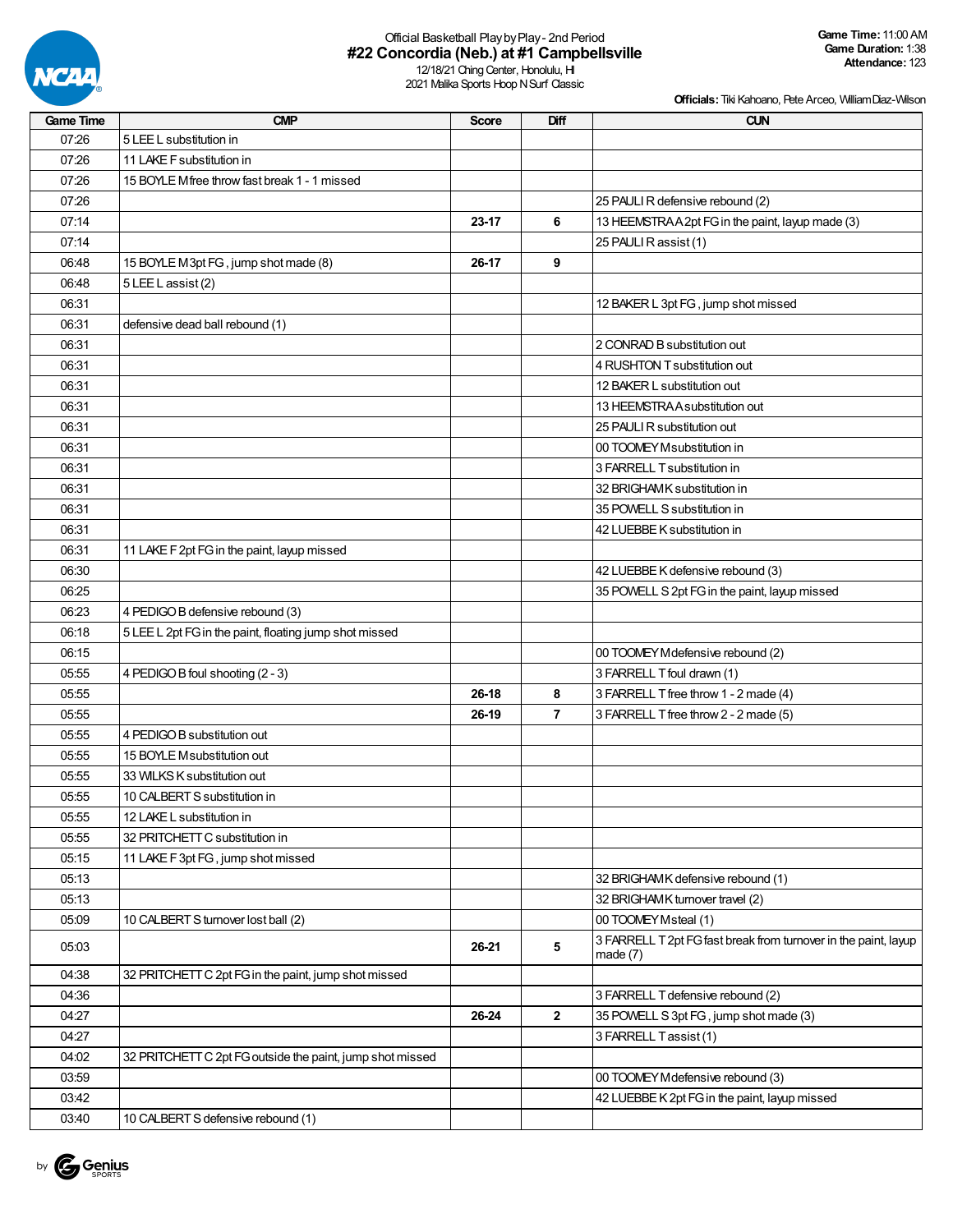

# Official Basketball PlaybyPlay- 2nd Period **#22 Concordia (Neb.) at #1 Campbellsville**

12/18/21 Ching Center, Honolulu, HI 2021 Malika Sports Hoop N Surf Classic

| <b>Game Time</b> | <b>CMP</b>                                                 | <b>Score</b>         | Diff | <b>CUN</b>                                                   |  |  |  |  |  |
|------------------|------------------------------------------------------------|----------------------|------|--------------------------------------------------------------|--|--|--|--|--|
| 03:22            | 11 LAKE F substitution out                                 |                      |      |                                                              |  |  |  |  |  |
| 03:22            | 24 SUTTON S substitution in                                |                      |      |                                                              |  |  |  |  |  |
| 03:17            | 32 PRITCHETT C 2pt FG outside the paint, jump shot blocked |                      |      |                                                              |  |  |  |  |  |
| 03:17            |                                                            |                      |      | 42 LUEBBE K block (1)                                        |  |  |  |  |  |
| 03:13            |                                                            |                      |      | 42 LUEBBE K defensive rebound (4)                            |  |  |  |  |  |
| 03:07            |                                                            |                      |      | 32 BRIGHAMK 3pt FG, jump shot missed                         |  |  |  |  |  |
| 03:04            | defensive rebound (13)                                     |                      |      |                                                              |  |  |  |  |  |
| 03:03            |                                                            |                      |      | 00 TOOMEY M substitution out                                 |  |  |  |  |  |
| 03:03            |                                                            |                      |      | 3 FARRELL T substitution out                                 |  |  |  |  |  |
| 03:03            |                                                            |                      |      | 32 BRIGHAMK substitution out                                 |  |  |  |  |  |
| 03:03            |                                                            |                      |      | 35 POWELL S substitution out                                 |  |  |  |  |  |
| 03:03            |                                                            |                      |      | 42 LUEBBE K substitution out                                 |  |  |  |  |  |
| 03:03            |                                                            |                      |      | 2 CONRAD B substitution in                                   |  |  |  |  |  |
| 03:03            |                                                            |                      |      | 4 RUSHTON T substitution in                                  |  |  |  |  |  |
| 03:03            |                                                            |                      |      | 12 BAKER L substitution in                                   |  |  |  |  |  |
| 03:03            |                                                            |                      |      | 13 HEEMSTRA A substitution in                                |  |  |  |  |  |
| 03:03            |                                                            |                      |      | 25 PAULI R substitution in                                   |  |  |  |  |  |
| 02:44            | 10 CALBERT S 3pt FG, jump shot missed                      |                      |      |                                                              |  |  |  |  |  |
| 02:42            |                                                            |                      |      | 2 CONRAD B defensive rebound (1)                             |  |  |  |  |  |
| 02:33            |                                                            |                      |      | 4 RUSHTON T 3pt FG, jump shot missed                         |  |  |  |  |  |
| 02:29            |                                                            |                      |      | 13 HEEMSTRA A offensive rebound (3)                          |  |  |  |  |  |
| 02:29            | 24 SUTTON S foul personal (1 - 4)                          |                      |      | 13 HEEMSTRA A foul drawn (3)                                 |  |  |  |  |  |
| 02:29            | 10 CALBERT S substitution out                              |                      |      |                                                              |  |  |  |  |  |
| 02:29            | 15 BOYLE Msubstitution in                                  |                      |      |                                                              |  |  |  |  |  |
| 02:12            |                                                            |                      |      | 12 BAKER L 3pt FG second chance, jump shot missed            |  |  |  |  |  |
| 02:10            | 15 BOYLE M defensive rebound (3)                           |                      |      |                                                              |  |  |  |  |  |
| 01:50            | 24 SUTTON S 2pt FG outside the paint, jump shot missed     |                      |      |                                                              |  |  |  |  |  |
| 01:47            |                                                            |                      |      | 13 HEEMSTRA A defensive rebound (4)                          |  |  |  |  |  |
| 01:46            | 15 BOYLE Msteal (1)                                        |                      |      | 13 HEEMSTRA A turnover bad pass (1)                          |  |  |  |  |  |
| 01:28            | 15 BOYLE M3pt FG from turnover, jump shot made (11)        | 29-24                | 5    |                                                              |  |  |  |  |  |
| 01:28            | 5 LEE L assist (3)                                         |                      |      |                                                              |  |  |  |  |  |
| 01:03            |                                                            |                      |      | 4 RUSHTON T turnover travel (4)                              |  |  |  |  |  |
| 01:03            | 5 LEE L substitution out                                   |                      |      |                                                              |  |  |  |  |  |
| 01:03            | 12 LAKE L substitution out                                 |                      |      |                                                              |  |  |  |  |  |
| 01:03            | 11 LAKE F substitution in                                  |                      |      |                                                              |  |  |  |  |  |
| 01:03            | 33 WILKS K substitution in                                 |                      |      |                                                              |  |  |  |  |  |
| 00:51            | 33 WILKS K turnover lost ball (1)                          |                      |      |                                                              |  |  |  |  |  |
| 00:34            |                                                            | 29-26                | 3    | 12 BAKER L 2pt FG from turnover in the paint, layup made (6) |  |  |  |  |  |
| 00:34            |                                                            |                      |      | 2 CONRAD B assist (3)                                        |  |  |  |  |  |
| 00:15            | 24 SUTTON S 3pt FG, jump shot made (3)                     | 32-26                | 6    |                                                              |  |  |  |  |  |
| 00:15            | 11 LAKE F assist (2)                                       |                      |      |                                                              |  |  |  |  |  |
| 00:01            |                                                            |                      |      | 4 RUSHTON T 3pt FG, jump shot missed                         |  |  |  |  |  |
| 00:01            | 15 BOYLE Mdefensive rebound (4)                            |                      |      |                                                              |  |  |  |  |  |
|                  |                                                            | <b>END OF PERIOD</b> |      |                                                              |  |  |  |  |  |
|                  | <b>CMP 32-26 CUN</b>                                       |                      |      |                                                              |  |  |  |  |  |

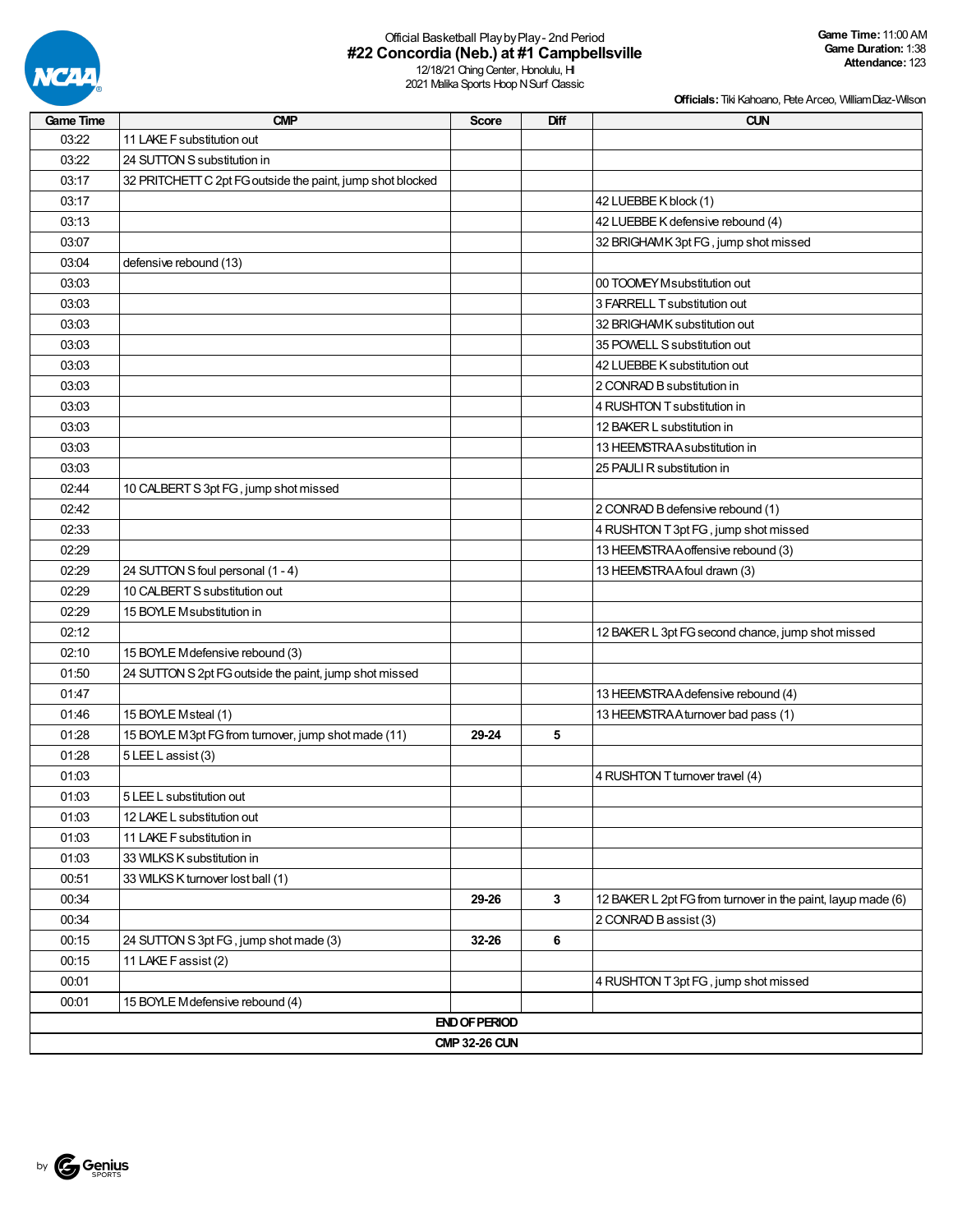

### Official Basketball BoxScore - 2nd Period **#22 Concordia (Neb.) at #1 Campbellsville**

12/18/21 Ching Center, Honolulu, HI 2021 Malika Sports Hoop N Surf Classic

**Officials:**Tiki Kahoano, Pete Arceo, WilliamDiaz-Wilson

#### **#22 Concordia (Neb.) - 11**

|               |                           |            | <b>FG</b> | 3P      | <b>FT</b> |           |                | <b>Rebounds</b> |              | <b>Fouls</b>   | <b>TP</b> | <b>AS</b>    | <b>TO ST</b> |   | <b>Blocks</b> |             | +/-   |
|---------------|---------------------------|------------|-----------|---------|-----------|-----------|----------------|-----------------|--------------|----------------|-----------|--------------|--------------|---|---------------|-------------|-------|
|               | NO. Name                  | <b>Min</b> | M-A       | M-A     | M-A       | <b>OR</b> | <b>DR</b>      | <b>TOT</b>      | PF           | F <sub>D</sub> |           |              |              |   | <b>BS</b>     | <b>BA</b>   |       |
| 13            | F<br>Abby Heemstra        | 06:32      | $1 - 1$   | $0-0$   | $0-0$     |           | 2              | 3               | $\mathbf{0}$ | 2              | 2         | 0            |              | 0 | $\mathbf{0}$  | 0           | $-10$ |
| 25            | <b>Rylee Pauli</b><br>F   | 06:32      | $0 - 1$   | $0-0$   | $0-0$     |           |                | 2               | 1            | 0              | 0         | 1            | 0            | 0 | $\Omega$      | $\Omega$    | $-10$ |
| 2             | <b>Bailey Conrad</b><br>G | 06:32      | $0 - 1$   | $0 - 1$ | $0-0$     | $\Omega$  |                | 1               | $\Omega$     | $\Omega$       | 0         | 1            | 0            | 0 | 0             | 0           | -10   |
| 4             | Taysha Rushton<br>G       | 06:32      | $0 - 4$   | $0-3$   | $0-0$     | 1         | $\Omega$       | 1               | $\Omega$     | 1              | 0         | $\mathbf 0$  | 2            | 0 | 0             | 1           | $-10$ |
| 12            | Lauren Baker<br>G         | 06:32      | $1 - 4$   | $0-3$   | $0-0$     | $\Omega$  | $\Omega$       | $\Omega$        | 0            | $\Omega$       | 2         | $\mathbf{0}$ | 0            | 0 | 0             | 0           | $-10$ |
| 00            | Mackenzie Toomey          | 03:28      | $0 - 0$   | $0 - 0$ | $0-0$     | $\Omega$  | $\mathfrak{p}$ | 2               | $\Omega$     | 0              | 0         | $\Omega$     | 0            | 1 | 0             | 0           | 7     |
| 3             | Taylor Farrell            | 03:28      | $1 - 1$   | $0-0$   | $2 - 2$   | $\Omega$  | 1              | 1               | $\Omega$     | 4              | 4         | 1            | 0            | 0 | 0             | 0           | 7     |
| 32            | Kendal Brigham            | 03:28      | $0 - 1$   | $0 - 1$ | $0-0$     | $\Omega$  |                | 1               | $\Omega$     | 0              | 0         | $\Omega$     |              | 0 | 0             | $\mathbf 0$ | 7     |
| 35            | Sadie Powell              | 03:28      | $1 - 2$   | $1 - 1$ | $0-0$     | $\Omega$  | $\Omega$       | $\mathbf{0}$    | $\Omega$     | $\Omega$       | 3         | $\mathbf{0}$ | 0            | 0 | 0             | 0           | 7     |
| 42            | Kayla Luebbe              | 03:28      | $0 - 1$   | $0-0$   | $0-0$     | $\Omega$  | $\mathfrak{p}$ | $\overline{2}$  | $\Omega$     | $\mathbf{0}$   | $\Omega$  | $\Omega$     | 0            | 0 | 1             | $\Omega$    | 7     |
| Team          |                           |            |           |         |           | 0         | $\Omega$       | 0               |              |                | 0         |              | 0            |   |               |             |       |
| <b>Totals</b> |                           |            | $4 - 16$  | $1-9$   | $2 - 2$   | 3         | 10             | 13              |              | 4              | 11        | 3            | 4            |   |               |             | $-3$  |
|               | Technical Foule∙ NONE     |            |           |         |           |           |                |                 |              |                |           |              |              |   |               |             |       |

| <b>Shooting By Period</b> |          |        |  |  |  |  |
|---------------------------|----------|--------|--|--|--|--|
| 2 <sup>nd</sup> FG%       | $4 - 16$ | 25.0%  |  |  |  |  |
| 3PT%                      | $1-9$    | 11.1%  |  |  |  |  |
| FT%                       | $2-2$    | 100%   |  |  |  |  |
| GM FG%                    | $4-16$   | 25.0%  |  |  |  |  |
| 3PT%                      | $1-9$    | 11.1%  |  |  |  |  |
| FT%                       | $2-2$    | 100.0% |  |  |  |  |

Dead Ball Rebounds: 0, 0

## **#1 Campbellsville - 14**

**Technical Fouls:**NONE

| NO. Name<br>Ashlee McGeorge<br>F | Min   | M-A      | M-A M-A |               |                                                                                                                                               |              |                |              |                |           |           |           |              |           |           |      |
|----------------------------------|-------|----------|---------|---------------|-----------------------------------------------------------------------------------------------------------------------------------------------|--------------|----------------|--------------|----------------|-----------|-----------|-----------|--------------|-----------|-----------|------|
|                                  |       |          |         |               | <b>OR</b>                                                                                                                                     | DR.          | <b>TOT</b>     | <b>PF</b>    | F <sub>D</sub> | <b>TP</b> | <b>AS</b> | <b>TO</b> | <b>ST</b>    | <b>BS</b> | <b>BA</b> | +/-  |
|                                  | 00:52 | $0 - 1$  |         | $0 - 0 0 - 0$ | $\Omega$                                                                                                                                      | 0            | $\Omega$       | 1            | 0              | $\Omega$  | 0         | 1         | 0            |           | 0         | 0    |
| <b>Courtney Pritchett</b><br>FI  | 08:29 | $0 - 3$  |         |               | $\Omega$                                                                                                                                      | 1            |                | $\Omega$     | 0              | $\Omega$  | 0         | 0         |              | 0         | 4         | 4    |
| <b>Bailey Pedigo</b><br>G        | 04:05 | $0 - 0$  |         |               | $\Omega$                                                                                                                                      | 2            | $\overline{2}$ | 2            | 0              | 0         |           | 0         |              | 0         | 0         | 4    |
| <b>Faith Lake</b><br>G           | 05:07 | $0 - 2$  | $0 - 1$ |               | $\Omega$                                                                                                                                      | $\Omega$     | $\Omega$       | $\Omega$     | 0              | 0         |           | 0         |              | $\Omega$  | 0         | $-5$ |
| Lexy Lake<br>Gl                  | 07:26 | $0-0$    |         |               | $\Omega$                                                                                                                                      | $\mathbf{0}$ | $\Omega$       | $\Omega$     | 0              | $\Omega$  |           | 0         | $\Omega$     | 0         | 0         | 3    |
| Sarah Sutton                     | 03:51 | $1 - 2$  | $1 - 1$ |               | 0                                                                                                                                             | $\Omega$     | $\Omega$       | $\mathbf{1}$ | 0              | 3         | 0         | 0         | 0            | $\Omega$  | 0         | 4    |
| Kaitlyn Wilks                    | 03:47 | $0 - 1$  |         |               | $\Omega$                                                                                                                                      | $\Omega$     | $\Omega$       | 0            | $\Omega$       | 0         | $\Omega$  | и         | 0            | 0         | 0         | 5    |
| Lauren Lee                       | 06:23 | $0 - 1$  |         |               | $\Omega$                                                                                                                                      | $\Omega$     | $\Omega$       | $\Omega$     | $\mathbf 0$    | 0         | 2         | 0         |              | $\Omega$  | $\Omega$  | $-3$ |
| Shyla Calbert                    | 03:26 | $0 - 1$  | $0 - 1$ |               | $\Omega$                                                                                                                                      |              |                | 0            | 0              | 0         | 0         | и         | $\mathbf{0}$ | $\Omega$  | 0         | $-5$ |
| Maddy Boyle                      | 06:34 | $4 - 4$  |         |               |                                                                                                                                               | 3            | 4              | $\Omega$     |                | 11        | $\Omega$  | 0         |              | 0         | 0         | 8    |
|                                  |       |          |         |               | $\Omega$                                                                                                                                      |              | 1              |              |                | 0         |           | 0         |              |           |           |      |
|                                  |       | $5 - 15$ |         |               |                                                                                                                                               | 8            | 9              | 4            |                | 14        | 5         | 3         |              |           |           | 3    |
|                                  |       |          |         |               | $0 - 0 0 - 0$<br>$0 - 0 0 - 0$<br>$0-0$<br>$0 - 0 0 - 0$<br>$0-0$<br>$0 - 0$ 0 $-0$<br>$0 - 0 0 - 0$<br>$0 - 0$<br>$3 - 3$   0-1<br>$4-6$ 0-1 |              |                |              |                |           |           |           |              |           |           | -    |

| <b>Shooting By Period</b> |          |       |  |  |  |  |  |
|---------------------------|----------|-------|--|--|--|--|--|
| 2 <sup>nd</sup> FG%       | $5 - 15$ | 33.3% |  |  |  |  |  |
| 3PT%                      | 4-6      | 66.7% |  |  |  |  |  |
| FT%                       | 0-1      | 0%    |  |  |  |  |  |
| GM FG%                    | $5 - 15$ | 33.3% |  |  |  |  |  |
| 3PT%                      | $4-6$    | 66.7% |  |  |  |  |  |
| FT%                       | 0-1      | 0.0%  |  |  |  |  |  |

Dead Ball Rebounds: 0, 1

|                                                                            | <b>CUN</b>                              | <b>CMP</b> |
|----------------------------------------------------------------------------|-----------------------------------------|------------|
| <b>Biggest lead</b>                                                        | 0 (1 st 10:00) 9 (2 <sup>nd</sup> 6:48) |            |
| <b>Best Scoring Run</b> $ 7 (2 \text{ nd } 4:27)  5 (2 \text{ nd } 7:26) $ |                                         |            |
| <b>Lead Changes</b>                                                        |                                         |            |
| <b>Times Tied</b>                                                          |                                         |            |
| Time with Lead                                                             | 00:00                                   | 09:55      |

| <b>Points from</b>    |   | <b>CUN CMP</b> |
|-----------------------|---|----------------|
| Turnovers             |   | հ              |
| Paint                 | հ | 2              |
| <b>Second Chancel</b> | O | 3              |
| <b>Fast Breaks</b>    | 2 | 2              |
| <b>Bench</b>          |   |                |

|  | <b>Period by Period Scoring</b> |  |  |                     |
|--|---------------------------------|--|--|---------------------|
|  |                                 |  |  | 1st 2nd 3rd 4th TOT |
|  | CUN  15   11   11   20   57     |  |  |                     |
|  | $ CMP$ 18 14 16 16 64           |  |  |                     |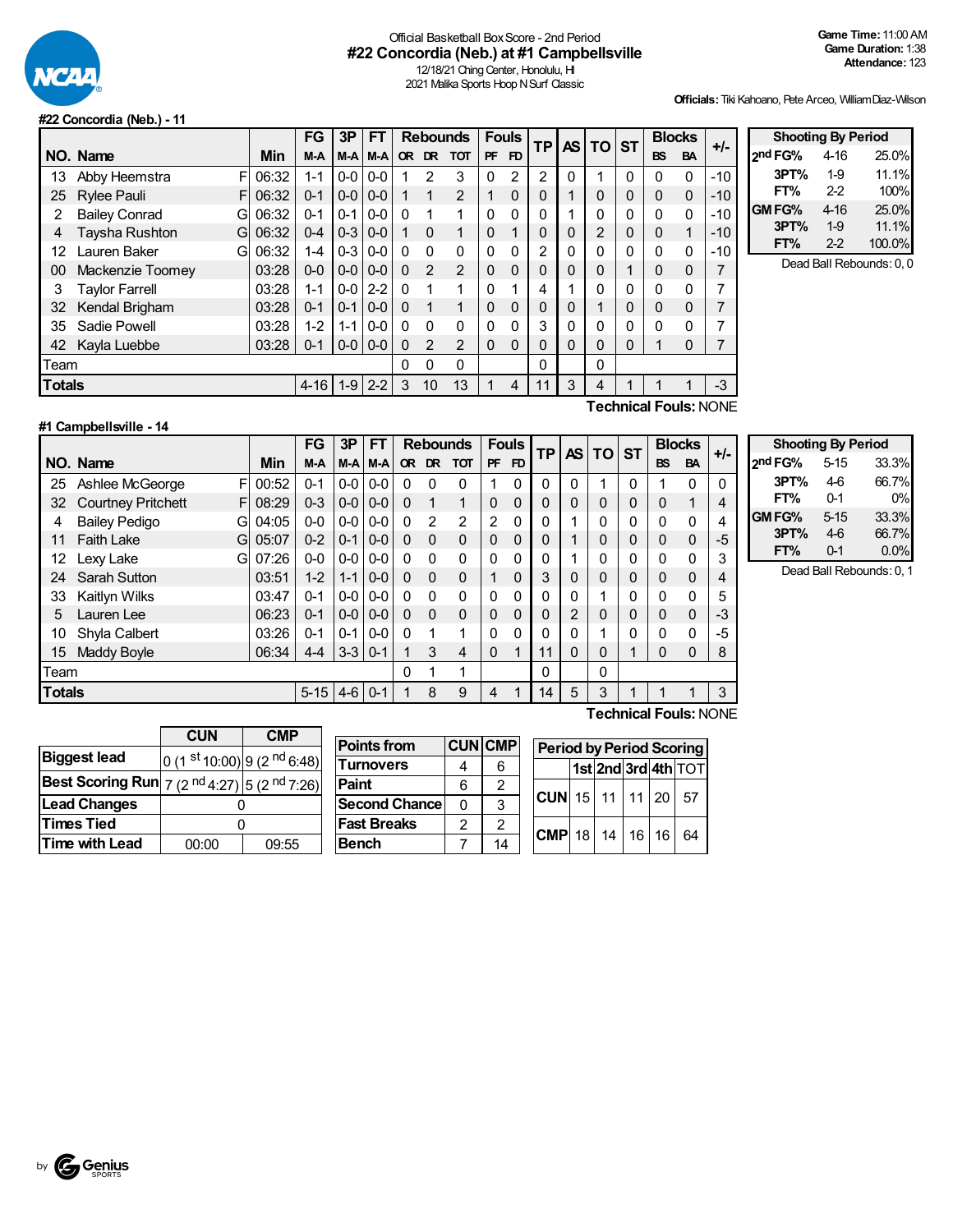

### Official Basketball Box Score - First Half **#22 Concordia (Neb.) at #1 Campbellsville**

12/18/21 Ching Center, Honolulu, HI 2021 Malika Sports Hoop N Surf Classic

**Officials:**Tiki Kahoano, Pete Arceo, WilliamDiaz-Wilson

#### **#22 Concordia (Neb.) - 26**

|               |                           |       | FG        | 3P       | FT      |              |               | <b>Rebounds</b> |              | <b>Fouls</b> | <b>TP</b>      |   | AS TO          | <b>ST</b> | <b>Blocks</b> |              | $+/-$ |
|---------------|---------------------------|-------|-----------|----------|---------|--------------|---------------|-----------------|--------------|--------------|----------------|---|----------------|-----------|---------------|--------------|-------|
|               | NO. Name                  | Min   | M-A       | M-A      | $M-A$   |              | OR DR         | <b>TOT</b>      | <b>PF</b>    | FD.          |                |   |                |           | <b>BS</b>     | <b>BA</b>    |       |
| 13            | F<br>Abby Heemstra        | 12:24 | $1 - 1$   | $0-0$    | $1 - 2$ | 2            | 2             | 4               |              | 3            | 3              | 0 |                | 0         | $\Omega$      | $\mathbf 0$  | $-15$ |
| 25            | <b>Rylee Pauli</b><br>F   | 12:24 | $0 - 1$   | $0-0$    | $0 - 0$ |              |               | 2               | $\mathbf{1}$ | 1            | 0              |   | 0              | 1         | $\Omega$      | $\Omega$     | $-15$ |
| 2             | <b>Bailey Conrad</b><br>G | 12:24 | $1 - 4$   | $1 - 2$  | $0 - 0$ | $\Omega$     |               | 1               |              | 0            | 3              | 3 | $\mathbf 0$    | 0         | $\Omega$      | $\Omega$     | -15   |
| 4             | Taysha Rushton<br>G       | 12:24 | $0-5$     | $0 - 3$  | $0 - 0$ |              |               | $\overline{2}$  | 2            |              | 0              | 0 | 4              | 0         | 0             | 1            | $-15$ |
| 12            | Lauren Baker<br>G         | 12:24 | $3-6$     | $0 - 3$  | $0 - 0$ | $\Omega$     | $\mathcal{P}$ | $\overline{2}$  | $\Omega$     | 0            | 6              |   |                | 0         | 0             | 0            | $-15$ |
| 3             | <b>Taylor Farrell</b>     | 07:36 | $2 - 2$   | $1 - 1$  | $2 - 2$ | $\Omega$     | 2             | $\overline{2}$  | $\Omega$     | 1            | 7              |   | 1              | 0         | $\Omega$      | 0            | 9     |
| 10            | Hanna Spearman            | 00:19 | $0 - 0$   | $0-0$    | $0-0$   | $\Omega$     | $\Omega$      | 0               | 0            | $\Omega$     | 0              | 0 | 0              | 0         | 0             | 0            |       |
| 32            | Kendal Brigham            | 07:36 | $0 - 2$   | $0 - 2$  | $0-0$   | $\Omega$     |               | 1               | 0            | $\mathbf{0}$ | 0              | 2 | $\overline{2}$ | 0         | $\Omega$      | 0            | 9     |
| 35            | Sadie Powell              | 07:36 | $1 - 3$   | 1-1      | $0 - 0$ | $\Omega$     |               | 1               |              | 0            | 3              | 0 |                | 1         | $\Omega$      | $\Omega$     | 9     |
| 42            | Kayla Luebbe              | 07:36 | $1 - 3$   | $0-0$    | $0 - 0$ |              | 3             | 4               | $\Omega$     | 1            | 2              | 0 | 1              | 0         | 1             | 0            | 9     |
| 00            | Mackenzie Toomey          | 07:17 | $1 - 1$   | $0-0$    | $0-0$   | $\mathbf{0}$ | 3             | 3               | 0            | 0            | $\overline{2}$ | 0 | 0              | ◀         | 0             | $\mathbf{0}$ | 9     |
| Team          |                           |       |           |          |         | 0            | $\Omega$      | 0               |              |              | 0              |   | 1              |           |               |              |       |
| <b>Totals</b> |                           |       | $10 - 28$ | $3 - 12$ | $3 - 4$ | 5            | 17            | 22              | 6            | 7            | 26             | 8 | 12             | 3         |               |              | -6    |
|               |                           |       |           |          |         |              |               |                 |              |              |                |   | -              | . .       | -             |              | 10.1  |

**Shooting By Period 1 st FG%** 6-12 50.0% **3PT%** 2-3 66.7% **FT%** 1-2 50% **2 nd FG%** 4-16 25.0% **3PT%** 1-9 11.1% **FT%** 2-2 100% **GMFG%** 10-28 35.7% **3PT%** 3-12 **FT%** 3-4 75.0%

Dead Ball Rebounds: 0, 0

#### **#1 Campbellsville - 32**

**Technical Fouls:**NONE

|               |                                |       | FG        | 3P         | <b>FT</b> |           |                | <b>Rebounds</b> |           | <b>Fouls</b> | ΤP |                | <b>ASITOI</b> | <b>ST</b> |           | <b>Blocks</b> | $+/-$ |
|---------------|--------------------------------|-------|-----------|------------|-----------|-----------|----------------|-----------------|-----------|--------------|----|----------------|---------------|-----------|-----------|---------------|-------|
|               | NO. Name                       | Min   | M-A       | M-A        | M-A       | <b>OR</b> | DR             | <b>TOT</b>      | <b>PF</b> | FD           |    |                |               |           | <b>BS</b> | <b>BA</b>     |       |
| 25            | F<br>Ashlee McGeorge           | 05:24 | $0 - 1$   | $0-0$      | $0-0$     | $\Omega$  | 0              | 0               | 2         | 0            | 0  | 0              | 3             | 0         |           | 0             | 7     |
| 32            | <b>Courtney Pritchett</b><br>F | 16:19 | $1 - 6$   | $0 - 0$    | $0 - 0$   | $\Omega$  | $\overline{2}$ | $\overline{2}$  |           | 0            | 2  | 0              | 0             | 0         | 0         | $\mathbf{1}$  | 12    |
| 4             | <b>Bailey Pedigo</b><br>G      | 10:35 | $1 - 2$   | $1 - 2$    | $0-0$     | $\Omega$  | 3              | 3               | 2         | 0            | 3  | 4              | 0             | 3         | 0         | 0             | 9     |
| 11            | <b>Faith Lake</b><br>G         | 12:45 | $1 - 4$   | $1 - 2$    | $2 - 2$   | $\Omega$  | $\Omega$       | 0               | 0         | 2            | 5  | $\overline{2}$ |               | 0         | 0         | 0             |       |
| 12            | G<br>Lexy Lake                 | 15:13 | $1 - 4$   | 1-3        | $0-0$     | $\Omega$  | $\Omega$       | 0               | $\Omega$  | 0            | 3  |                | 0             | 0         | 0         | 0             | 9     |
| 5             | Lauren Lee                     | 09:53 | $0 - 1$   | $0 - 0$    | $0 - 0$   | $\Omega$  | 1              | 1               |           | 0            | 0  | 3              | 0             | 0         | 0         | $\mathbf 0$   | -5    |
| 10            | Shyla Calbert                  | 05:39 | $0 - 2$   | $0 - 2$    | $0-0$     | $\Omega$  | 1              | 1               | 0         | 0            | 0  | 0              | 2             | 0         | 0         | 0             | -8    |
| 15            | Maddy Boyle                    | 08:56 | $4 - 4$   | $3-3$      | $0 - 1$   | 1         | 3              | 4               | $\Omega$  | 1            | 11 | 0              | 0             | 1         | 0         | 0             | 5     |
| 24            | Sarah Sutton                   | 06:01 | $1 - 2$   | $1 - 1$    | $0-0$     | $\Omega$  | $\Omega$       | 0               |           | 0            | 3  | 0              | 0             | 0         | 0         | 0             | -1    |
| 33            | <b>Kaitlyn Wilks</b>           | 09:15 | $2 - 3$   | $0-0$      | $1 - 1$   |           | $\mathfrak{p}$ | 3               | 0         | 3            | 5  | 0              | 1             | 0         | 0         | 0             |       |
| Team          |                                |       |           |            |           | $\Omega$  |                | 1               |           |              | 0  |                | 0             |           |           |               |       |
| <b>Totals</b> |                                |       | $11 - 29$ | $7-13$ 3-4 |           | 2         | 13             | 15              |           | 6            | 32 | 10             | 7             | 4         |           |               | 6     |
|               |                                |       |           |            |           |           |                |                 |           |              |    | -              |               |           | -         |               |       |

| <b>Shooting By Period</b> |          |       |  |  |  |  |  |
|---------------------------|----------|-------|--|--|--|--|--|
| 1 <sup>st</sup> FG%       | $6 - 14$ | 42.9% |  |  |  |  |  |
| 3PT%                      | $3-7$    | 42.9% |  |  |  |  |  |
| FT%                       | 33       | 100%  |  |  |  |  |  |
| 2nd FG%                   | $5 - 15$ | 33.3% |  |  |  |  |  |
| 3PT%                      | $4-6$    | 66.7% |  |  |  |  |  |
| FT%                       | $0 - 1$  | 0%    |  |  |  |  |  |
| GMFG%                     | 11-29    | 37.9% |  |  |  |  |  |
| 3PT%                      | $7 - 13$ | 53.8% |  |  |  |  |  |
| FT%                       | 34       | 75.0% |  |  |  |  |  |

Dead Ball Rebounds: 0, 1

|                                                                                   | <b>CUN</b><br>CMP                       |       |  |  |  |  |  |
|-----------------------------------------------------------------------------------|-----------------------------------------|-------|--|--|--|--|--|
| <b>Biggest lead</b>                                                               | 0 (1 st 10:00) 9 (2 <sup>nd</sup> 6:48) |       |  |  |  |  |  |
| <b>Best Scoring Run</b> $\left 7\right\rangle (2 \text{ nd } 4:27)$ 8 (1 st 7:56) |                                         |       |  |  |  |  |  |
| <b>Lead Changes</b>                                                               |                                         |       |  |  |  |  |  |
| <b>Times Tied</b>                                                                 |                                         |       |  |  |  |  |  |
| Time with Lead                                                                    | 00:00                                   | 19:33 |  |  |  |  |  |

| <b>Points from</b>   |    | <b>CUN CMP</b> |
|----------------------|----|----------------|
| <b>Turnovers</b>     | 6  | 11             |
| Paint                | 14 | 6              |
| <b>Second Chance</b> |    | 5              |
| <b>Fast Breaks</b>   |    | $\mathfrak{p}$ |
| <b>Bench</b>         | 14 | 19             |

| <b>Period by Period Scoring</b> |  |  |  |  |                     |  |  |
|---------------------------------|--|--|--|--|---------------------|--|--|
|                                 |  |  |  |  | 1st 2nd 3rd 4th TOT |  |  |
| <b>CUN</b> 15 11 11 20 57       |  |  |  |  |                     |  |  |
| $CMP$ 18 14 16 16 64            |  |  |  |  |                     |  |  |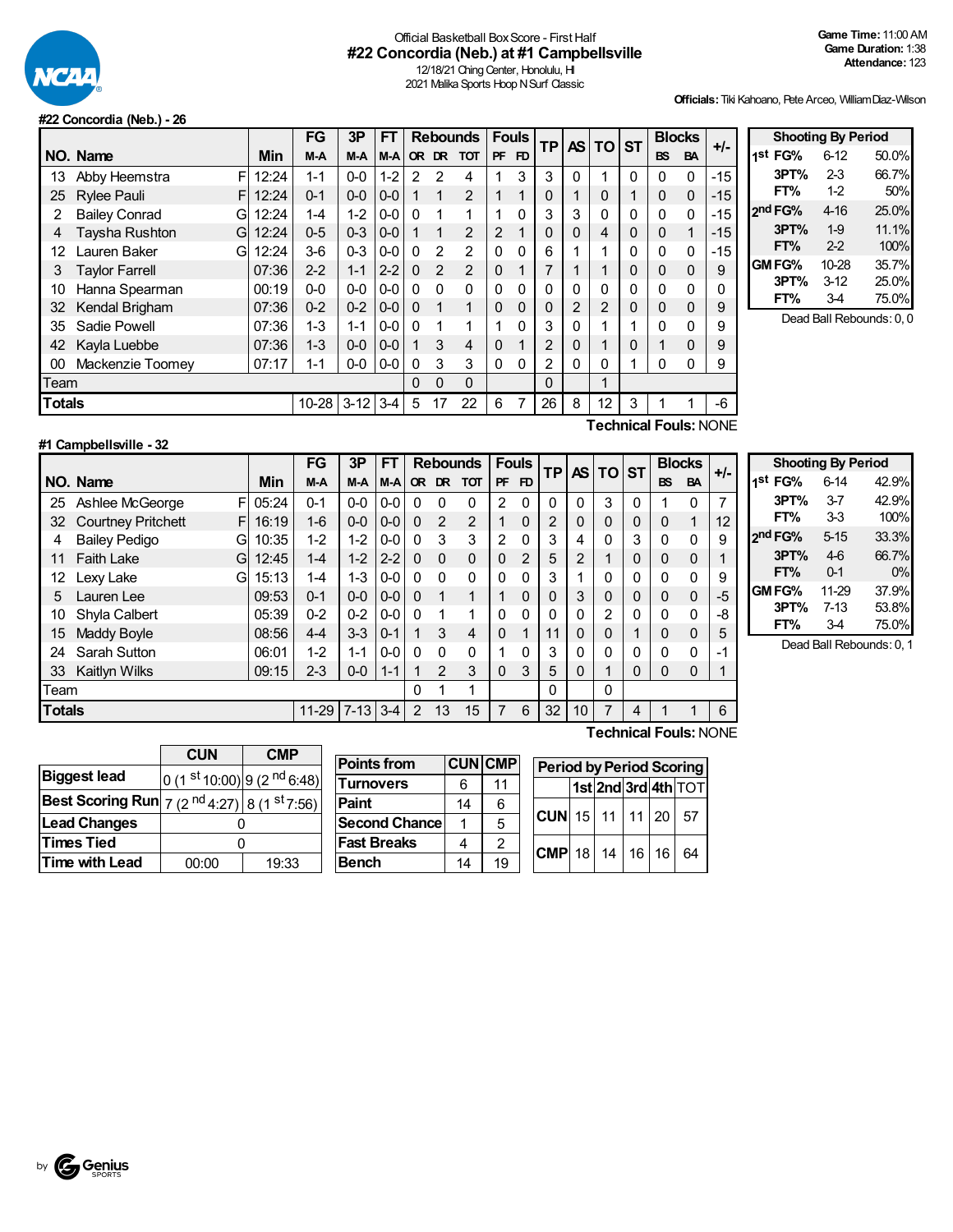

#### Official Basketball PlaybyPlay- 3rd Period **#22 Concordia (Neb.) at #1 Campbellsville** 12/18/21 Ching Center, Honolulu, HI

2021 Malika Sports Hoop N Surf Classic

**Officials:**Tiki Kahoano, Pete Arceo, WilliamDiaz-Wilson

#### **Period 3**

| <b>Period Starters:</b> |                                                                  |             |              |             |                                     |                                                          |
|-------------------------|------------------------------------------------------------------|-------------|--------------|-------------|-------------------------------------|----------------------------------------------------------|
| <b>CMP</b>              | 4 Pedigo B                                                       | 11 Lake F   | 12 Lake L    |             | 25 McGeorge A                       | 32 Pritchett C                                           |
| <b>CUN</b>              | 2 Conrad B                                                       | 4 Rushton T | 12 Baker L   |             | 13 Heemstra A                       | 25 Pauli R                                               |
| <b>Game Time</b>        | <b>CMP</b>                                                       |             | <b>Score</b> | <b>Diff</b> |                                     | <b>CUN</b>                                               |
| 10:00                   | 15 BOYLE M substitution out                                      |             |              |             |                                     |                                                          |
| 10:00                   | 24 SUTTON S substitution out                                     |             |              |             |                                     |                                                          |
| 10:00                   | 33 WILKS K substitution out                                      |             |              |             |                                     |                                                          |
| 10:00                   | 4 PEDIGO B substitution in                                       |             |              |             |                                     |                                                          |
| 10:00                   | 12 LAKE L substitution in                                        |             |              |             |                                     |                                                          |
| 10:00                   | 25 MCGEORGE A substitution in                                    |             |              |             |                                     |                                                          |
| 09:36                   | 12 LAKE L 3pt FG, jump shot missed                               |             |              |             |                                     |                                                          |
| 09:29                   | 11 LAKE F offensive rebound (1)                                  |             |              |             |                                     |                                                          |
| 09:28                   | 11 LAKE F 2pt FG second chance in the paint, layup made (7)      |             | 34-26        | 8           |                                     |                                                          |
| 09:28                   | 11 LAKE F foul drawn (3)                                         |             |              |             | 25 PAULI R foul shooting (2 - 1)    |                                                          |
| 09:28                   | 11 LAKE F free throw 1 - 1 missed                                |             |              |             |                                     |                                                          |
| 09:27                   |                                                                  |             |              |             | 25 PAULI R defensive rebound (3)    |                                                          |
| 09:12                   |                                                                  |             |              |             | 2 CONRAD B 3pt FG, jump shot missed |                                                          |
| 09:10                   | 4 PEDIGO B defensive rebound (4)                                 |             |              |             |                                     |                                                          |
| 08:57                   | 32 PRITCHETT C 2pt FG outside the paint, jump shot missed        |             |              |             |                                     |                                                          |
| 08:57                   | 25 MCGEORGE A offensive rebound (1)                              |             |              |             |                                     |                                                          |
| 08:57                   | 25 MCGEORGE A foul drawn (1)                                     |             |              |             | 4 RUSHTON T foul personal (3 - 2)   |                                                          |
| 08:52                   | 25 MCGEORGE A 2pt FG second chance in the paint, layup<br>missed |             |              |             |                                     |                                                          |
| 08:49                   |                                                                  |             |              |             | 25 PAULI R defensive rebound (4)    |                                                          |
| 08:39                   |                                                                  |             |              |             | 12 BAKER L 3pt FG, jump shot missed |                                                          |
| 08:36                   |                                                                  |             |              |             | 25 PAULI R offensive rebound (5)    |                                                          |
| 08:30                   | 32 PRITCHETT C steal (1)                                         |             |              |             | 2 CONRAD B turnover bad pass (1)    |                                                          |
| 08:16                   | 11 LAKE F 3pt FG from turnover, jump shot missed                 |             |              |             |                                     |                                                          |
| 08:13                   | 25 MCGEORGE A offensive rebound (2)                              |             |              |             |                                     |                                                          |
| 08:13                   | jump ball situation                                              |             |              |             |                                     |                                                          |
| 08:13                   | 25 MCGEORGE Aturnover lost ball (4)                              |             |              |             | 4 RUSHTON T steal (1)               |                                                          |
| 08:13                   |                                                                  |             |              |             | 2 CONRAD B substitution out         |                                                          |
| 08:13                   |                                                                  |             |              |             | 4 RUSHTON T substitution out        |                                                          |
| 08:13                   |                                                                  |             |              |             | 12 BAKER L substitution out         |                                                          |
| 08:13                   |                                                                  |             |              |             | 13 HEEMSTRA A substitution out      |                                                          |
| 08:13                   |                                                                  |             |              |             | 25 PAULI R substitution out         |                                                          |
| 08:13                   |                                                                  |             |              |             | 00 TOOMEY Msubstitution in          |                                                          |
| 08:13                   |                                                                  |             |              |             | 3 FARRELL T substitution in         |                                                          |
| 08:13                   |                                                                  |             |              |             | 32 BRIGHAMK substitution in         |                                                          |
| 08:13                   |                                                                  |             |              |             | 35 POWELL S substitution in         |                                                          |
| 08:13                   |                                                                  |             |              |             | 42 LUEBBE K substitution in         |                                                          |
| 08:04                   |                                                                  |             | 34-28        | 6           | made $(5)$                          | 35 POWELL S 2pt FG from turnover in the paint, jump shot |
| 08:04                   |                                                                  |             |              |             | 32 BRIGHAMK assist (3)              |                                                          |
| 07:41                   | 25 MCGEORGE A 2pt FG in the paint, layup made (2)                |             | 36-28        | 8           |                                     |                                                          |
| 07:41                   | 12 LAKE L assist (2)                                             |             |              |             |                                     |                                                          |
| 07:26                   | 32 PRITCHETT C foul shooting (2 - 1)                             |             |              |             | 42 LUEBBE K foul drawn (2)          |                                                          |
| 07:26                   |                                                                  |             |              |             | 42 LUEBBE K free throw 1 - 2 missed |                                                          |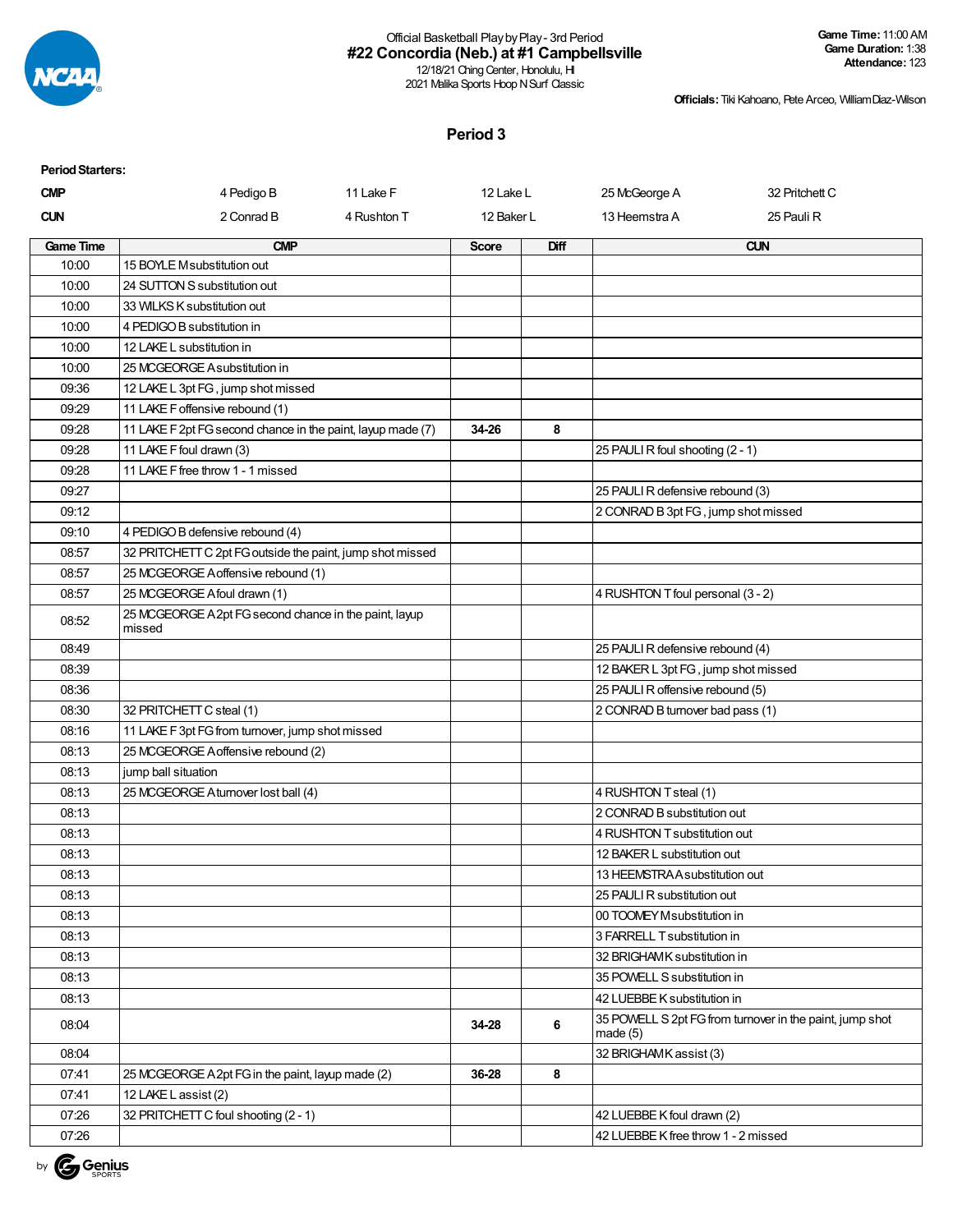

# Official Basketball PlaybyPlay- 3rd Period **#22 Concordia (Neb.) at #1 Campbellsville**

12/18/21 Ching Center, Honolulu, HI 2021 Malika Sports Hoop N Surf Classic

| Game Time | <b>CMP</b>                                     | <b>Score</b> | Diff         | <b>CUN</b>                                                              |
|-----------|------------------------------------------------|--------------|--------------|-------------------------------------------------------------------------|
| 07:26     |                                                |              |              | offensive dead ball rebound (1)                                         |
| 07:26     |                                                |              |              | 42 LUEBBE K free throw 2 - 2 missed                                     |
| 07:25     |                                                |              |              | 00 TOOMEY Moffensive rebound (4)                                        |
| 07:21     | 25 MCGEORGE A substitution out                 |              |              |                                                                         |
| 07:21     | 33 WILKS K substitution in                     |              |              |                                                                         |
| 07:13     |                                                | 36-30        | 6            | 00 TOOMEY M2pt FG second chance in the paint, layup made<br>(4)         |
| 06:29     | 11 LAKE F 3pt FG, jump shot missed             |              |              |                                                                         |
| 06:29     |                                                |              |              | 35 POWELL S defensive rebound (2)                                       |
| 06:21     |                                                | 36-32        | 4            | 42 LUEBBE K 2pt FG in the paint, layup made (4)                         |
| 06:21     |                                                |              |              | 00 TOOMEY Massist (1)                                                   |
| 05:59     | 12 LAKE L 3pt FG, jump shot missed             |              |              |                                                                         |
| 05:57     | 32 PRITCHETT C offensive rebound (3)           |              |              |                                                                         |
| 05:57     | 32 PRITCHETT C foul drawn (1)                  |              |              | 35 POWELL S foul shooting (2 - 3)                                       |
| 05:57     | 12 LAKE L substitution out                     |              |              |                                                                         |
| 05:57     | 15 BOYLE Msubstitution in                      |              |              |                                                                         |
| 05:57     | 32 PRITCHETT C free throw 1 - 2 made (3)       | 37-32        | 5            |                                                                         |
| 05:57     | 32 PRITCHETT C free throw 2 - 2 made (4)       | 38-32        | 6            |                                                                         |
| 05:42     |                                                |              |              | 35 POWELL S 2pt FG in the paint, layup blocked                          |
| 05:42     | 33 WILKS K block (1)                           |              |              |                                                                         |
| 05:42     |                                                |              |              | 32 BRIGHAMK offensive rebound (2)                                       |
| 05:42     | 33 WILKS K foul shooting (1 - 2)               |              |              | 42 LUEBBE K foul drawn (3)                                              |
| 05:42     |                                                | 38-33        | 5            | 42 LUEBBE K free throw 1 - 2 made (5)                                   |
| 05:42     |                                                | 38-34        | 4            | 42 LUEBBE K free throw 2 - 2 made (6)                                   |
| 05:42     | 4 PEDIGO B substitution out                    |              |              |                                                                         |
| 05:42     | 5 LEE L substitution in                        |              |              |                                                                         |
| 05:26     | 33 WILKS K 2pt FG in the paint, layup made (7) | 40-34        | 6            |                                                                         |
| 05:26     | 32 PRITCHETT C assist (1)                      |              |              |                                                                         |
| 05:16     |                                                |              |              | 42 LUEBBE K 2pt FG in the paint, layup blocked                          |
| 05:16     | 33 WILKS K block (2)                           |              |              |                                                                         |
| 05:16     |                                                |              |              | 32 BRIGHAMK offensive rebound (3)                                       |
| 05:09     |                                                |              |              | 35 POWELL S 2pt FG second chance outside the paint, jump<br>shot missed |
| 05:09     |                                                |              |              | 42 LUEBBE K offensive rebound (5)                                       |
| 05:09     | 11 LAKE F foul shooting (1 - 3)                |              |              | 42 LUEBBE K foul drawn (4)                                              |
| 05:09     |                                                | 40-35        | 5            | 42 LUEBBE K free throw 1 - 2 made (7)                                   |
| 05:09     |                                                | 40-36        | 4            | 42 LUEBBE K free throw 2 - 2 made (8)                                   |
| 05:09     | 32 PRITCHETT C substitution out                |              |              |                                                                         |
| 05:09     | 24 SUTTON S substitution in                    |              |              |                                                                         |
| 04:48     | 33 WILKS K 2pt FG in the paint, layup blocked  |              |              |                                                                         |
| 04:48     |                                                |              |              | 42 LUEBBE K block (2)                                                   |
| 04:44     |                                                |              |              | 42 LUEBBE K defensive rebound (6)                                       |
| 04:39     | 15 BOYLE Mfoul shooting (1 - 4)                |              |              | 32 BRIGHAMK foul drawn (1)                                              |
| 04:39     |                                                | 40-37        | $\mathbf{3}$ | 32 BRIGHAMK free throw 1 - 2 made (1)                                   |
| 04:39     |                                                |              |              | 32 BRIGHAMK free throw 2 - 2 missed                                     |
| 04:39     | 24 SUTTON S defensive rebound (1)              |              |              |                                                                         |
| 04:39     | 11 LAKE F substitution out                     |              |              |                                                                         |
| 04:39     | 12 LAKE L substitution in                      |              |              |                                                                         |
| 04:36     | 15 BOYLE Mfoul drawn (2)                       |              |              | 35 POWELL S foul personal (3 - 4)                                       |
| 04:27     | 5 LEE L 2pt FG in the paint, layup made (2)    | 42-37        | 5            |                                                                         |
|           |                                                |              |              |                                                                         |

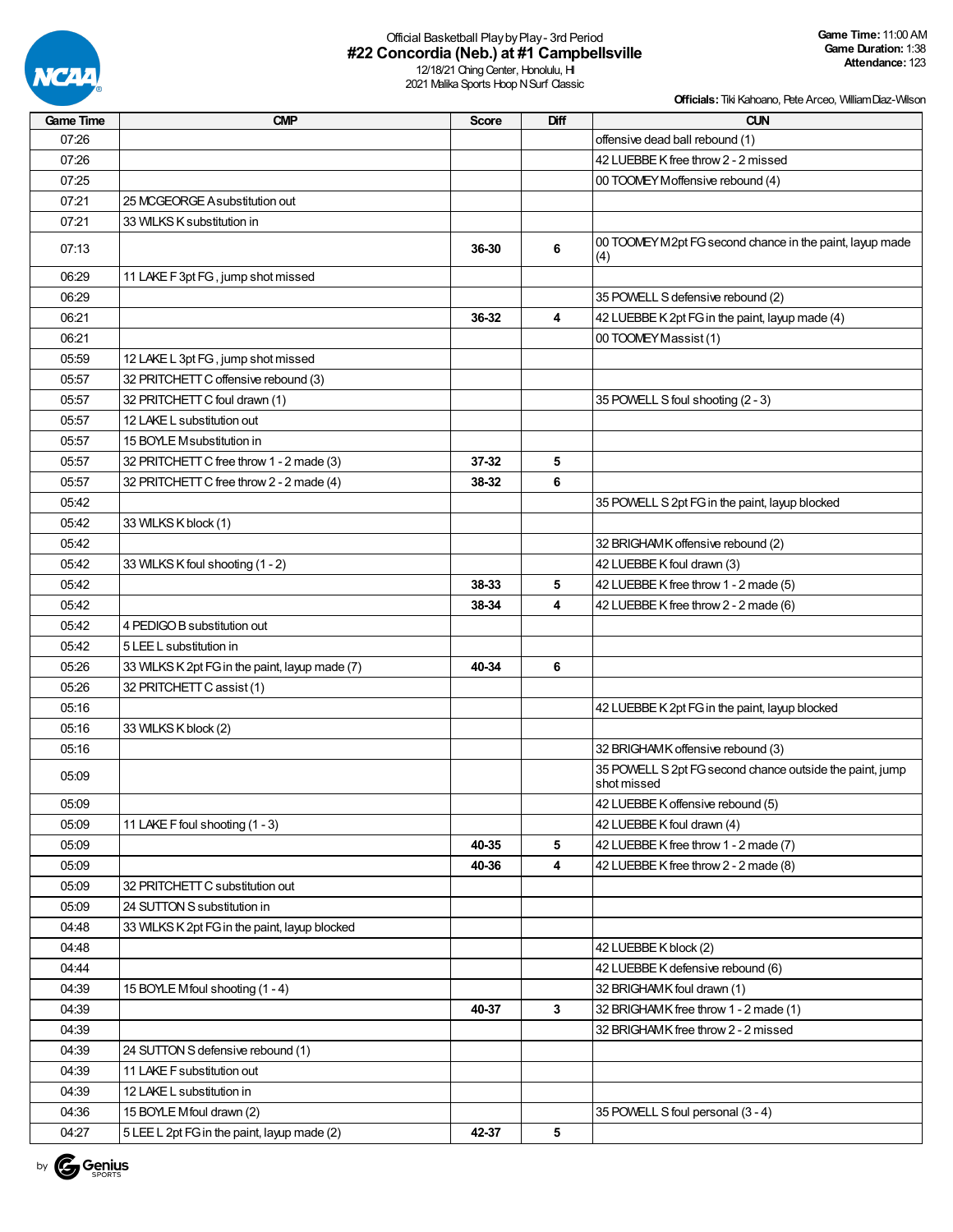

## Official Basketball PlaybyPlay- 3rd Period **#22 Concordia (Neb.) at #1 Campbellsville**

12/18/21 Ching Center, Honolulu, HI 2021 Malika Sports Hoop N Surf Classic

| Score<br>04:07<br>32 BRIGHAMK turnover bad pass (3)<br>04:07<br>00 TOOMEY M substitution out<br>04:07<br>3 FARRELL T substitution out<br>04:07<br>32 BRIGHAMK substitution out<br>04:07<br>35 POWELL S substitution out<br>04:07<br>42 LUEBBE K substitution out<br>04:07<br>2 CONRAD B substitution in<br>04:07<br>4 RUSHTON T substitution in<br>04:07<br>12 BAKER L substitution in<br>04:07<br>13 HEEMSTRAA substitution in<br>04:07<br>25 PAULI R substitution in<br>03:48<br>15 BOYLE M3pt FG from turnover, jump shot missed<br>03:44<br>24 SUTTON S offensive rebound (2)<br>24 SUTTON S 2pt FG from turnover second chance in the paint,<br>44-37<br>$\overline{7}$<br>03:44<br>layup made (5)<br>15 BOYLE Msteal (2)<br>2 CONRAD B turnover lost ball (2)<br>03:40<br>03:38<br>15 BOYLE Mfoul drawn (3)<br>2 CONRAD B foul personal (2 - 5)<br>03:38<br>Timeout 30 Sec<br>03:38<br>12 LAKE L substitution out<br>03:38<br>10 CALBERT S substitution in<br>03:38<br>15 BOYLE Miree throw fast break 1 - 2 missed<br>03:38<br>offensive dead ball rebound (2)<br>03:38<br>15 BOYLE Mfree throw fast break 2 - 2 made (12)<br>8<br>45-37<br>03:19<br>12 BAKER L turnover bad pass (2)<br>03:01<br>15 BOYLE M3pt FG from turnover, jump shot missed |
|-----------------------------------------------------------------------------------------------------------------------------------------------------------------------------------------------------------------------------------------------------------------------------------------------------------------------------------------------------------------------------------------------------------------------------------------------------------------------------------------------------------------------------------------------------------------------------------------------------------------------------------------------------------------------------------------------------------------------------------------------------------------------------------------------------------------------------------------------------------------------------------------------------------------------------------------------------------------------------------------------------------------------------------------------------------------------------------------------------------------------------------------------------------------------------------------------------------------------------------------------------------|
|                                                                                                                                                                                                                                                                                                                                                                                                                                                                                                                                                                                                                                                                                                                                                                                                                                                                                                                                                                                                                                                                                                                                                                                                                                                           |
|                                                                                                                                                                                                                                                                                                                                                                                                                                                                                                                                                                                                                                                                                                                                                                                                                                                                                                                                                                                                                                                                                                                                                                                                                                                           |
|                                                                                                                                                                                                                                                                                                                                                                                                                                                                                                                                                                                                                                                                                                                                                                                                                                                                                                                                                                                                                                                                                                                                                                                                                                                           |
|                                                                                                                                                                                                                                                                                                                                                                                                                                                                                                                                                                                                                                                                                                                                                                                                                                                                                                                                                                                                                                                                                                                                                                                                                                                           |
|                                                                                                                                                                                                                                                                                                                                                                                                                                                                                                                                                                                                                                                                                                                                                                                                                                                                                                                                                                                                                                                                                                                                                                                                                                                           |
|                                                                                                                                                                                                                                                                                                                                                                                                                                                                                                                                                                                                                                                                                                                                                                                                                                                                                                                                                                                                                                                                                                                                                                                                                                                           |
|                                                                                                                                                                                                                                                                                                                                                                                                                                                                                                                                                                                                                                                                                                                                                                                                                                                                                                                                                                                                                                                                                                                                                                                                                                                           |
|                                                                                                                                                                                                                                                                                                                                                                                                                                                                                                                                                                                                                                                                                                                                                                                                                                                                                                                                                                                                                                                                                                                                                                                                                                                           |
|                                                                                                                                                                                                                                                                                                                                                                                                                                                                                                                                                                                                                                                                                                                                                                                                                                                                                                                                                                                                                                                                                                                                                                                                                                                           |
|                                                                                                                                                                                                                                                                                                                                                                                                                                                                                                                                                                                                                                                                                                                                                                                                                                                                                                                                                                                                                                                                                                                                                                                                                                                           |
|                                                                                                                                                                                                                                                                                                                                                                                                                                                                                                                                                                                                                                                                                                                                                                                                                                                                                                                                                                                                                                                                                                                                                                                                                                                           |
|                                                                                                                                                                                                                                                                                                                                                                                                                                                                                                                                                                                                                                                                                                                                                                                                                                                                                                                                                                                                                                                                                                                                                                                                                                                           |
|                                                                                                                                                                                                                                                                                                                                                                                                                                                                                                                                                                                                                                                                                                                                                                                                                                                                                                                                                                                                                                                                                                                                                                                                                                                           |
|                                                                                                                                                                                                                                                                                                                                                                                                                                                                                                                                                                                                                                                                                                                                                                                                                                                                                                                                                                                                                                                                                                                                                                                                                                                           |
|                                                                                                                                                                                                                                                                                                                                                                                                                                                                                                                                                                                                                                                                                                                                                                                                                                                                                                                                                                                                                                                                                                                                                                                                                                                           |
|                                                                                                                                                                                                                                                                                                                                                                                                                                                                                                                                                                                                                                                                                                                                                                                                                                                                                                                                                                                                                                                                                                                                                                                                                                                           |
|                                                                                                                                                                                                                                                                                                                                                                                                                                                                                                                                                                                                                                                                                                                                                                                                                                                                                                                                                                                                                                                                                                                                                                                                                                                           |
|                                                                                                                                                                                                                                                                                                                                                                                                                                                                                                                                                                                                                                                                                                                                                                                                                                                                                                                                                                                                                                                                                                                                                                                                                                                           |
|                                                                                                                                                                                                                                                                                                                                                                                                                                                                                                                                                                                                                                                                                                                                                                                                                                                                                                                                                                                                                                                                                                                                                                                                                                                           |
|                                                                                                                                                                                                                                                                                                                                                                                                                                                                                                                                                                                                                                                                                                                                                                                                                                                                                                                                                                                                                                                                                                                                                                                                                                                           |
|                                                                                                                                                                                                                                                                                                                                                                                                                                                                                                                                                                                                                                                                                                                                                                                                                                                                                                                                                                                                                                                                                                                                                                                                                                                           |
|                                                                                                                                                                                                                                                                                                                                                                                                                                                                                                                                                                                                                                                                                                                                                                                                                                                                                                                                                                                                                                                                                                                                                                                                                                                           |
|                                                                                                                                                                                                                                                                                                                                                                                                                                                                                                                                                                                                                                                                                                                                                                                                                                                                                                                                                                                                                                                                                                                                                                                                                                                           |
|                                                                                                                                                                                                                                                                                                                                                                                                                                                                                                                                                                                                                                                                                                                                                                                                                                                                                                                                                                                                                                                                                                                                                                                                                                                           |
|                                                                                                                                                                                                                                                                                                                                                                                                                                                                                                                                                                                                                                                                                                                                                                                                                                                                                                                                                                                                                                                                                                                                                                                                                                                           |
| 02:58<br>33 WILKS K offensive rebound (4)                                                                                                                                                                                                                                                                                                                                                                                                                                                                                                                                                                                                                                                                                                                                                                                                                                                                                                                                                                                                                                                                                                                                                                                                                 |
| 33 WILKS K foul drawn (4)<br>25 PAULI R foul personal (3 - 6)<br>02:58                                                                                                                                                                                                                                                                                                                                                                                                                                                                                                                                                                                                                                                                                                                                                                                                                                                                                                                                                                                                                                                                                                                                                                                    |
| 02:58<br>12 BAKER L substitution out                                                                                                                                                                                                                                                                                                                                                                                                                                                                                                                                                                                                                                                                                                                                                                                                                                                                                                                                                                                                                                                                                                                                                                                                                      |
| 02:58<br>13 HEEMSTRAA substitution out                                                                                                                                                                                                                                                                                                                                                                                                                                                                                                                                                                                                                                                                                                                                                                                                                                                                                                                                                                                                                                                                                                                                                                                                                    |
| 02:58<br>25 PAULI R substitution out                                                                                                                                                                                                                                                                                                                                                                                                                                                                                                                                                                                                                                                                                                                                                                                                                                                                                                                                                                                                                                                                                                                                                                                                                      |
| 02:58<br>00 TOOMEY M substitution in                                                                                                                                                                                                                                                                                                                                                                                                                                                                                                                                                                                                                                                                                                                                                                                                                                                                                                                                                                                                                                                                                                                                                                                                                      |
| 02:58<br>35 POWELL S substitution in                                                                                                                                                                                                                                                                                                                                                                                                                                                                                                                                                                                                                                                                                                                                                                                                                                                                                                                                                                                                                                                                                                                                                                                                                      |
| 02:58<br>42 LUEBBE K substitution in                                                                                                                                                                                                                                                                                                                                                                                                                                                                                                                                                                                                                                                                                                                                                                                                                                                                                                                                                                                                                                                                                                                                                                                                                      |
| 02:58<br>33 WILKS K free throw 1 - 2 missed                                                                                                                                                                                                                                                                                                                                                                                                                                                                                                                                                                                                                                                                                                                                                                                                                                                                                                                                                                                                                                                                                                                                                                                                               |
| 02:58<br>offensive dead ball rebound (3)                                                                                                                                                                                                                                                                                                                                                                                                                                                                                                                                                                                                                                                                                                                                                                                                                                                                                                                                                                                                                                                                                                                                                                                                                  |
| 9<br>02:58<br>33 WILKS K free throw 2 - 2 made (8)<br>46-37                                                                                                                                                                                                                                                                                                                                                                                                                                                                                                                                                                                                                                                                                                                                                                                                                                                                                                                                                                                                                                                                                                                                                                                               |
| 02:39<br>00 TOOMEY M3pt FG, jump shot missed                                                                                                                                                                                                                                                                                                                                                                                                                                                                                                                                                                                                                                                                                                                                                                                                                                                                                                                                                                                                                                                                                                                                                                                                              |
| 42 LUEBBE K offensive rebound (7)<br>02:35                                                                                                                                                                                                                                                                                                                                                                                                                                                                                                                                                                                                                                                                                                                                                                                                                                                                                                                                                                                                                                                                                                                                                                                                                |
| 42 LUEBBE K 2pt FG second chance in the paint, jump shot<br>02:32<br>missed                                                                                                                                                                                                                                                                                                                                                                                                                                                                                                                                                                                                                                                                                                                                                                                                                                                                                                                                                                                                                                                                                                                                                                               |
| 02:26<br>24 SUTTON S defensive rebound (3)                                                                                                                                                                                                                                                                                                                                                                                                                                                                                                                                                                                                                                                                                                                                                                                                                                                                                                                                                                                                                                                                                                                                                                                                                |
| 02:10<br>24 SUTTON S 2pt FG in the paint, jump shot made (7)<br>48-37<br>11                                                                                                                                                                                                                                                                                                                                                                                                                                                                                                                                                                                                                                                                                                                                                                                                                                                                                                                                                                                                                                                                                                                                                                               |
| 02:10<br>10 CALBERT S assist (1)                                                                                                                                                                                                                                                                                                                                                                                                                                                                                                                                                                                                                                                                                                                                                                                                                                                                                                                                                                                                                                                                                                                                                                                                                          |
| 01:56<br>4 RUSHTON T 3pt FG, jump shot missed                                                                                                                                                                                                                                                                                                                                                                                                                                                                                                                                                                                                                                                                                                                                                                                                                                                                                                                                                                                                                                                                                                                                                                                                             |
| 01:53<br>offensive rebound (33)                                                                                                                                                                                                                                                                                                                                                                                                                                                                                                                                                                                                                                                                                                                                                                                                                                                                                                                                                                                                                                                                                                                                                                                                                           |
| 01:53<br>10 CALBERT S foul personal (1 - 5)<br>4 RUSHTON T foul drawn (2)                                                                                                                                                                                                                                                                                                                                                                                                                                                                                                                                                                                                                                                                                                                                                                                                                                                                                                                                                                                                                                                                                                                                                                                 |
| 01:53<br>5 LEE L substitution out                                                                                                                                                                                                                                                                                                                                                                                                                                                                                                                                                                                                                                                                                                                                                                                                                                                                                                                                                                                                                                                                                                                                                                                                                         |
| 01:53<br>4 PEDIGO B substitution in                                                                                                                                                                                                                                                                                                                                                                                                                                                                                                                                                                                                                                                                                                                                                                                                                                                                                                                                                                                                                                                                                                                                                                                                                       |
| 01:53<br>4 RUSHTON T free throw 1 - 2 missed                                                                                                                                                                                                                                                                                                                                                                                                                                                                                                                                                                                                                                                                                                                                                                                                                                                                                                                                                                                                                                                                                                                                                                                                              |
| 01:53<br>offensive dead ball rebound (2)                                                                                                                                                                                                                                                                                                                                                                                                                                                                                                                                                                                                                                                                                                                                                                                                                                                                                                                                                                                                                                                                                                                                                                                                                  |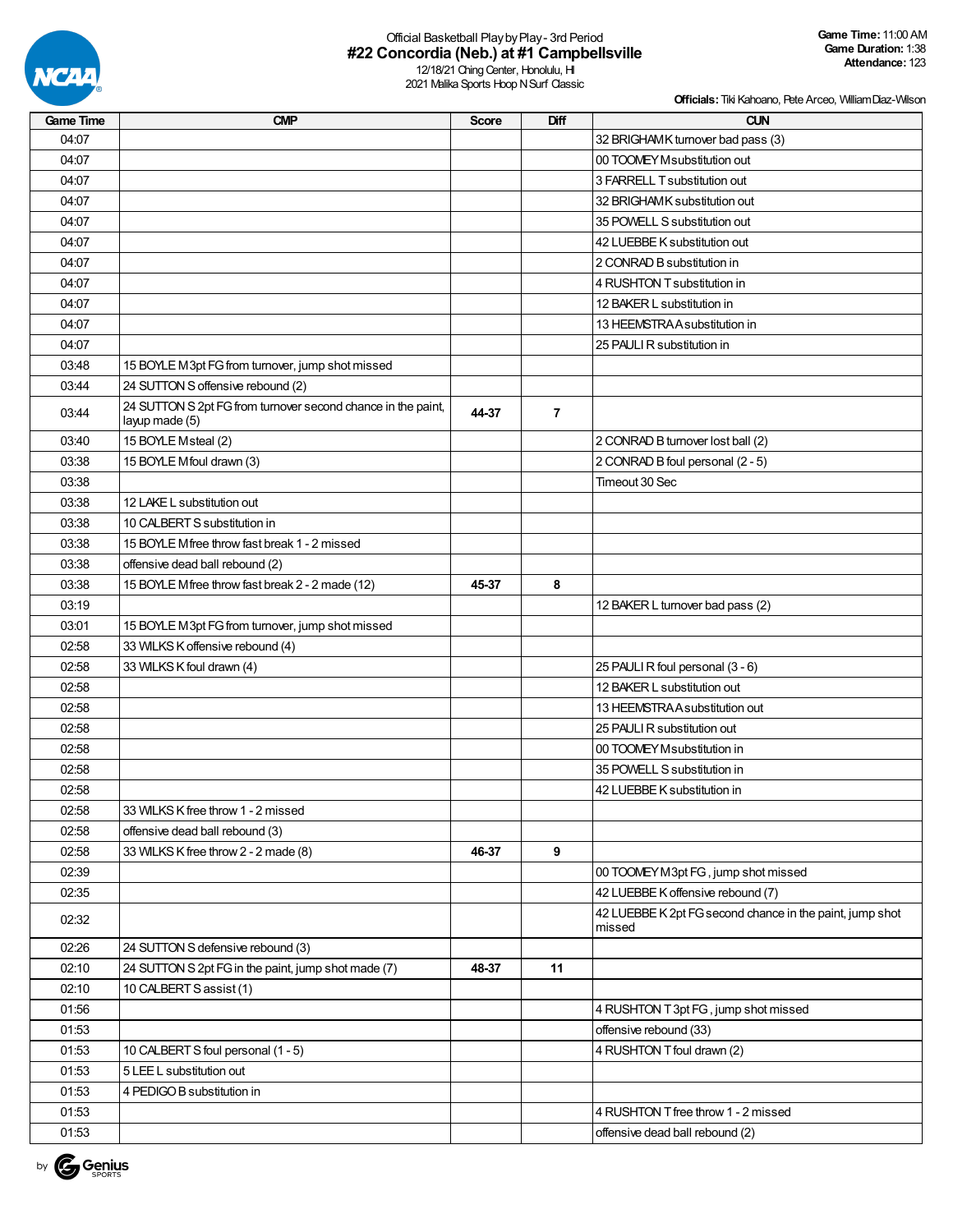

# Official Basketball PlaybyPlay- 3rd Period **#22 Concordia (Neb.) at #1 Campbellsville**

12/18/21 Ching Center, Honolulu, HI 2021 Malika Sports Hoop N Surf Classic

| <b>Game Time</b> | <b>CMP</b>                                                             | <b>Score</b>         | Diff | <b>CUN</b>                                                         |  |  |  |  |
|------------------|------------------------------------------------------------------------|----------------------|------|--------------------------------------------------------------------|--|--|--|--|
| 01:53            |                                                                        |                      |      | 4 RUSHTON T free throw 2 - 2 missed                                |  |  |  |  |
| 01:53            | 24 SUTTON S defensive rebound (4)                                      |                      |      |                                                                    |  |  |  |  |
| 01:43            | 10 CALBERT S 3pt FG, jump shot missed                                  |                      |      |                                                                    |  |  |  |  |
| 01:41            | 15 BOYLE Moffensive rebound (5)                                        |                      |      |                                                                    |  |  |  |  |
| 01:26            | 24 SUTTON S turnover bad pass (1)                                      |                      |      |                                                                    |  |  |  |  |
| 01:26            | 10 CALBERT S substitution out                                          |                      |      |                                                                    |  |  |  |  |
| 01:26            | 11 LAKE F substitution in                                              |                      |      |                                                                    |  |  |  |  |
| 01:26            |                                                                        |                      |      | 2 CONRAD B substitution out                                        |  |  |  |  |
| 01:26            |                                                                        |                      |      | 4 RUSHTON T substitution out                                       |  |  |  |  |
| 01:26            |                                                                        |                      |      | 3 FARRELL T substitution in                                        |  |  |  |  |
| 01:26            |                                                                        |                      |      | 32 BRIGHAMK substitution in                                        |  |  |  |  |
| 01:14            |                                                                        |                      |      | 3 FARRELL T 2pt FG from turnover in the paint, jump shot<br>missed |  |  |  |  |
| 01:12            | 4 PEDIGO B defensive rebound (5)                                       |                      |      |                                                                    |  |  |  |  |
| 01:05            | 24 SUTTON S 3pt FG, jump shot missed                                   |                      |      |                                                                    |  |  |  |  |
| 01:03            | 33 WILKS K offensive rebound (5)                                       |                      |      |                                                                    |  |  |  |  |
| 01:01            | 33 WILKS K 2pt FG second chance outside the paint, jump shot<br>missed |                      |      |                                                                    |  |  |  |  |
| 00:58            |                                                                        |                      |      | 42 LUEBBE K defensive rebound (8)                                  |  |  |  |  |
| 00:54            |                                                                        |                      |      | 3 FARRELL T 2pt FG in the paint, layup missed                      |  |  |  |  |
| 00:49            |                                                                        |                      |      | 35 POWELL S offensive rebound (3)                                  |  |  |  |  |
| 00:49            |                                                                        |                      |      | 35 POWELL S 2pt FG second chance in the paint, layup<br>blocked    |  |  |  |  |
| 00:49            | 33 WILKS K block (3)                                                   |                      |      |                                                                    |  |  |  |  |
| 00:48            | 4 PEDIGO B defensive rebound (6)                                       |                      |      |                                                                    |  |  |  |  |
| 00:48            | 4 PEDIGO B foul offensive (3 - 6)                                      |                      |      | 32 BRIGHAMK foul drawn (2)                                         |  |  |  |  |
| 00:48            | 4 PEDIGO B turnover offensive (1)                                      |                      |      |                                                                    |  |  |  |  |
| 00:48            | 4 PEDIGO B substitution out                                            |                      |      |                                                                    |  |  |  |  |
| 00:48            | 15 BOYLE Msubstitution out                                             |                      |      |                                                                    |  |  |  |  |
| 00:48            | 33 WILKS K substitution out                                            |                      |      |                                                                    |  |  |  |  |
| 00:48            | 5 LEE L substitution in                                                |                      |      |                                                                    |  |  |  |  |
| 00:48            | 12 LAKE L substitution in                                              |                      |      |                                                                    |  |  |  |  |
| 00:48            | 25 MCGEORGE A substitution in                                          |                      |      |                                                                    |  |  |  |  |
| 00:46            |                                                                        |                      |      | 3 FARRELL T 3pt FG from turnover, jump shot missed                 |  |  |  |  |
| 00:32            |                                                                        |                      |      | offensive rebound (36)                                             |  |  |  |  |
| 00:25            | 25 MCGEORGE Asteal (1)                                                 |                      |      | 00 TOOMEY Mturnover bad pass (1)                                   |  |  |  |  |
| 00:01            | 24 SUTTON S turnover lost ball (2)                                     |                      |      | 00 TOOMEY Msteal (2)                                               |  |  |  |  |
|                  |                                                                        | <b>END OF PERIOD</b> |      |                                                                    |  |  |  |  |
|                  | <b>CMP 48-37 CUN</b>                                                   |                      |      |                                                                    |  |  |  |  |

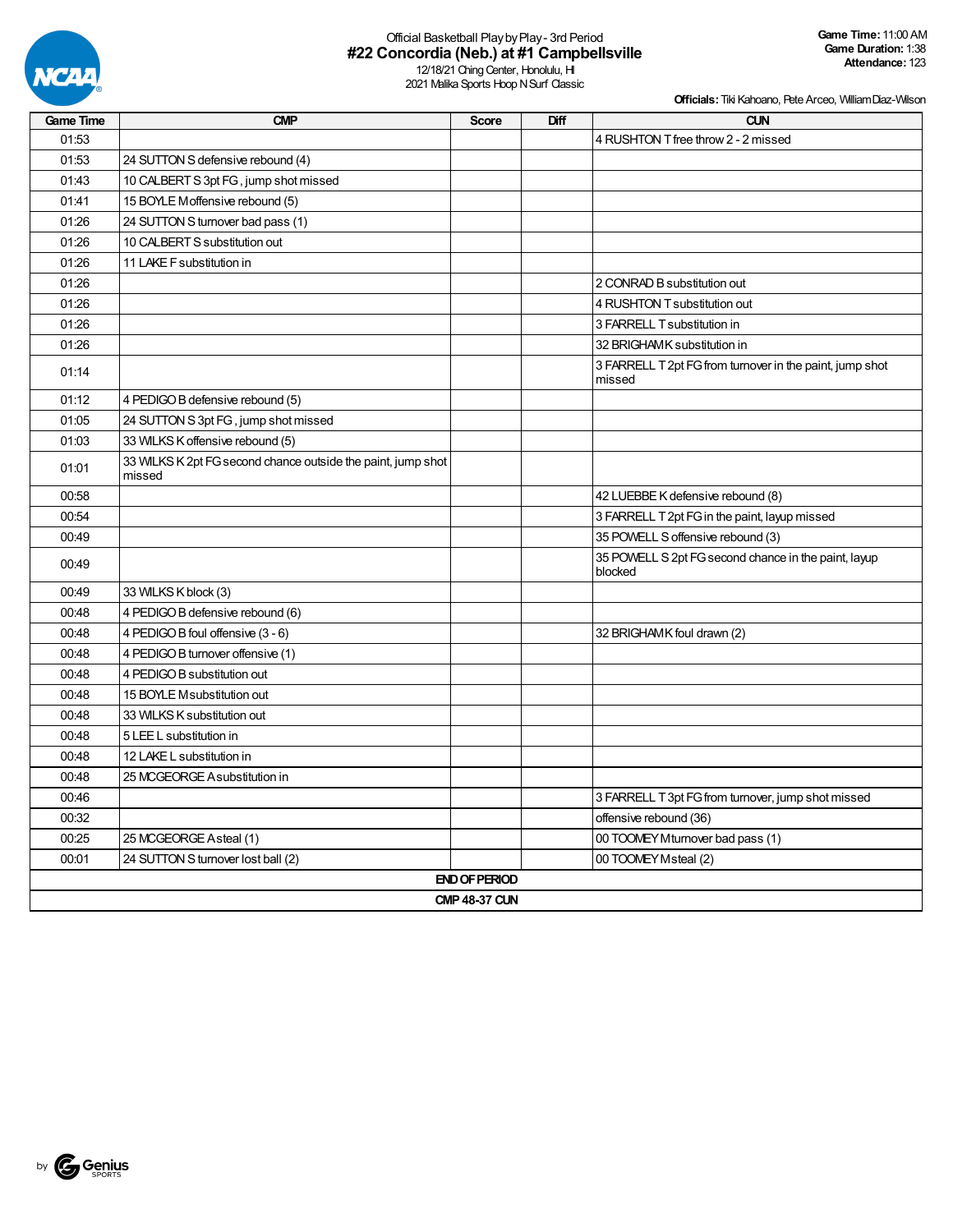

## Official Basketball BoxScore - 3rd Period **#22 Concordia (Neb.) at #1 Campbellsville**

12/18/21 Ching Center, Honolulu, HI 2021 Malika Sports Hoop N Surf Classic

**Officials:**Tiki Kahoano, Pete Arceo, WilliamDiaz-Wilson

#### **#22 Concordia (Neb.) - 11**

|               |                           |       | FG       | 3P      | FT       |           | <b>Rebounds</b> |                |                | <b>Fouls</b> | ΤP             | AS. | ΤO | <b>ST</b> |             | <b>Blocks</b> | $+/-$       |
|---------------|---------------------------|-------|----------|---------|----------|-----------|-----------------|----------------|----------------|--------------|----------------|-----|----|-----------|-------------|---------------|-------------|
|               | NO. Name                  | Min   | M-A      | M-A     | M-A      | <b>OR</b> | <b>DR</b>       | <b>TOT</b>     | <b>PF</b>      | FD.          |                |     |    |           | <b>BS</b>   | <b>BA</b>     |             |
| 13            | Abby Heemstra<br>F        | 02:56 | $0-0$    | $0-0$   | $0-0$    | 0         | $\mathbf{0}$    | 0              | $\mathbf{0}$   | 0            | 0              | 0   | 0  | 0         | 0           | $\mathbf{0}$  | -5          |
| 25            | <b>Rylee Pauli</b><br>F   | 02:56 | $0 - 0$  | $0-0$   | $0 - 0$  |           | $\overline{2}$  | 3              | $\overline{2}$ | 0            | 0              | 0   | 0  | 0         | 0           | 0             | -5          |
| 2             | <b>Bailey Conrad</b><br>G | 04:28 | $0 - 1$  | $0 - 1$ | $0 - 0$  | $\Omega$  | $\Omega$        | $\Omega$       |                | 0            | 0              | 0   | 2  | $\Omega$  | 0           | $\Omega$      | -8          |
| 4             | Taysha Rushton<br>G       | 04:28 | $0 - 1$  | $0 - 1$ | $0 - 2$  | $\Omega$  | $\Omega$        | $\mathbf 0$    |                | 4            | 0              | 0   | 0  |           | 0           | 0             | -8          |
| 12            | Lauren Baker<br>G         | 02:56 | $0 - 1$  | $0 - 1$ | $0 - 0$  | $\Omega$  | $\Omega$        | $\Omega$       | $\mathbf{0}$   | 0            | 0              | 0   | 1  | 0         | 0           | $\Omega$      | -5          |
| 00            | Mackenzie Toomey          | 07:04 | $1 - 2$  | $0 - 1$ | $0 - 0$  |           | $\Omega$        | 1              | 0              | $\mathbf 0$  | $\overline{2}$ |     | 1  |           | 0           | 0             | 0           |
| 3             | <b>Taylor Farrell</b>     | 05:32 | $0 - 3$  | $0 - 1$ | $0 - 0$  | $\Omega$  | $\Omega$        | $\Omega$       | $\mathbf{0}$   | 0            | 0              | U   | 0  | $\Omega$  | 0           | $\Omega$      | 3           |
| 32            | Kendal Brigham            | 05:32 | $0 - 0$  | $0-0$   | $1 - 2$  | 2         | $\Omega$        | $\overline{2}$ | 0              | 2            |                |     | 1  | 0         | $\mathbf 0$ | 0             | 3           |
| 35            | Sadie Powell              | 07:04 | 1-4      | $0-0$   | $0-0$    |           | 1               | $\overline{2}$ | 2              | 0            | 2              | 0   | 0  | $\Omega$  | 0           | 2             | $\mathbf 0$ |
| 42            | Kayla Luebbe              | 07:04 | $1 - 3$  | $0-0$   | $4-6$    | 2         | 2               | 4              | 0              | 3            | 6              | 0   | 0  | 0         |             | 1             | 0           |
| Team          |                           |       |          |         |          | 2         | $\mathbf{0}$    | 2              |                |              | 0              |     | 0  |           |             |               |             |
| <b>Totals</b> |                           |       | $3 - 15$ | $0-5$   | $5 - 10$ | 9         | 5               | 14             | 6              | 6            | 11             | 2   | 5  | 2         |             | 3             | $-5$        |
|               | Technical Fouls∙ NONF     |       |          |         |          |           |                 |                |                |              |                |     |    |           |             |               |             |

| <b>Shooting By Period</b> |          |       |  |  |  |  |  |  |
|---------------------------|----------|-------|--|--|--|--|--|--|
| 3rd FG%                   | $3 - 15$ | 20.0% |  |  |  |  |  |  |
| 3PT%                      | $0-5$    | 0.0%  |  |  |  |  |  |  |
| FT%                       | $5-10$   | 50%   |  |  |  |  |  |  |
| GM FG%                    | $3 - 15$ | 20.0% |  |  |  |  |  |  |
| 3PT%                      | $0-5$    | 0.0%  |  |  |  |  |  |  |
| FT%                       | $5 - 10$ | 50.0% |  |  |  |  |  |  |
|                           |          |       |  |  |  |  |  |  |

Dead Ball Rebounds: 2, 0

### **#1 Campbellsville - 16**

**Technical Fouls:**NONE

|               |                                 |       | FG         | 3P             | FT      |                | <b>Rebounds</b> |                | <b>Fouls</b> |                | <b>TP</b> | <b>AS</b> | <b>TO</b> | <b>ST</b> | <b>Blocks</b>  |           | +/-  |
|---------------|---------------------------------|-------|------------|----------------|---------|----------------|-----------------|----------------|--------------|----------------|-----------|-----------|-----------|-----------|----------------|-----------|------|
|               | NO. Name                        | Min   | M-A        | M-A            | M-A     | <b>OR</b>      | DR              | <b>TOT</b>     | PF           | F <sub>D</sub> |           |           |           |           | <b>BS</b>      | <b>BA</b> |      |
| 25            | Ashlee McGeorge<br>F            | 03:28 | $1 - 2$    | $0-0$          | $0-0$   | 2              | $\Omega$        | $\mathcal{P}$  | $\Omega$     |                | 2         | 0         |           |           | 0              | 0         | 2    |
| 32            | <b>Courtney Pritchett</b><br>F. | 04:51 | $0 - 1$    | $0-0$          | $2 - 2$ |                | $\Omega$        |                | ◢            |                | 2         |           | 0         |           | 0              | $\Omega$  | $-2$ |
| 4             | <b>Bailey Pedigo</b><br>G       | 05:22 | $0 - 0$    | $0-0$          | $0-0$   | 0              | 3               | 3              |              | $\Omega$       | 0         | 0         |           | 0         | 0              | 0         | $-2$ |
| 11            | <b>Faith Lake</b><br>G          | 06:47 | $1 - 3$    | $0 - 2$        | $0 - 1$ |                | $\Omega$        |                |              |                | 2         | 0         | 0         | 0         | 0              | 0         | -3   |
| 12            | Lexy Lake<br>G                  | 05:53 | $0 - 2$    | $0-2$          | $0 - 0$ | 0              | $\mathbf{0}$    | 0              | $\Omega$     | $\Omega$       | 0         |           | 0         | 0         | $\mathbf 0$    | 0         | 2    |
| 33            | Kaitlyn Wilks                   | 06:32 | $1 - 3$    | $0 - 0$        | $1 - 2$ | $\mathfrak{p}$ | $\Omega$        | $\mathfrak{p}$ | 1            |                | 3         | 0         | 0         | 0         | 3              |           | 3    |
| 15            | Maddy Boyle                     | 05:08 | $0 - 2$    | $0 - 2$        | $1 - 2$ |                | $\Omega$        |                | ◢            | 2              |           |           | 0         |           | $\mathbf 0$    | 0         |      |
| 5             | Lauren Lee                      | 04:38 | $1 - 1$    | $0 - 0 0 - 0$  |         | 0              | $\Omega$        | $\Omega$       | 0            | $\Omega$       | 2         | 0         | 0         | 0         | 0              | 0         |      |
| 24            | Sarah Sutton                    | 05:09 | $2 - 3$    | $0 - 1$        | $0-0$   |                | 3               | 4              | $\Omega$     | $\Omega$       |           |           | 2         | 0         | $\Omega$       | 0         |      |
| 10            | Shyla Calbert                   | 02:12 | $0 - 1$    | $0 - 1$ 0 $-0$ |         | 0              | $\Omega$        | 0              | 1            | $\Omega$       | 0         |           | 0         | 0         | $\overline{0}$ | 0         | 4    |
| Team          |                                 |       |            |                |         | 0              | $\Omega$        | $\Omega$       |              |                | 0         |           | 0         |           |                |           |      |
| <b>Totals</b> |                                 |       | $6-18$ 0-8 |                | $4 - 7$ | 8              | 6               | 14             | 6            | 6              | 16        | 3         | 4         | 3         | 3              |           | 5    |

| <b>Shooting By Period</b> |          |       |  |  |  |  |  |
|---------------------------|----------|-------|--|--|--|--|--|
| 3rd FG%                   | $6 - 18$ | 33.3% |  |  |  |  |  |
| 3PT%                      | 0-8      | 0.0%  |  |  |  |  |  |
| FT%                       | 47       | 57.1% |  |  |  |  |  |
| GM FG%                    | $6 - 18$ | 33.3% |  |  |  |  |  |
| 3PT%                      | 0.8      | 0.0%  |  |  |  |  |  |
| FT%                       | 47       | 57.1% |  |  |  |  |  |

Dead Ball Rebounds: 2, 0

|                                                                                                             | <b>CUN</b> | <b>CMP</b>                                            |  |  |  |
|-------------------------------------------------------------------------------------------------------------|------------|-------------------------------------------------------|--|--|--|
| <b>Biggest lead</b>                                                                                         |            | $0$ (1 <sup>st</sup> 10:00) 11 (3 <sup>rd</sup> 2:10) |  |  |  |
| <b>Best Scoring Run</b> $\left  4 \right $ (3 <sup>rd</sup> 6:21) $\left  8 \right $ (3 <sup>rd</sup> 2:10) |            |                                                       |  |  |  |
| <b>Lead Changes</b>                                                                                         |            |                                                       |  |  |  |
| <b>Times Tied</b>                                                                                           |            |                                                       |  |  |  |
| Time with Lead                                                                                              | 00:00      | 09:36                                                 |  |  |  |

| <b>Points from</b> |    | <b>CUN CMP</b> | Period by |        |  |
|--------------------|----|----------------|-----------|--------|--|
| <b>Turnovers</b>   |    |                |           | 1st.   |  |
| Paint              | 6  | 12             |           | CUN 15 |  |
| Second Chancel     | 6  |                |           |        |  |
| <b>Fast Breaks</b> |    |                | $CMP$ 18  |        |  |
| Bench              | 11 | 10             |           |        |  |

| МP |                                | <b>Period by Period Scoring</b> |  |  |  |                     |  |  |  |  |  |
|----|--------------------------------|---------------------------------|--|--|--|---------------------|--|--|--|--|--|
| 4  |                                |                                 |  |  |  | 1st 2nd 3rd 4th TOT |  |  |  |  |  |
| 12 | $ CUN$ 15 11 11 20 57          |                                 |  |  |  |                     |  |  |  |  |  |
| 10 | $ CMP $ 18   14   16   16   64 |                                 |  |  |  |                     |  |  |  |  |  |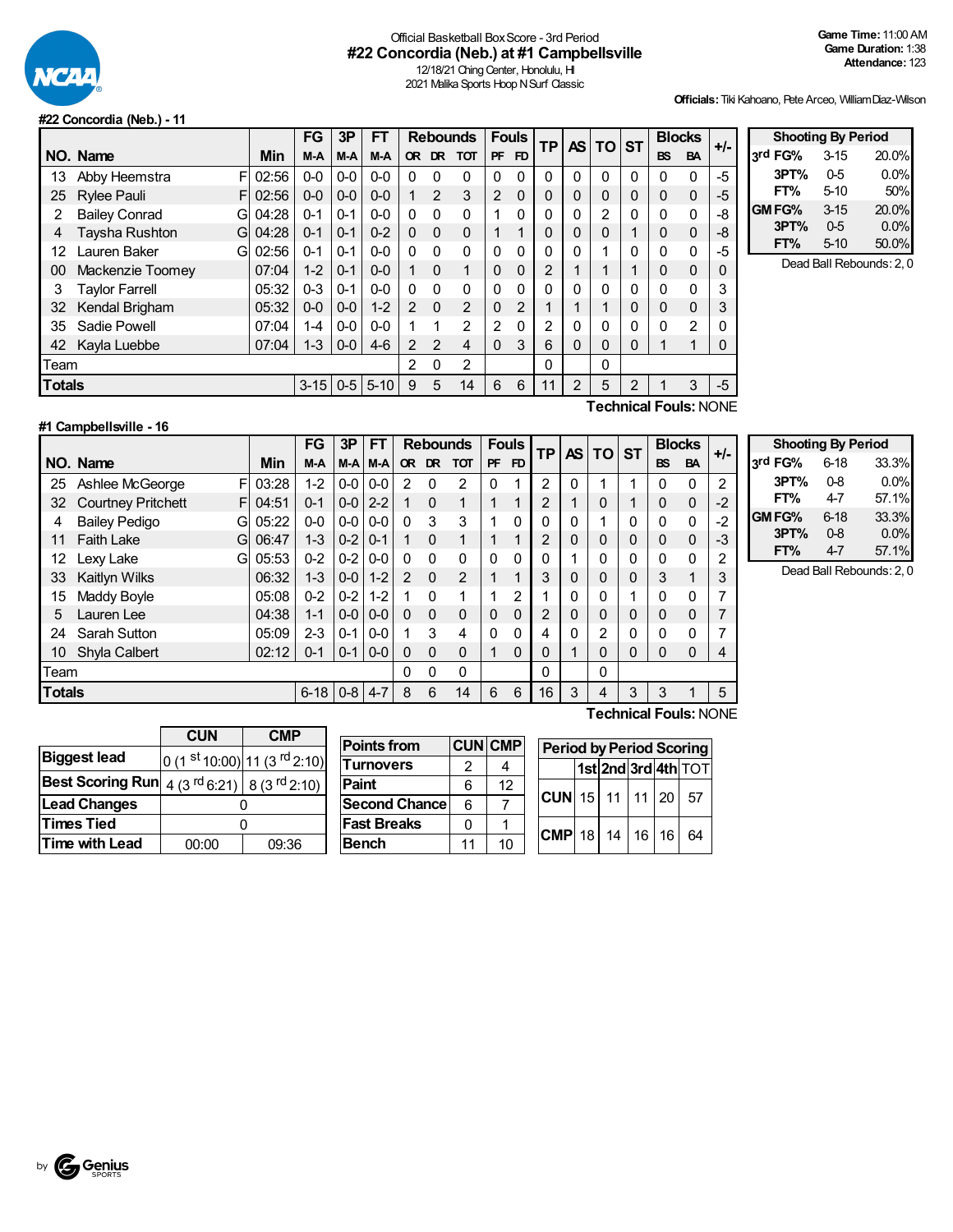

#### Official Basketball PlaybyPlay- 4th Period **#22 Concordia (Neb.) at #1 Campbellsville** 12/18/21 Ching Center, Honolulu, HI

2021 Malika Sports Hoop N Surf Classic

**Officials:**Tiki Kahoano, Pete Arceo, WilliamDiaz-Wilson

#### **Period 4**

| <b>Period Starters:</b> |                                                                            |             |              |                  |                                                  |                                                              |
|-------------------------|----------------------------------------------------------------------------|-------------|--------------|------------------|--------------------------------------------------|--------------------------------------------------------------|
| <b>CMP</b>              | 4 Pedigo B                                                                 | 11 Lake F   | 12 Lake L    |                  | 25 McGeorge A                                    | 32 Pritchett C                                               |
| <b>CUN</b>              | 00 Toomey M                                                                | 3 Farrell T | 32 Brigham K |                  | 35 Powell S                                      | 42 Luebbe K                                                  |
| <b>Game Time</b>        | <b>CMP</b>                                                                 |             | <b>Score</b> | Diff             |                                                  | <b>CUN</b>                                                   |
| 10:00                   | 5 LEE L substitution out                                                   |             |              |                  |                                                  |                                                              |
| 10:00                   | 24 SUTTON S substitution out                                               |             |              |                  |                                                  |                                                              |
| 10:00                   | 4 PEDIGO B substitution in                                                 |             |              |                  |                                                  |                                                              |
| 10:00                   | 32 PRITCHETT C substitution in                                             |             |              |                  |                                                  |                                                              |
| 09:37                   | 32 PRITCHETT C foul drawn (2)                                              |             |              |                  | 42 LUEBBE K foul personal (1 - 1)                |                                                              |
| 09:27                   | 11 LAKE F 2pt FG in the paint, layup made (9)                              |             | 50-37        | 13               |                                                  |                                                              |
| 09:27                   | 32 PRITCHETT C assist (2)                                                  |             |              |                  |                                                  |                                                              |
| 09:12                   | 11 LAKE F foul personal (2 - 1)                                            |             |              |                  | 3 FARRELL T foul drawn (2)                       |                                                              |
| 09:01                   | 11 LAKE F steal (1)                                                        |             |              |                  | 32 BRIGHAMK turnover bad pass (4)                |                                                              |
| 08:45                   | 32 PRITCHETT C 2pt FG from turnover outside the paint, jump<br>shot missed |             |              |                  |                                                  |                                                              |
| 08:45                   |                                                                            |             |              |                  | defensive rebound (37)                           |                                                              |
| 08:31                   |                                                                            |             | 50-39        | 11               | 42 LUEBBE K 2pt FG in the paint, layup made (10) |                                                              |
| 08:31                   |                                                                            |             |              |                  | 00 TOOMEY Massist (2)                            |                                                              |
| 08:08                   | 32 PRITCHETT C turnover lost ball (1)                                      |             |              |                  | 3 FARRELL T steal (1)                            |                                                              |
| 07:58                   |                                                                            |             |              |                  |                                                  | 3 FARRELL T 3pt FG from turnover, jump shot missed           |
| 07:55                   |                                                                            |             |              |                  | 35 POWELL S offensive rebound (4)                |                                                              |
| 07:55                   |                                                                            |             | 50-41        | 9                | layup made (7)                                   | 35 POWELL S 2pt FG from turnover second chance in the paint, |
| 07:28                   | 25 MCGEORGE A 2pt FG in the paint, turnaround jump shot<br>made $(4)$      |             | 52-41        | 11               |                                                  |                                                              |
| 07:28                   | 11 LAKE F assist (3)                                                       |             |              |                  |                                                  |                                                              |
| 07:19                   |                                                                            |             | 52-43        | 9                | 42 LUEBBE K 2pt FG in the paint, layup made (12) |                                                              |
| 07:19                   |                                                                            |             |              |                  | 35 POWELL S assist (1)                           |                                                              |
| 07:19                   | 4 PEDIGO B foul shooting (4 - 2)                                           |             |              |                  | 42 LUEBBE K foul drawn (5)                       |                                                              |
| 07:19                   | 4 PEDIGO B substitution out                                                |             |              |                  |                                                  |                                                              |
| 07:19                   | 11 LAKE F substitution out                                                 |             |              |                  |                                                  |                                                              |
| 07:19                   | 5 LEE L substitution in                                                    |             |              |                  |                                                  |                                                              |
| 07:19                   | 15 BOYLE Msubstitution in                                                  |             |              |                  |                                                  |                                                              |
| 07:19                   |                                                                            |             | 52-44        | 8                | 42 LUEBBE K free throw 1 - 1 made (13)           |                                                              |
| 07:19                   |                                                                            |             |              |                  | Timeout 60 Sec                                   |                                                              |
| 07:05                   | 25 MCGEORGE Aturnover out of bounds (5)                                    |             |              |                  |                                                  |                                                              |
| 06:56                   | 25 MCGEORGE A foul personal (3 - 3)                                        |             |              |                  | 42 LUEBBE K foul drawn (6)                       |                                                              |
| 06:56                   | 25 MCGEORGE A substitution out                                             |             |              |                  |                                                  |                                                              |
| 06:56                   | 33 WILKS K substitution in                                                 |             |              |                  |                                                  |                                                              |
| 06:55                   |                                                                            |             | 52-46        | $\bf 6$          | made(9)                                          | 35 POWELL S 2pt FG from turnover in the paint, jump shot     |
| 06:36                   | 33 WILKS K 2pt FG outside the paint, jump shot missed                      |             |              |                  |                                                  |                                                              |
| 06:34                   |                                                                            |             |              |                  | 35 POWELL S defensive rebound (5)                |                                                              |
| 06:31                   |                                                                            |             | 52-48        | $\boldsymbol{4}$ |                                                  | 42 LUEBBE K 2pt FG fast break in the paint, layup made (15)  |
| 06:31                   |                                                                            |             |              |                  | 32 BRIGHAMK assist (4)                           |                                                              |
| 06:29                   | Timeout 30 Sec                                                             |             |              |                  |                                                  |                                                              |
| 06:16                   | 32 PRITCHETT C foul drawn (3)                                              |             |              |                  | 00 TOOMEY Mfoul shooting (1 - 2)                 |                                                              |
| 06:16                   | 32 PRITCHETT C free throw 1 - 2 made (5)                                   |             | 53-48        | 5                |                                                  |                                                              |

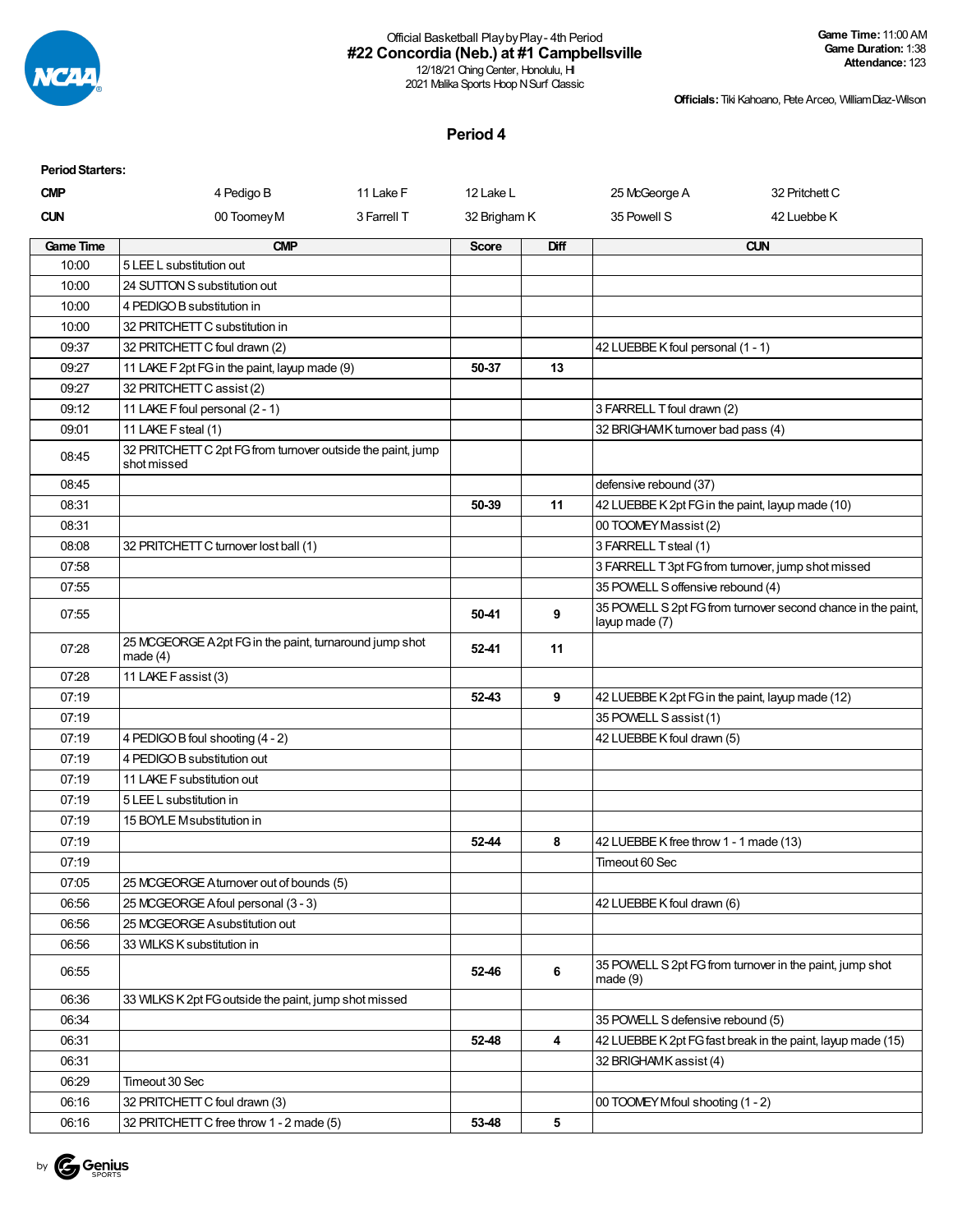

## Official Basketball PlaybyPlay- 4th Period **#22 Concordia (Neb.) at #1 Campbellsville**

12/18/21 Ching Center, Honolulu, HI 2021 Malika Sports Hoop N Surf Classic

| <b>Game Time</b> | <b>CMP</b>                                                    | <b>Score</b> | Diff           | <b>CUN</b>                                         |
|------------------|---------------------------------------------------------------|--------------|----------------|----------------------------------------------------|
| 06:16            | 32 PRITCHETT C free throw 2 - 2 made (6)                      | 54-48        | 6              |                                                    |
| 06:04            |                                                               | 54-50        | 4              | 35 POWELL S 2pt FG in the paint, layup made (11)   |
| 06:04            |                                                               |              |                | 00 TOOMEY Massist (3)                              |
| 05:41            | 32 PRITCHETT C 2pt FG in the paint, jump shot missed          |              |                |                                                    |
| 05:41            |                                                               |              |                | 42 LUEBBE K defensive rebound (9)                  |
| 05:41            | 32 PRITCHETT C foul personal (3 - 4)                          |              |                | 42 LUEBBE K foul drawn (7)                         |
| 05:25            |                                                               |              |                | 3 FARRELL T 3pt FG, jump shot missed               |
| 05:23            | 33 WILKS K defensive rebound (6)                              |              |                |                                                    |
| 05:05            | 15 BOYLE M3pt FG, jump shot missed                            |              |                |                                                    |
| 05:02            |                                                               |              |                | 35 POWELL S defensive rebound (6)                  |
| 04:50            |                                                               |              |                | 00 TOOMEY Mturnover bad pass (2)                   |
| 04:27            | 15 BOYLE Mfoul drawn (4)                                      |              |                | 00 TOOMEY Mfoul personal (2 - 3)                   |
| 04:13            | 33 WILKS K 2pt FG from turnover in the paint, layup made (10) | 56-50        | 6              |                                                    |
| 04:13            | 5 LEE L assist (4)                                            |              |                |                                                    |
| 04:06            |                                                               |              |                | Timeout 60 Sec                                     |
|                  |                                                               |              |                |                                                    |
| 04:06            | 5 LEE L substitution out                                      |              |                |                                                    |
| 04:06            | 32 PRITCHETT C substitution out                               |              |                |                                                    |
| 04:06            | 4 PEDIGO B substitution in                                    |              |                |                                                    |
| 04:06            | 11 LAKE F substitution in                                     |              |                |                                                    |
| 03:55            |                                                               |              |                | 35 POWELL S 3pt FG, jump shot missed               |
| 03:51            |                                                               |              |                | offensive rebound (42)                             |
| 03:51            | 12 LAKE L substitution out                                    |              |                |                                                    |
| 03:51            | 5 LEE L substitution in                                       |              |                |                                                    |
| 03:36            |                                                               |              |                | 32 BRIGHAMK 3pt FG second chance, jump shot missed |
| 03:33            | 4 PEDIGO B defensive rebound (7)                              |              |                |                                                    |
| 03:23            | 33 WILKS K 2pt FG in the paint, layup made (12)               | 58-50        | 8              |                                                    |
| 03:23            | 5 LEE L assist (5)                                            |              |                |                                                    |
| 03:23            | 33 WILKS K foul drawn (5)                                     |              |                | 42 LUEBBE K foul shooting (2 - 4)                  |
| 03:23            |                                                               |              |                | 42 LUEBBE K substitution out                       |
| 03:23            |                                                               |              |                | 25 PAULI R substitution in                         |
| 03:23            | 33 WILKS K free throw 1 - 1 made (13)                         | 59-50        | 9              |                                                    |
| 03:23            |                                                               |              |                | 00 TOOMEY M3pt FG, jump shot missed                |
| 03:17            |                                                               |              |                | 25 PAULI R offensive rebound (6)                   |
| 03:17            | 15 BOYLE Mfoul personal (2 - 5)                               |              |                | 25 PAULI R foul drawn (2)                          |
| 03:17            |                                                               | 59-51        | 8              | 25 PAULI R free throw fast break 1 - 2 made (1)    |
| 03:17            |                                                               | 59-52        | $\overline{7}$ | 25 PAULI R free throw fast break 2 - 2 made (2)    |
| 03:17            |                                                               |              |                | 3 FARRELL T substitution out                       |
| 03:17            |                                                               |              |                | 32 BRIGHAMK substitution out                       |
| 03:17            |                                                               |              |                | 2 CONRAD B substitution in                         |
| 03:17            |                                                               |              |                | 4 RUSHTON T substitution in                        |
| 02:56            | 33 WILKS K foul drawn (6)                                     |              |                | 25 PAULI R foul shooting (4 - 5)                   |
| 02:56            |                                                               |              |                | 25 PAULI R substitution out                        |
| 02:56            |                                                               |              |                | 42 LUEBBE K substitution in                        |
| 02:56            | 33 WILKS K free throw 1 - 2 missed                            |              |                |                                                    |
| 02:56            | offensive dead ball rebound (4)                               |              |                |                                                    |
| 02:56            | 33 WILKS K free throw 2 - 2 made (14)                         | 60-52        | 8              |                                                    |
| 02:56            | 33 WILKS K substitution out                                   |              |                |                                                    |
| 02:56            | 32 PRITCHETT C substitution in                                |              |                |                                                    |
|                  |                                                               |              |                |                                                    |
| 02:44            | 11 LAKE F foul shooting (3 - 6)                               |              |                | 4 RUSHTON T foul drawn (3)                         |

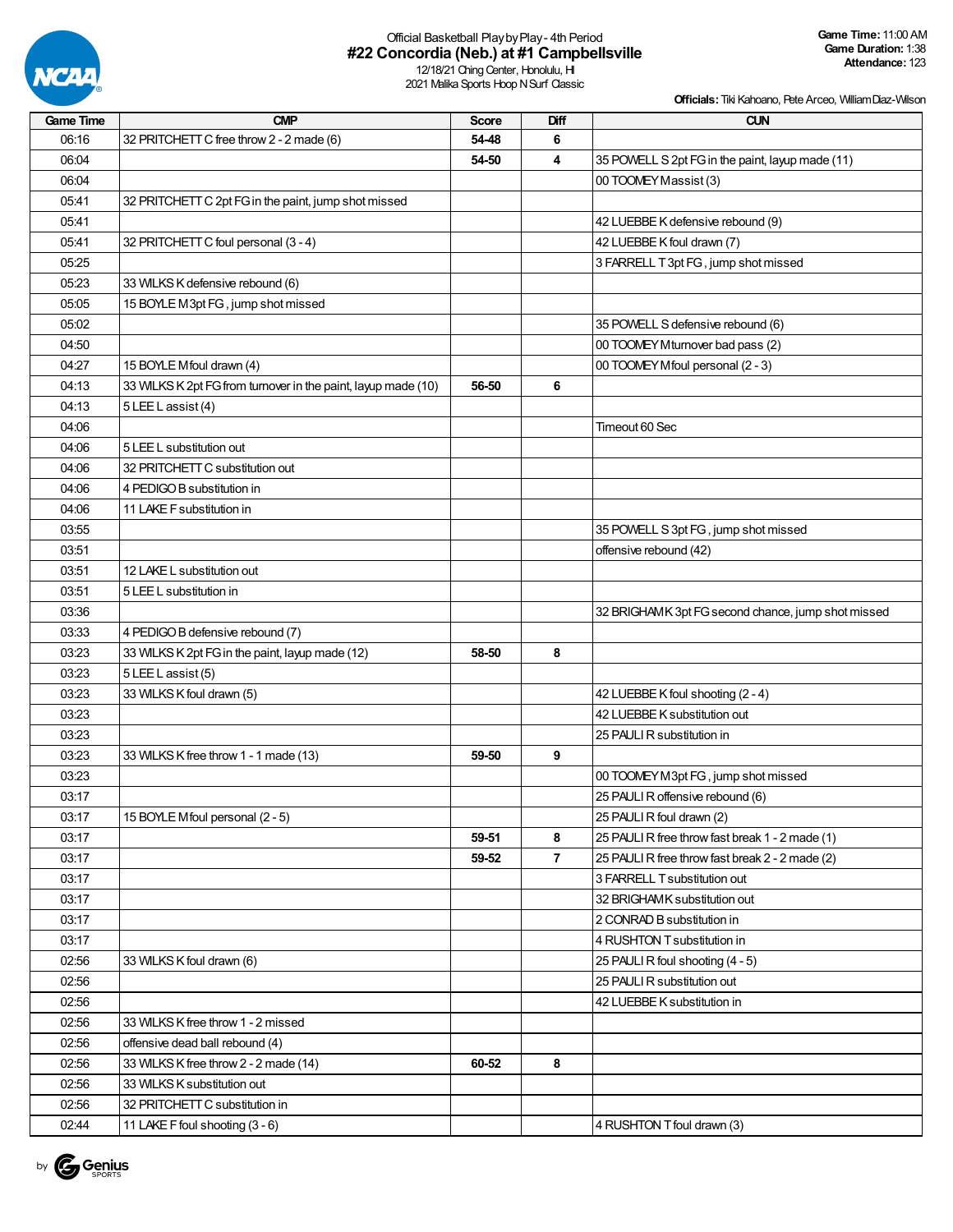

## Official Basketball PlaybyPlay- 4th Period **#22 Concordia (Neb.) at #1 Campbellsville**

12/18/21 Ching Center, Honolulu, HI 2021 Malika Sports Hoop N Surf Classic

**Officials:**Tiki Kahoano, Pete Arceo, WilliamDiaz-Wilson

| <b>Game Time</b> | <b>CMP</b>                                              | Score | Diff           | <b>CUN</b>                                                        |
|------------------|---------------------------------------------------------|-------|----------------|-------------------------------------------------------------------|
| 02:44            |                                                         | 60-53 | $\overline{7}$ | 4 RUSHTON T free throw 1 - 3 made (1)                             |
| 02:44            |                                                         |       |                | 4 RUSHTON T free throw 2 - 3 missed                               |
| 02:44            |                                                         |       |                | offensive dead ball rebound (3)                                   |
| 02:44            |                                                         | 60-54 | 6              | 4 RUSHTON T free throw 3 - 3 made (2)                             |
| 02:17            | 11 LAKE F 3pt FG, jump shot missed                      |       |                |                                                                   |
| 02:14            | 4 PEDIGO B offensive rebound (8)                        |       |                |                                                                   |
| 02:10            | 15 BOYLE Mturnover travel (1)                           |       |                |                                                                   |
| 02:00            |                                                         |       |                | 00 TOOMEY M3pt FG from turnover, jump shot missed                 |
| 01:58            | 5 LEE L defensive rebound (2)                           |       |                |                                                                   |
| 01:58            | 5 LEE L foul drawn (1)                                  |       |                | 35 POWELL S foul personal (4 - 6)                                 |
| 01:58            |                                                         |       |                | 2 CONRAD B substitution out                                       |
| 01:58            |                                                         |       |                | 4 RUSHTON T substitution out                                      |
| 01:58            |                                                         |       |                | 3 FARRELL T substitution in                                       |
| 01:58            |                                                         |       |                | 32 BRIGHAMK substitution in                                       |
| 01:58            | 5 LEE L free throw fast break 1 - 2 made (3)            | 61-54 | $\overline{7}$ |                                                                   |
| 01:58            | 5 LEE L free throw fast break 2 - 2 missed              |       |                |                                                                   |
| 01:58            |                                                         |       |                | 42 LUEBBE K defensive rebound (10)                                |
| 01:47            |                                                         |       |                | 42 LUEBBE K 2pt FG in the paint, layup missed                     |
| 01:45            | 4 PEDIGO B defensive rebound (9)                        |       |                |                                                                   |
| 01:20            | 11 LAKE F 2pt FG in the paint, layup made (11)          | 63-54 | 9              |                                                                   |
| 01:20            | 5 LEE L assist (6)                                      |       |                |                                                                   |
| 01:07            | 32 PRITCHETT C foul personal (4 - 7)                    |       |                | 00 TOOMEY Mfoul drawn (1)                                         |
| 01:07            | 32 PRITCHETT C substitution out                         |       |                |                                                                   |
| 01:07            | 12 LAKE L substitution in                               |       |                |                                                                   |
| 01:07            |                                                         |       |                | 3 FARRELL T substitution out                                      |
| 01:07            |                                                         |       |                | 42 LUEBBE K substitution out                                      |
| 01:07            |                                                         |       |                | 5 KRIESER Asubstitution in                                        |
| 01:07            |                                                         |       |                | 10 SPEARMAN H substitution in                                     |
| 01:07            |                                                         | 63-55 | 8              | 00 TOOMEY Mfree throw 1 - 2 made (5)                              |
| 01:07            |                                                         |       |                | 00 TOOMEY M free throw 2 - 2 missed                               |
| 01:06            | 4 PEDIGO B defensive rebound (10)                       |       |                |                                                                   |
| 01:03            | 5 LEE L turnover bad pass (1)                           |       |                | 00 TOOMEY Msteal (3)                                              |
| 00:57            | 5 LEE L foul drawn (2)                                  |       |                | 00 TOOMEY Mfoul offensive (3 - 7)                                 |
| 00:57            |                                                         |       |                | 00 TOOMEY Mturnover offensive (3)                                 |
| 00:52            | 4 PEDIGO B foul drawn (1)                               |       |                | 5 KRIESER Afoul personal (1 - 8)                                  |
| 00:52            |                                                         |       |                | 5 KRIESER A substitution out                                      |
| 00:52            |                                                         |       |                | 10 SPEARMAN H substitution out                                    |
| 00:52            |                                                         |       |                | 3 FARRELL T substitution in                                       |
| 00:52            |                                                         |       |                | 42 LUEBBE K substitution in                                       |
| 00:52            | 12 LAKE L substitution out                              |       |                |                                                                   |
| 00:52            | 33 WILKS K substitution in                              |       |                |                                                                   |
| 00:52            | 4 PEDIGO B free throw 1 - 2 made (4)                    | 64-55 | 9              |                                                                   |
| 00:51            | 4 PEDIGO B free throw 2 - 2 missed                      |       |                |                                                                   |
| 00:50            |                                                         |       |                | 35 POWELL S defensive rebound (7)                                 |
| 00:43            | 33 WILKS K steal (1)                                    |       |                | 3 FARRELL T turnover bad pass (2)                                 |
| 00:20            | 33 WILKS K 2pt FG from turnover in the paint, jump shot |       |                |                                                                   |
|                  | missed                                                  |       |                |                                                                   |
| 00:15            |                                                         |       |                | 3 FARRELL T defensive rebound (3)                                 |
| 00:12            |                                                         | 64-57 | $\overline{7}$ | 32 BRIGHAMK 2pt FG fast break in the paint, jump shot made<br>(3) |

by **G** Genius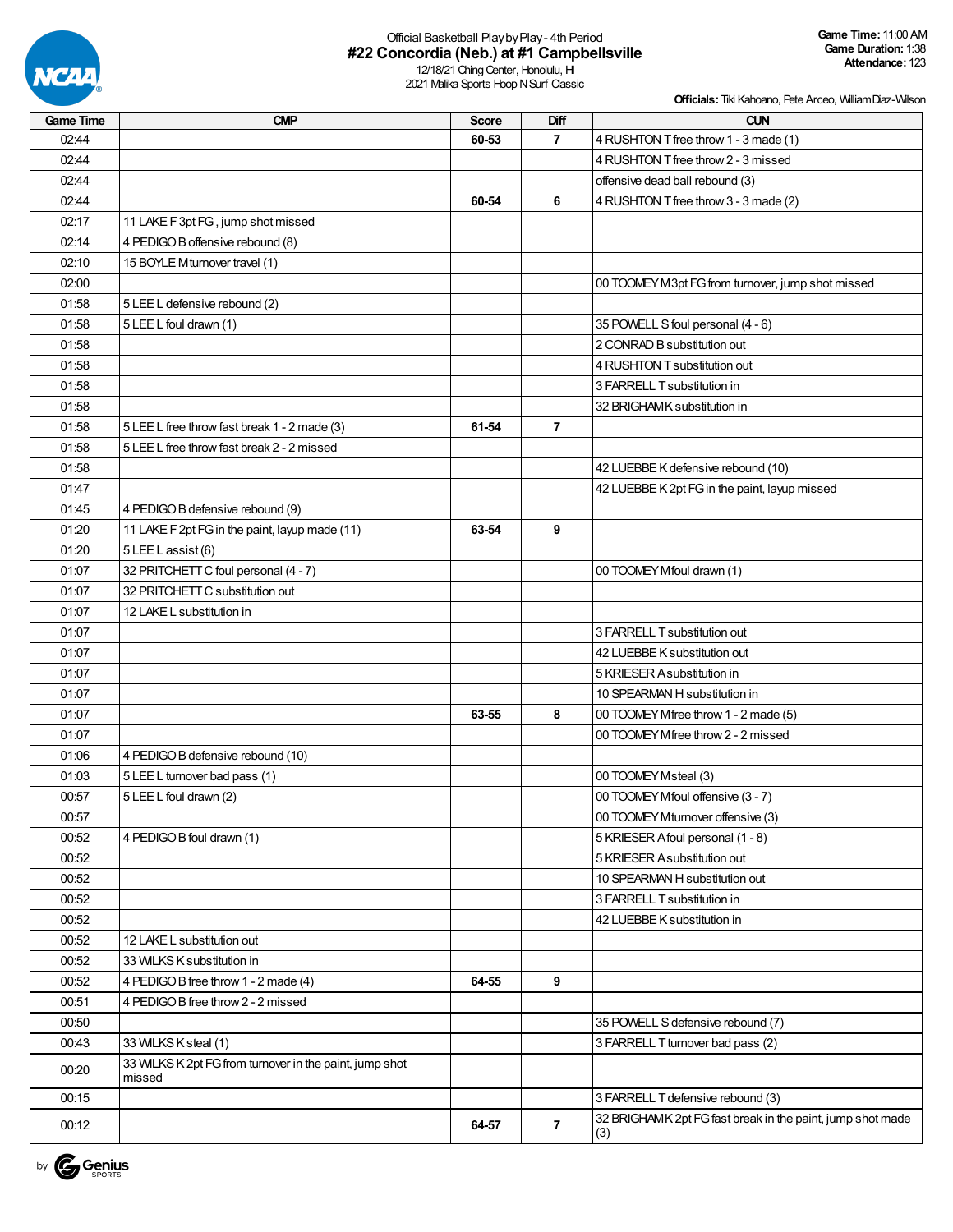

# Official Basketball PlaybyPlay- 4th Period **#22 Concordia (Neb.) at #1 Campbellsville**

12/18/21 Ching Center, Honolulu, HI 2021 Malika Sports Hoop N Surf Classic

| <b>Game Time</b>               | <b>CMP</b> | <b>Score</b> | Diff | <b>CUN</b> |  |  |  |  |
|--------------------------------|------------|--------------|------|------------|--|--|--|--|
| 00:12<br>3 FARRELL Tassist (2) |            |              |      |            |  |  |  |  |
| <b>END OF GAME</b>             |            |              |      |            |  |  |  |  |
| <b>CMP 64-57 CUN</b>           |            |              |      |            |  |  |  |  |

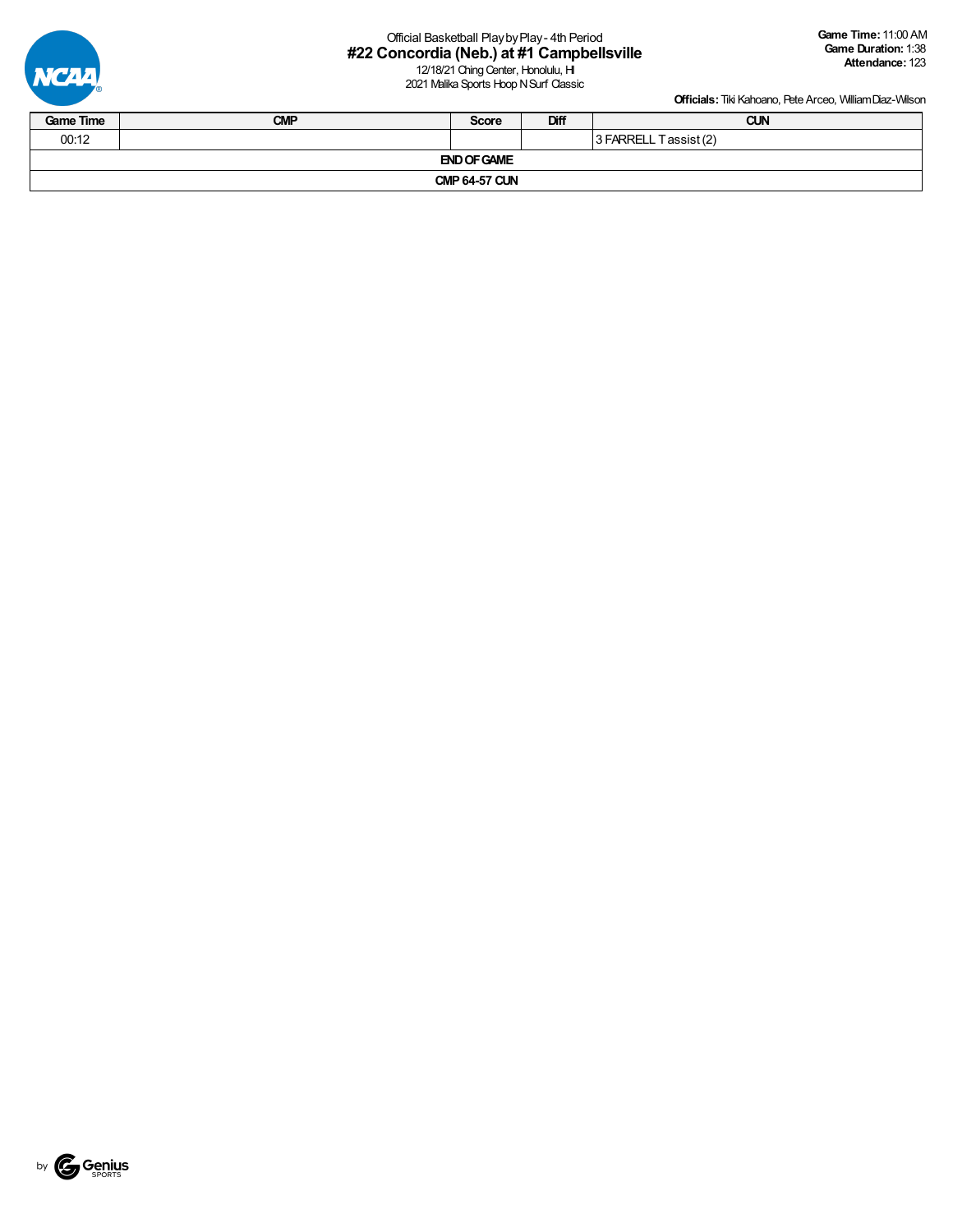

### Official Basketball BoxScore - 4th Period **#22 Concordia (Neb.) at #1 Campbellsville**

**FT%** 6-8 75%

**FT%** 6-8 75.0%

12/18/21 Ching Center, Honolulu, HI 2021 Malika Sports Hoop N Surf Classic

**Officials:**Tiki Kahoano, Pete Arceo, WilliamDiaz-Wilson

**Shooting By Period 4 th FG%** 7-14 50.0% **3PT%** 0-6 0.0%

**GMFG%** 7-14 50.0% **3PT%** 0-6 0.0%

Dead Ball Rebounds: 1, 0

#### **#22 Concordia (Neb.) - 20**

|               |                           |       | <b>FG</b> | 3P      | FT            |          | <b>Rebounds</b> |              |                | <b>Fouls</b>   |           | <b>AS</b> | <b>TO</b> | <b>ST</b>    |           | <b>Blocks</b> | $+/-$ |
|---------------|---------------------------|-------|-----------|---------|---------------|----------|-----------------|--------------|----------------|----------------|-----------|-----------|-----------|--------------|-----------|---------------|-------|
|               | NO. Name                  | Min   | M-A       |         | M-A M-A       |          | OR DR           | <b>TOT</b>   | <b>PF</b>      | F <sub>D</sub> | <b>TP</b> |           |           |              | <b>BS</b> | <b>BA</b>     |       |
| 13            | F<br>Abby Heemstra        | 00:00 | $0-0$     | $0 - 0$ | $0-0$         | 0        | 0               | $\Omega$     | 0              | 0              | $\Omega$  | 0         | 0         | 0            | 0         | 0             | 0     |
| 25            | <b>Rylee Pauli</b><br>F   | 00:27 | $0-0$     | $0-0$   | $2 - 2$       |          | $\Omega$        | 1            |                |                | 2         | 0         | 0         | 0            | 0         | 0             |       |
| 2             | <b>Bailey Conrad</b><br>G | 01:19 | $0-0$     | $0-0$   | $0-0$         | 0        | $\Omega$        | $\Omega$     | 0              | 0              | 0         | 0         | 0         | 0            | 0         | 0             |       |
| 4             | Taysha Rushton<br>G       | 01:19 | $0 - 0$   | $0-0$   | $2 - 3$       | $\Omega$ | $\Omega$        | $\Omega$     | 0              |                | 2         | 0         | 0         | 0            | 0         | 0             |       |
| 12            | Lauren Baker<br>G         | 00:00 | $0-0$     |         | $0 - 0 0 - 0$ | $\Omega$ | $\Omega$        | $\mathbf{0}$ | 0              | 0              | $\Omega$  | 0         | 0         | $\mathbf{0}$ | $\Omega$  | 0             | 0     |
| 00            | Mackenzie Toomey          | 10:00 | $0 - 2$   | $0-2$   | $1 - 2$       | $\Omega$ | $\Omega$        | $\Omega$     | 3              |                |           | 2         | 2         |              | 0         | 0             | 4     |
| 35            | Sadie Powell              | 10:00 | $3 - 4$   | $0 - 1$ | $0-0$         |          | 3               | 4            | 1              | 0              | 6         |           | 0         | 0            | 0         | 0             | 4     |
| 42            | Kayla Luebbe              | 09:18 | $3 - 4$   | $0-0$   | $1 - 1$       | $\Omega$ | 2               | 2            | $\overline{2}$ | 3              | 7         | 0         | 0         | 0            | $\Omega$  | 0             | 2     |
| 3             | Taylor Farrell            | 08:26 | $0 - 2$   | $0-2$   | $0-0$         | 0        | 1               |              | 0              |                | 0         |           |           |              | 0         | 0             | 2     |
| 32            | Kendal Brigham            | 08:41 | $1 - 2$   | $0 - 1$ | $0-0$         | $\Omega$ | $\Omega$        | $\Omega$     | $\Omega$       | 0              | 2         |           | 1         | $\mathbf{0}$ | $\Omega$  | 0             | 3     |
| 5             | Abby Krieser              | 00:15 | $0-0$     |         | $0 - 0 0 - 0$ | 0        | $\Omega$        | $\Omega$     | 1              | 0              | $\Omega$  | 0         | 0         |              | 0         | 0             |       |
| 10            | Hanna Spearman            | 00:15 | $0 - 0$   | $0-0$   | $0 - 0$       | 0        | $\mathbf{0}$    | $\Omega$     | $\Omega$       | 0              | 0         | 0         | 0         | $\Omega$     | 0         | 0             |       |
| Team          |                           |       |           |         |               |          |                 | 2            |                |                | 0         |           | 0         |              |           |               |       |
| <b>Totals</b> |                           |       | $7 - 14$  |         | $0-6$ 6-8     | 3        |                 | 10           | 8              | 7              | 20        | 5         | 4         | 2            | $\Omega$  | 0             | 4     |
|               | Toobnical Foule: NONE     |       |           |         |               |          |                 |              |                |                |           |           |           |              |           |               |       |

| 1             |
|---------------|
|               |
|               |
|               |
| $\frac{2}{3}$ |
| 1             |
| Í             |
|               |

#### **#1 Campbellsville - 16**

**Technical Fouls:**NONE

|               |                                 |       | FG       | 3P      | FT      |          | <b>Rebounds</b> |                |          | <b>Fouls</b>   | ТP             |   | TO ST<br><b>AS</b> |              | <b>Blocks</b> |             | $+/-$ |
|---------------|---------------------------------|-------|----------|---------|---------|----------|-----------------|----------------|----------|----------------|----------------|---|--------------------|--------------|---------------|-------------|-------|
|               | NO. Name                        | Min   | $M-A$    | M-A     | M-A     | OR.      | DR.             | <b>TOT</b>     | PF       | FD             |                |   |                    |              | <b>BS</b>     | <b>BA</b>   |       |
| 25            | Ashlee McGeorge<br>F            | 03:04 | $1 - 1$  | $0-0$   | $0-0$   | 0        | $\Omega$        | 0              |          | 0              | 2              | 0 |                    | 0            | 0             | $\Omega$    | $-3$  |
| 32            | <b>Courtney Pritchett</b><br>F. | 07:43 | $0 - 2$  | $0 - 0$ | $2 - 2$ | $\Omega$ | $\Omega$        | 0              | 2        | $\overline{2}$ | $\overline{2}$ |   |                    | 0            | $\Omega$      | $\mathbf 0$ | $-4$  |
| 4             | <b>Bailey Pedigo</b><br>G       | 06:47 | $0 - 0$  | $0-0$   | $1 - 2$ |          | 3               | 4              |          | 1              |                | 0 | 0                  | $\mathbf{0}$ | 0             | 0           | -1    |
| 11            | <b>Faith Lake</b><br>G          | 06:47 | $2 - 3$  | $0 - 1$ | $0 - 0$ | 0        | $\Omega$        | 0              | 2        | $\mathbf{0}$   | 4              |   | 0                  | 1            | 0             | 0           | $-1$  |
| 12            | Lexy Lake<br>G                  | 06:24 | $0 - 0$  | $0 - 0$ | $0 - 0$ | 0        | $\Omega$        | 0              | $\Omega$ | 0              | 0              | 0 | 0                  | $\mathbf{0}$ | 0             | $\Omega$    | -6    |
| 24            | Sarah Sutton                    | 00:00 | $0 - 0$  | $0-0$   | $0 - 0$ | $\Omega$ | $\Omega$        | $\overline{0}$ | $\Omega$ | $\mathbf 0$    | $\Omega$       | 0 | 0                  | 0            | $\Omega$      | $\Omega$    | 0     |
| 5             | Lauren Lee                      | 07:04 | $0 - 0$  | $0-0$   | $1 - 2$ | 0        | 1               | 1              | $\Omega$ | $\overline{2}$ |                | 3 |                    | $\mathbf{0}$ | 0             | 0           | $-2$  |
| 15            | Maddy Boyle                     | 07:19 | $0 - 1$  | $0 - 1$ | $0 - 0$ | 0        | $\Omega$        | $\overline{0}$ |          | 1              | $\Omega$       | 0 |                    | 0            | $\Omega$      | 0           | $-2$  |
| 33            | Kaitlyn Wilks                   | 04:52 | $2 - 4$  | $0-0$   | $2 - 3$ | $\Omega$ |                 | 1              | $\Omega$ | $\overline{2}$ | 6              | 0 | 0                  |              | 0             | 0           | -1    |
| Team          |                                 |       |          |         |         | $\Omega$ | $\Omega$        | 0              |          |                | $\Omega$       |   | 0                  |              |               |             |       |
| <b>Totals</b> |                                 |       | $5 - 11$ | $0 - 2$ | $6-9$   |          | 5               | 6              |          | 8              | 16             | 5 | 4                  | 2            | 0             | 0           | $-4$  |

|             | <b>Shooting By Period</b> |       |
|-------------|---------------------------|-------|
| $_4$ th FG% | $5 - 11$                  | 45.5% |
| 3PT%        | 0.2                       | 0.0%  |
| FT%         | 6.9                       | 66.7% |
| GM FG%      | $5 - 11$                  | 45.5% |
| 3PT%        | $0 - 2$                   | 0.0%  |
| FT%         | 69                        | 66.7% |

Dead Ball Rebounds: 1, 0

|                         | <b>CUN</b> | <b>CMP</b>                                        |
|-------------------------|------------|---------------------------------------------------|
| <b>Biggest lead</b>     |            | 0 (1 st 10:00) 13 (4 th 9:27)                     |
| <b>Best Scoring Run</b> |            | 7 (4 <sup>th</sup> 6:31) 5 (4 <sup>th</sup> 3:23) |
| <b>Lead Changes</b>     |            |                                                   |
| <b>Times Tied</b>       |            |                                                   |
| Time with Lead          | 00:00      | 09:27                                             |

| <b>Points from</b>   |    | <b>CUN CMP</b> |
|----------------------|----|----------------|
| <b>Turnovers</b>     |    | 3              |
| Paint                | 14 | 10             |
| <b>Second Chance</b> |    |                |
| <b>Fast Breaks</b>   | հ  |                |
| <b>Bench</b>         | 16 |                |

| <b>Period by Period Scoring</b> |  |  |                     |
|---------------------------------|--|--|---------------------|
|                                 |  |  | 1st 2nd 3rd 4th TOT |
| $ CUN $ 15   11   11   20   57  |  |  |                     |
| $ $ CMP 18 14 16 16 64          |  |  |                     |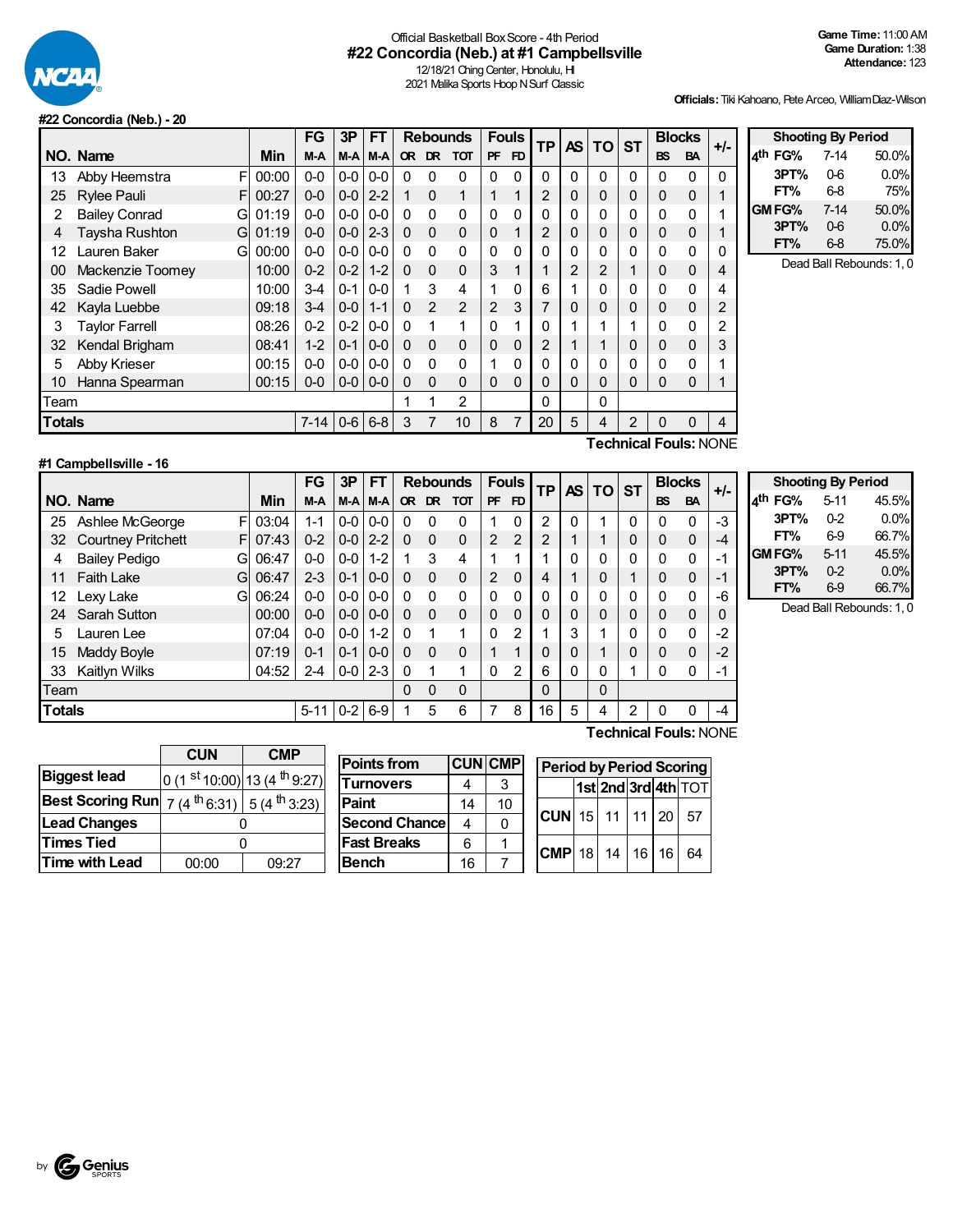

### Official Basketball BoxScore - Second Half **#22 Concordia (Neb.) at #1 Campbellsville**

12/18/21 Ching Center, Honolulu, HI 2021 Malika Sports Hoop N Surf Classic

**Officials:**Tiki Kahoano, Pete Arceo, WilliamDiaz-Wilson

#### **#22 Concordia (Neb.) - 31**

|               |                            |       | FG        | 3P       | FT        |                |                | <b>Rebounds</b> |                | <b>Fouls</b> | <b>TP</b>      |   | AS TO ST |   | <b>Blocks</b>         |                | $+/-$ |
|---------------|----------------------------|-------|-----------|----------|-----------|----------------|----------------|-----------------|----------------|--------------|----------------|---|----------|---|-----------------------|----------------|-------|
|               | NO. Name                   | Min   | M-A       | M-A      | $M-A$     | OR.            |                | DR TOT          | <b>PF</b>      | FD           |                |   |          |   | <b>BS</b>             | <b>BA</b>      |       |
| 13            | F<br>Abby Heemstra         | 02:56 | $0-0$     | $0 - 0$  | $0-0$     | 0              | 0              | 0               | 0              | 0            | 0              | 0 | 0        | 0 | 0                     | $\mathbf 0$    | $-5$  |
| 25            | <b>Rylee Pauli</b><br>FI   | 03:23 | $0 - 0$   | $0 - 0$  | $2 - 2$   | 2              | 2              | 4               | 3              |              | $\overline{2}$ | 0 | 0        | 0 | 0                     | 0              | -4    |
| 2             | <b>Bailey Conrad</b><br>Gl | 05:47 | $0 - 1$   | $0 - 1$  | $0-0$     | 0              | $\Omega$       | $\Omega$        | 1              | $\Omega$     | 0              | 0 | 2        | 0 | 0                     | 0              | $-7$  |
| 4             | Taysha Rushton<br>Gl       | 05:47 | $0 - 1$   | $0 - 1$  | $2 - 5$   | 0              | $\Omega$       | $\mathbf 0$     | 1              | 2            | 2              | 0 | 0        | 1 | 0                     | 0              | -7    |
| 12            | auren Baker<br>GI          | 02:56 | $0 - 1$   | $0 - 1$  | $0-0$     | 0              | $\mathbf{0}$   | 0               | 0              | 0            | 0              | 0 |          | 0 | 0                     | $\mathbf 0$    | -5    |
| 00            | Mackenzie Toomey           | 17:04 | $1 - 4$   | $0 - 3$  | $1 - 2$   |                | $\Omega$       | 1               | 3              |              | 3              | 3 | 3        | 2 | 0                     | 0              |       |
| 3             | <b>Taylor Farrell</b>      | 13:58 | $0 - 5$   | $0 - 3$  | $0-0$     | 0              | 1              | 1               | 0              |              | 0              | 1 |          |   | 0                     | 0              | 5     |
| 32            | Kendal Brigham             | 14:13 | $1 - 2$   | $0 - 1$  | $1 - 2$   | $\overline{2}$ | $\Omega$       | 2               | $\Omega$       | 2            | 3              | 2 | 2        | 0 | 0                     | 0              | 6     |
| 35            | Sadie Powell               | 17:04 | 4-8       | $0 - 1$  | $0-0$     | 2              | 4              | 6               | 3              | 0            | 8              |   | 0        | 0 | 0                     | $\overline{2}$ |       |
| 42            | Kayla Luebbe               | 16:22 | $4 - 7$   | $0 - 0$  | $5 - 7$   | 2              | $\overline{4}$ | 6               | $\overline{2}$ | 6            | 13             | 0 | 0        | 0 |                       | 1              | 2     |
| 5             | Abby Krieser               | 00:15 | $0-0$     | $0 - 0$  | $0-0$     | 0              | $\Omega$       | 0               |                | 0            | 0              | 0 | 0        | 0 | 0                     | 0              |       |
| 10            | Hanna Spearman             | 00:15 | $0-0$     | $0-0$    | $0 - 0$   | 0              | $\Omega$       | 0               | 0              | 0            | 0              | 0 | 0        | 0 | 0                     | $\Omega$       |       |
| Team          |                            |       |           |          |           | 3              |                | 4               |                |              | 0              |   | 0        |   |                       |                |       |
| <b>Totals</b> |                            |       | $10 - 29$ | $0 - 11$ | $11 - 18$ | 12             | 12             | 24              | 14             | 13           | 31             | 7 | 9        | 4 |                       | 3              | $-1$  |
|               |                            |       |           |          |           |                |                |                 |                |              |                |   |          |   | Toobnical Foule: NONE |                |       |

|            | <b>Shooting By Period</b> |       |
|------------|---------------------------|-------|
| 3rd FG%    | $3 - 15$                  | 20.0% |
| 3PT%       | $0-5$                     | 0.0%  |
| FT%        | 5-10                      | 50%   |
| FG%<br>⊿th | $7 - 14$                  | 50.0% |
| 3PT%       | $0-6$                     | 0.0%  |
| FT%        | 6-8                       | 75%   |
| GM FG%     | 10-29                     | 34.5% |
| 3PT%       | $0 - 11$                  | 0.0%  |
| FT%        | $11 - 18$                 | 61.1% |

Dead Ball Rebounds: 3, 0

| #1 Campbellsville - 32 |  |  |  |
|------------------------|--|--|--|

**Technical Fouls:**NONE

|               |                                |            | FG        | 3P       | FT        |                |              | <b>Rebounds</b> |              | <b>Fouls</b><br><b>TP</b> |              |             | <b>ASITOIST</b> |             | <b>Blocks</b> |              | $+/-$ |
|---------------|--------------------------------|------------|-----------|----------|-----------|----------------|--------------|-----------------|--------------|---------------------------|--------------|-------------|-----------------|-------------|---------------|--------------|-------|
|               | NO. Name                       | <b>Min</b> | M-A       | $M-A$    | M-A       |                | OR DR        | <b>TOT</b>      | <b>PF</b>    | FD                        |              |             |                 |             | <b>BS</b>     | <b>BA</b>    |       |
| 25            | F<br>Ashlee McGeorge           | 06:32      | $2 - 3$   | $0-0$    | $0 - 0$   | 2              | 0            | 2               |              | 4                         | 4            | 0           | 2               | ٠           | 0             | $\Omega$     | -1    |
| 32            | <b>Courtney Pritchett</b><br>F | 12:34      | $0 - 3$   | $0 - 0$  | $4 - 4$   | 1              | $\Omega$     | 1               | 3            | 3                         | 4            | 2           |                 |             | 0             | $\Omega$     | -6    |
| 4             | <b>Bailey Pedigo</b><br>G      | 12:09      | $0-0$     | $0-0$    | $1 - 2$   | 1              | 6            | 7               | 2            | 4                         |              | 0           | и               | 0           | $\mathbf 0$   | $\mathbf{0}$ | -3    |
| 11            | <b>Faith Lake</b><br>G         | 13:34      | $3-6$     | $0 - 3$  | $0 - 1$   | 1              | $\Omega$     | 1               | 3            | 1                         | 6            |             | 0               | 4           | 0             | $\Omega$     | -4    |
| 12            | Lexy Lake<br>G                 | 12:17      | $0 - 2$   | $0 - 2$  | $0-0$     | 0              | $\mathbf{0}$ | 0               | $\mathbf{0}$ | 0                         | 0            |             | 0               | 0           | 0             | $\mathbf{0}$ | -4    |
| 33            | Kaitlyn Wilks                  | 11:24      | $3 - 7$   | $0 - 0$  | $3 - 5$   | $\overline{2}$ | 1            | 3               |              | 3                         | 9            | $\mathbf 0$ | 0               | -1          | 3             | 4            | 2     |
| 15            | Maddy Boyle                    | 12:27      | $0 - 3$   | $0 - 3$  | $1 - 2$   | 1              | 0            | 1               | 2            | 3                         |              | 0           |                 |             | 0             | $\mathbf{0}$ | 5     |
| 5             | Lauren Lee                     | 11:42      | $1 - 1$   | $0 - 0$  | $1 - 2$   | $\Omega$       | 1            | 1               | $\Omega$     | 2                         | 3            | 3           | 1               | 0           | 0             | $\Omega$     | 5     |
| 24            | Sarah Sutton                   | 05:09      | $2 - 3$   | $0 - 1$  | $0 - 0$   | 1              | 3            | 4               | $\Omega$     | 0                         |              | 0           | 2               | 0           | 0             | $\mathbf{0}$ | 7     |
| 10            | <b>Shyla Calbert</b>           | 02:12      | $0 - 1$   | $0 - 1$  | $0 - 0$   | 0              | $\Omega$     | 0               | 1            | $\Omega$                  | $\Omega$     |             | 0               | $\mathbf 0$ | 0             | $\Omega$     | 4     |
| Team          |                                |            |           |          |           | 0              | 0            | 0               |              |                           | $\mathbf{0}$ |             | 0               |             |               |              |       |
| <b>Totals</b> |                                |            | $11 - 29$ | $0 - 10$ | $10 - 16$ | 9              | 11           | 20              | 13           | 14                        | 32           | 8           | 8               | 5           | 3             |              |       |

**Shooting By Period 3 rd FG%** 6-18 33.3% **3PT%** 0-8 0.0% **FT%** 4-7 57.1% **4 th FG%** 5-11 45.5% **3PT%** 0-2 0.0% **FT%** 6-9 66.7% **GM FG%** 11-29 37.9%<br> **3PT%** 0-10 0.0% **3PT%** 0-10 0.0%<br>**FT%** 10-16 62.5% **10-16** 

Dead Ball Rebounds: 3, 0

|                         | <b>CUN</b>                    | <b>CMP</b>                                         |
|-------------------------|-------------------------------|----------------------------------------------------|
| <b>Biggest lead</b>     | 0 (1 st 10:00) 13 (4 th 9:27) |                                                    |
| <b>Best Scoring Run</b> |                               | 7 (4 <sup>th</sup> 6:31) 10 (4 <sup>th</sup> 9:27) |
| <b>Lead Changes</b>     |                               |                                                    |
| <b>Times Tied</b>       |                               |                                                    |
| Time with Lead          | 00:00                         | 19:36                                              |

| <b>Points from</b>   |    | <b>CUN CMP</b> | Peri        |
|----------------------|----|----------------|-------------|
| <b>Turnovers</b>     | 6  |                |             |
| Paint                | 20 | 22             |             |
| <b>Second Chance</b> | 10 |                | <b>ICUN</b> |
| <b>Fast Breaks</b>   | 6  | 2              |             |
| <b>Bench</b>         | 27 | 17             | <b>CMP</b>  |

| MР      | <b>Period by Period Scoring</b> |  |  |  |  |                     |
|---------|---------------------------------|--|--|--|--|---------------------|
|         |                                 |  |  |  |  | 1st 2nd 3rd 4th TOT |
| ?י      | $ CUN $ 15   11   11   20   57  |  |  |  |  |                     |
| 2<br>17 | $ $ CMP 18 14 16 16 64          |  |  |  |  |                     |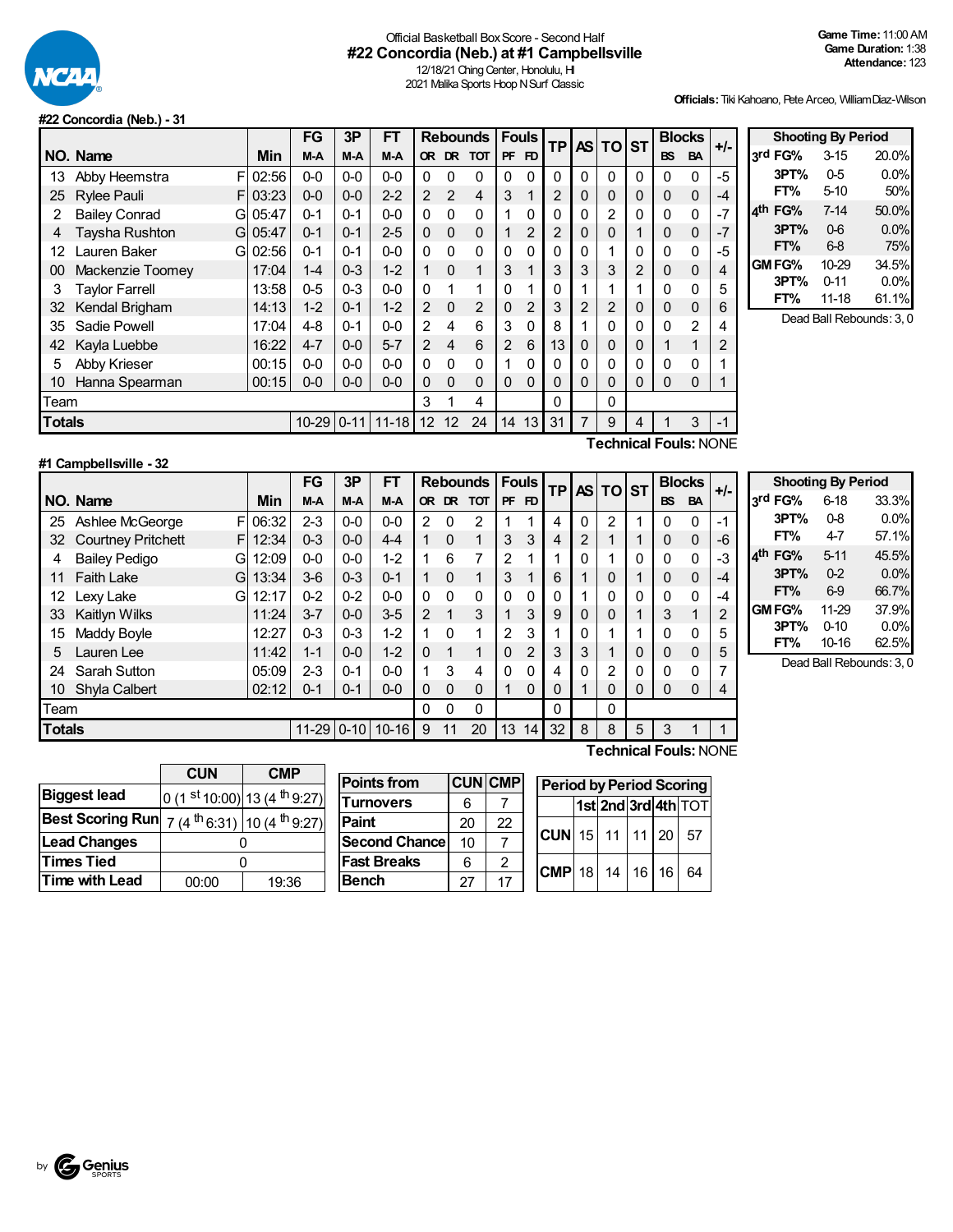

#### Official Basketball ShotChart - Final **#22 Concordia (Neb.) at #1 Campbellsville** 12/18/21 Ching Center, Honolulu, HI 2021 Malika Sports Hoop N Surf Classic

**Officials:**Tiki Kahoano, Pete Arceo, WilliamDiaz-Wilson

Players => All ; FG Types => All ; Results => All ; **#22 Concordia (Neb.)**







 $\widehat{N}$  Missed M Made

N - Player Number

| #22 Concordia (Neb.) | M/A   | $\%$ | #22 Concordia (Neb.)     | <b>M/A</b> | $\%$ |
|----------------------|-------|------|--------------------------|------------|------|
| Field Goals          | 20/57 | 35   | Points in the Paint      | 34 (17/31) | 55   |
| 2 Points             | 17/34 | 50   | <b>Fast Break Points</b> | 10(6/6)    | 100  |
| 3 Points             | 3/23  | 13   | Second Chance Points     | 11 (9/18)  | 50   |
| <b>Free Throws</b>   | 14/22 | 64   | <b>Effective FG%</b>     | 38         |      |